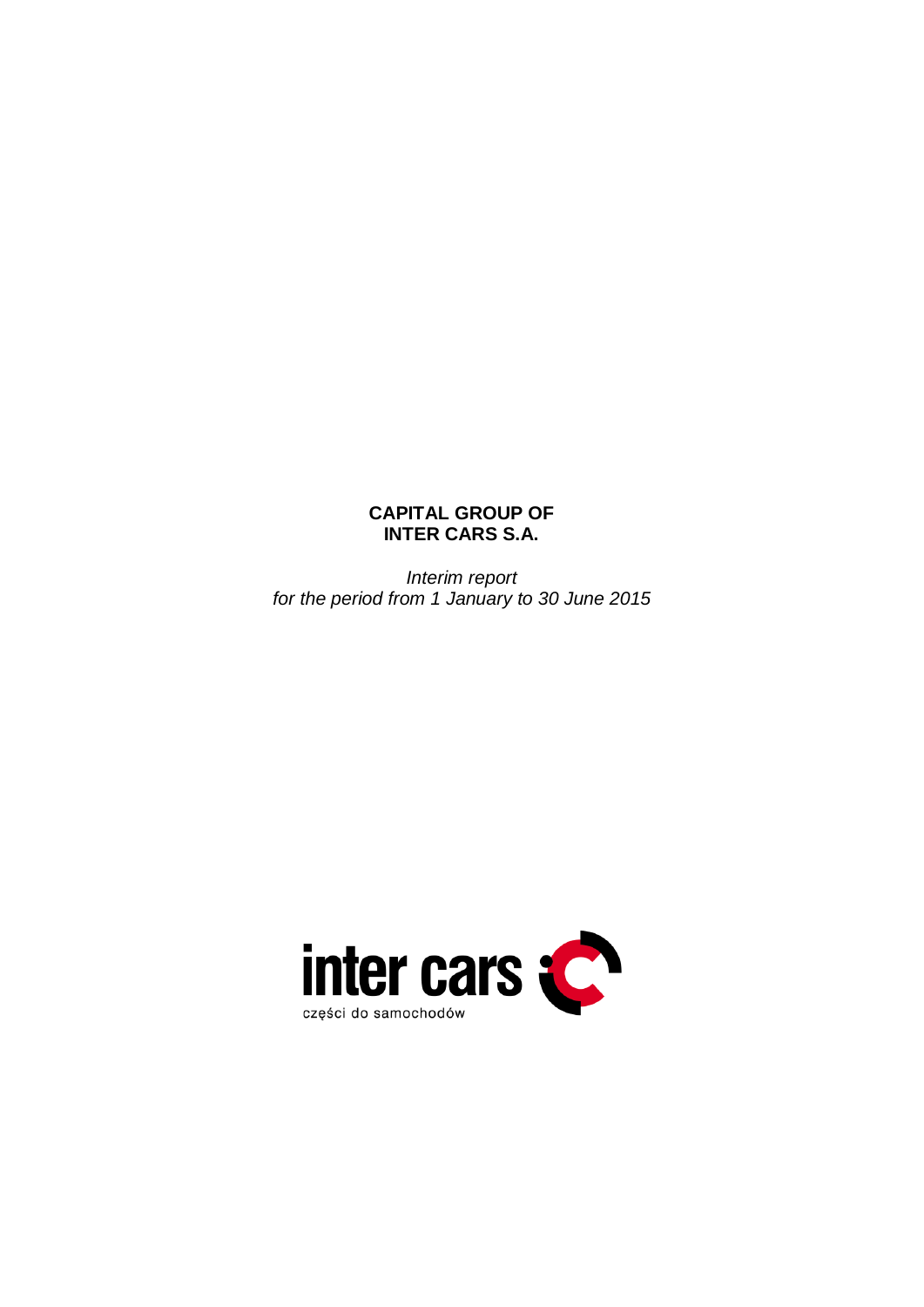

**Table of contents**

| <b>INTERIM CONDENSED CONSOLIDATED FINANCIAL STATEMENTS OF THE INTER CARS GROUP 6</b> |                                                                                                                                                                                                           |  |  |  |  |  |  |  |  |
|--------------------------------------------------------------------------------------|-----------------------------------------------------------------------------------------------------------------------------------------------------------------------------------------------------------|--|--|--|--|--|--|--|--|
|                                                                                      |                                                                                                                                                                                                           |  |  |  |  |  |  |  |  |
|                                                                                      |                                                                                                                                                                                                           |  |  |  |  |  |  |  |  |
|                                                                                      |                                                                                                                                                                                                           |  |  |  |  |  |  |  |  |
|                                                                                      |                                                                                                                                                                                                           |  |  |  |  |  |  |  |  |
|                                                                                      | Explanatory notes to the interim condensed financial statements for the period of 6 months ended on                                                                                                       |  |  |  |  |  |  |  |  |
| 1.                                                                                   |                                                                                                                                                                                                           |  |  |  |  |  |  |  |  |
|                                                                                      |                                                                                                                                                                                                           |  |  |  |  |  |  |  |  |
| 2.                                                                                   | Information about the accounting principles applied in the preparation of the condensed interim                                                                                                           |  |  |  |  |  |  |  |  |
|                                                                                      |                                                                                                                                                                                                           |  |  |  |  |  |  |  |  |
|                                                                                      | 2.2.<br>2.3.                                                                                                                                                                                              |  |  |  |  |  |  |  |  |
|                                                                                      | 2.4.<br>The functional and the presentation currencies and the principles adopted to translate the financial data16<br>2.5.                                                                               |  |  |  |  |  |  |  |  |
|                                                                                      | 2.6.                                                                                                                                                                                                      |  |  |  |  |  |  |  |  |
| 3.                                                                                   |                                                                                                                                                                                                           |  |  |  |  |  |  |  |  |
|                                                                                      | 3.1.                                                                                                                                                                                                      |  |  |  |  |  |  |  |  |
|                                                                                      | 3.2.<br>3.3.                                                                                                                                                                                              |  |  |  |  |  |  |  |  |
|                                                                                      | 3.4.                                                                                                                                                                                                      |  |  |  |  |  |  |  |  |
|                                                                                      | 3.5.<br>3.6.                                                                                                                                                                                              |  |  |  |  |  |  |  |  |
|                                                                                      | 3.7.                                                                                                                                                                                                      |  |  |  |  |  |  |  |  |
|                                                                                      | 3.8.<br>Contingent liabilities, security and future liabilities (including those resulting from operating lease contracts)20<br>3.9.                                                                      |  |  |  |  |  |  |  |  |
|                                                                                      | 3.11. Events subsequent to the balance sheet day as at which the report was prepared which may have a material                                                                                            |  |  |  |  |  |  |  |  |
|                                                                                      | MANAGEMENT BOARD'S REPORT ON THE ACTIVITIES OF THE CAPITAL GROUP 22                                                                                                                                       |  |  |  |  |  |  |  |  |
|                                                                                      |                                                                                                                                                                                                           |  |  |  |  |  |  |  |  |
| 1.                                                                                   | Organizational structure of the Inter Cars Group, including entities subject to consolidation22                                                                                                           |  |  |  |  |  |  |  |  |
| 2.                                                                                   | Basis of preparing the condensed interim consolidated financial statements 22                                                                                                                             |  |  |  |  |  |  |  |  |
| 3.                                                                                   | Overview of the Group's operations on consolidated and separate basis for the period from 01                                                                                                              |  |  |  |  |  |  |  |  |
| 4.                                                                                   | Factors and events of a non-recurring nature having a material bearing on the financial result,<br>and a description of the Company's material achievements and failures along with a list of related key |  |  |  |  |  |  |  |  |
| 5.                                                                                   |                                                                                                                                                                                                           |  |  |  |  |  |  |  |  |
| 6.                                                                                   | The Management Board's standpoint on the feasibility of meeting the previously published                                                                                                                  |  |  |  |  |  |  |  |  |
| 7.                                                                                   | Shareholders holding 5% or more of the total vote as at the date of publication of these financial                                                                                                        |  |  |  |  |  |  |  |  |
| 8.                                                                                   |                                                                                                                                                                                                           |  |  |  |  |  |  |  |  |
| 9.                                                                                   | Changes in the number of shares and rights to shares (options) in Inter Cars S.A. held by the<br>Company's Management and supervisory personnel since the publication of the most recent quarterly        |  |  |  |  |  |  |  |  |
| 10.                                                                                  |                                                                                                                                                                                                           |  |  |  |  |  |  |  |  |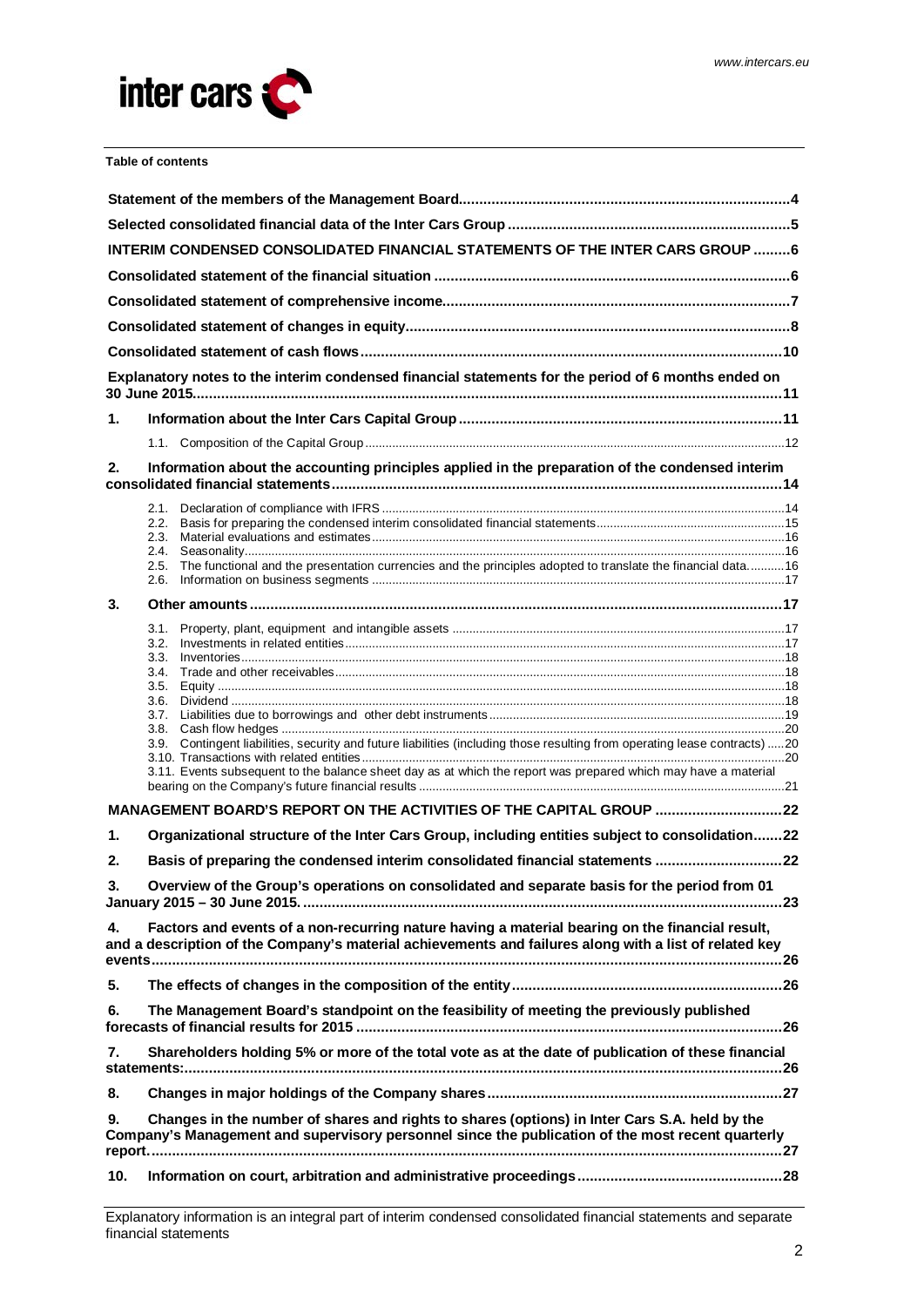

| Other information which the Company deems relevant for the assessment of its personnel,<br>11.<br>assets, financial position and financial result or changes in any of the foregoing, and for the                                                                                                |  |
|--------------------------------------------------------------------------------------------------------------------------------------------------------------------------------------------------------------------------------------------------------------------------------------------------|--|
| Factors which in the Company's opinion will affect its financial results in the period covering at<br>12.                                                                                                                                                                                        |  |
| Key threats and risks affecting the remaining months of the financial year 28<br>13.                                                                                                                                                                                                             |  |
| Information on conclusion by the Company or its subsidiaries of a single or more transactions<br>14.<br>with related entities if such transactions are jointly or separately material and were not concluded at                                                                                  |  |
| Information on sureties issued by the Company or its subsidiary in respect of loans or<br>15.<br>borrowings or guarantees issued - jointly to a single entity or its subsidiary, where the total value of<br>such sureties or guarantees is equivalent to at least 10% of the Company's equity28 |  |
|                                                                                                                                                                                                                                                                                                  |  |
|                                                                                                                                                                                                                                                                                                  |  |
|                                                                                                                                                                                                                                                                                                  |  |
|                                                                                                                                                                                                                                                                                                  |  |
| Explanatory notes to the interim condensed separate financial statements prepared for the period of 6                                                                                                                                                                                            |  |
| 1.3.<br>1.5.                                                                                                                                                                                                                                                                                     |  |
|                                                                                                                                                                                                                                                                                                  |  |

1.7. [Transactions with related entities in the condensed standalone financial statements............................................35](#page-34-2)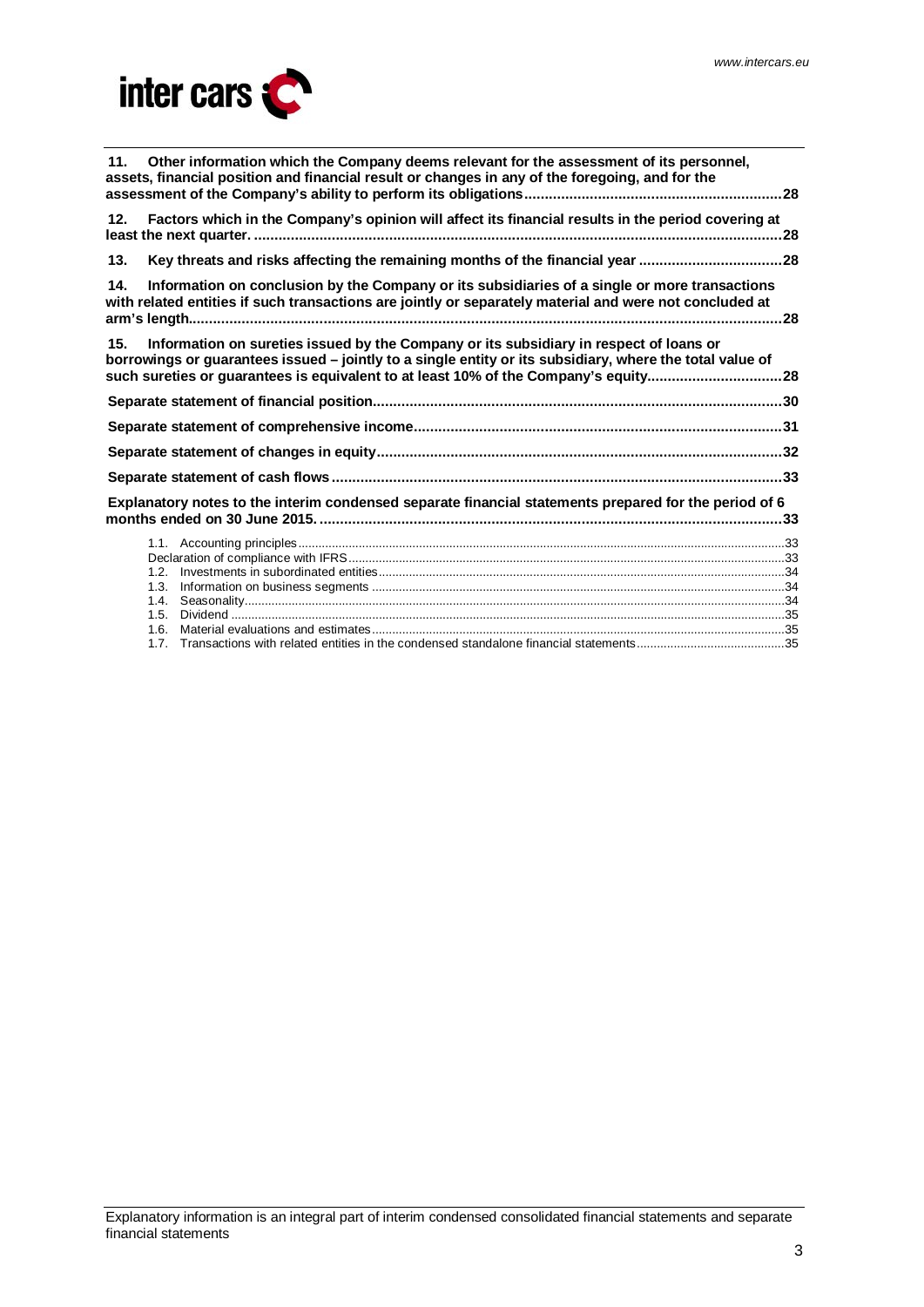# <span id="page-3-0"></span>**Statement of the members of the Management Board**

**Warsaw, 31 August 2015**

In compliance with the requirements laid down in the Regulation of the Minister of Finance on current and periodic information to be published by issuers of securities, dated 19 February 2009, the Management Board of Inter Cars S.A. hereby represents as follows:

- Interim condensed consolidated financial statements and interim condensed separate financial statements drawn up for the period from 01 January 2015 to 30 June 2015 and comparable data were prepared, according to its best knowledge, in accordance with the existing accounting principles, and that they give a true and fair view of the assets and liabilities and financial position of the Inter Cars S.A. Capital Group and Inter Cars S.A., respectively, as well as their financial result.
- The comments to the interim report constituting an interim report on the activities of the Inter Cars Group gives a true and fair view of the development, achievements and situation of the Inter Cars Group.
- KPMG Audyt Spółka z ograniczoną odpowiedzialnością spółka komandytowa, an entity authorized to audit financial statements, which reviewed the condensed interim consolidated financial statements of the Inter Cars Group and the condensed interim separate financial statements of Inter Cars S.A. was appointed in accordance with the provisions of law, and that this entity and the statutory auditor that performed the audit met the requirements entitling them to release an objective and independent audit report in compliance with the existing law.

| <b>Robert Kierzek</b>             | Krzysztof Soszyński                       |
|-----------------------------------|-------------------------------------------|
| President of the Management Board | Vice-President of the Management<br>Board |
| Krzysztof Oleksowicz              | <b>Witold Kmieciak</b>                    |
| Member of the Management Board    | Member of the Management Board            |
| Wojciech Twaróg                   |                                           |
| Member of the Management Board    |                                           |

### Explanatory information is an integral part of interim condensed consolidated financial statements and separate financial statements

4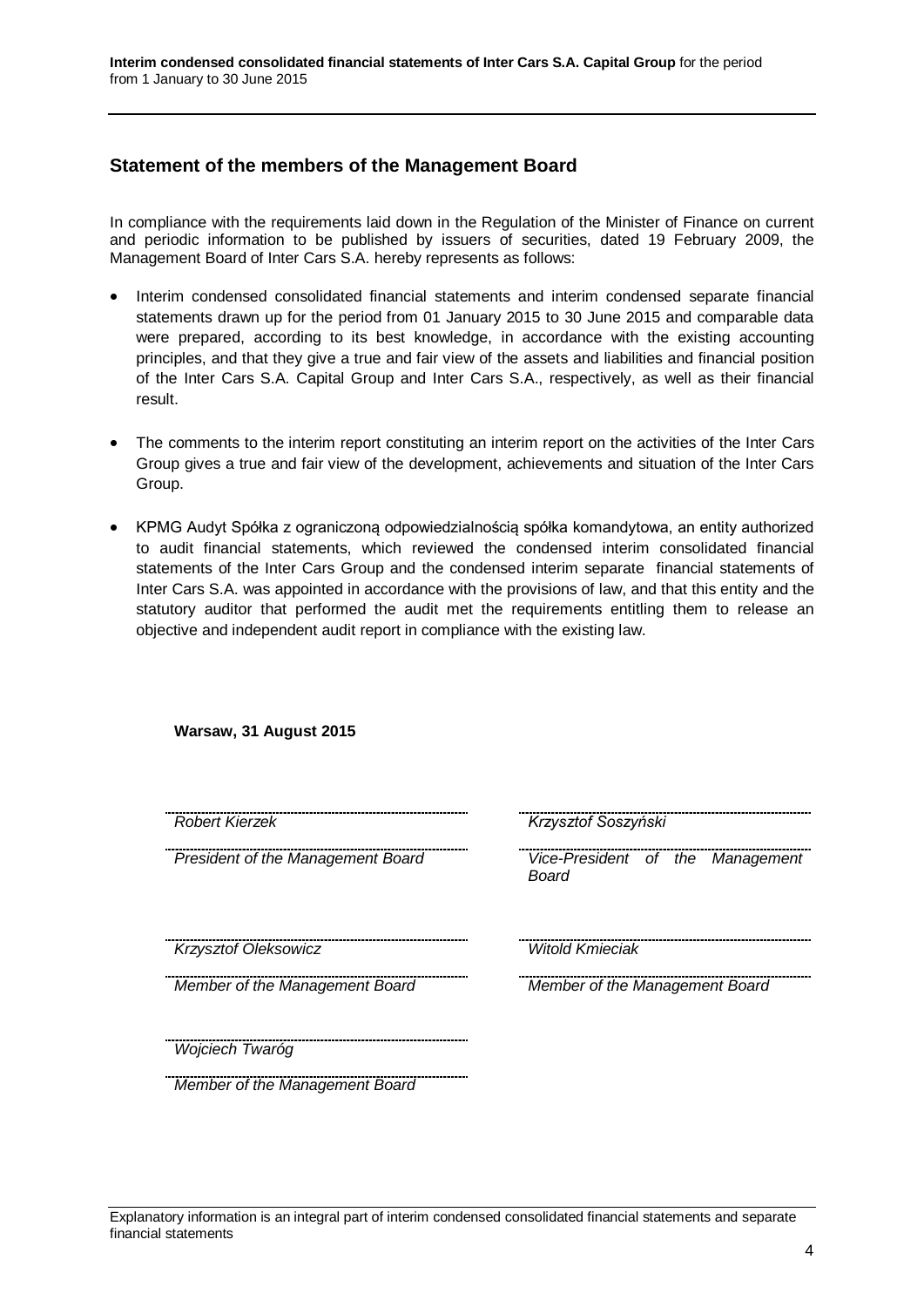# <span id="page-4-0"></span>**Selected consolidated financial data of the Inter Cars Group**

|                                    | for the period of 6 months ended on 30 June |                           |                           |                           |  |
|------------------------------------|---------------------------------------------|---------------------------|---------------------------|---------------------------|--|
|                                    | 2015                                        | 2014                      | 2015                      | 2014                      |  |
|                                    | in thousand<br><b>PLN</b>                   | in thousand<br><b>PLN</b> | in thousand<br><b>EUR</b> | in thousand<br><b>EUR</b> |  |
| Information on growth and profits  |                                             |                           |                           |                           |  |
| Sales margin                       | 30.4%                                       | 31.5%                     |                           |                           |  |
| EBITDA (for 12 consecutive months) | 278,224                                     | 257,460                   | 67,300                    | 61,617                    |  |
| Net debt / EBITDA                  | 2.16                                        | 1.92                      |                           |                           |  |
| Basic earnings per share (PLN)     | 6.22                                        | 6.05                      | 1.51                      | 1.45                      |  |
| Diluted earnings per share (PLN)   | 6.22                                        | 6.05                      | 1.51                      | 1.45                      |  |
| Operating profit                   | 114,678                                     | 110,938                   | 27,740                    | 26,550                    |  |
| Net profit                         | 88,196                                      | 85,701                    | 21,334                    | 20,510                    |  |
| <b>Cash flows</b>                  |                                             |                           |                           |                           |  |
| Operating cash flows               | 99,753                                      | 7,471                     | 24,129                    | 1,788                     |  |
| Investing cash flows               | (71, 802)                                   | (32,706)                  | (17, 368)                 | (7, 827)                  |  |
| Financing cash flows               | 17,701                                      | 30,866                    | 4,282                     | 7,387                     |  |
| <b>Employment and branches</b>     |                                             |                           |                           |                           |  |
| Employees                          |                                             |                           |                           |                           |  |
| Parent company                     | 351                                         | 337                       |                           |                           |  |
| Subsidiaries                       | 1,522                                       | 1,276                     |                           |                           |  |
| <b>Branches</b>                    |                                             |                           |                           |                           |  |
| Parent company                     | 175                                         | 162                       |                           |                           |  |
| Subsidiaries                       | 175                                         | 148                       |                           |                           |  |
|                                    |                                             | As at                     | As at                     |                           |  |
|                                    | 30/06/2015                                  | 31/12/2014                | 30/06/2015                | 31/12/2014                |  |
|                                    | in thousand.                                | in thousand               | in thousand.              | in thousand               |  |

|                                                                 | in thousand<br><b>PLN</b> | in thousand<br><b>PLN</b> | in thousand<br><b>EUR</b> | in thousand<br>EUR. |
|-----------------------------------------------------------------|---------------------------|---------------------------|---------------------------|---------------------|
| Consolidated statement of the financial<br>situation            |                           |                           |                           |                     |
| Cash and cash equivalents                                       | 111.481                   | 65.829                    | 26.579                    | 15.444              |
| Balance sheet total                                             | 2,476,229                 | 2.056.682                 | 590,365                   | 482.529             |
| Loans, borrowings and finance lease, reverse<br>factoring       | 712.070                   | 636.634                   | 169.767                   | 149.364             |
| Equity attributable to the shareholders of the<br>parent entity | 1.142.742                 | 1.069.048                 | 272,445                   | 250.815             |

The EBITDA ratio is calculated as the total of the operating profit and depreciation for the reporting period.

The following exchange rates were applied to calculate selected financial data in EUR:

- for the statement of financial position items the National Bank of Poland exchange rate of 30 June 2015 – EUR 1 = PLN 4.1944, and exchange rate of 31 December 2014 – EUR 1 = PLN 4.2623
- for the comprehensive income and cash flow statement items – an exchange rate constituting the average National Bank of Poland exchange rate announced on the last day of each month of the first 6 months of 2015 and 2014, respectively:  $1$  EUR = PLN 4.1341 and  $1$  EUR = PLN 4.1784 PLN.

Explanatory information is an integral part of interim condensed consolidated financial statements and separate financial statements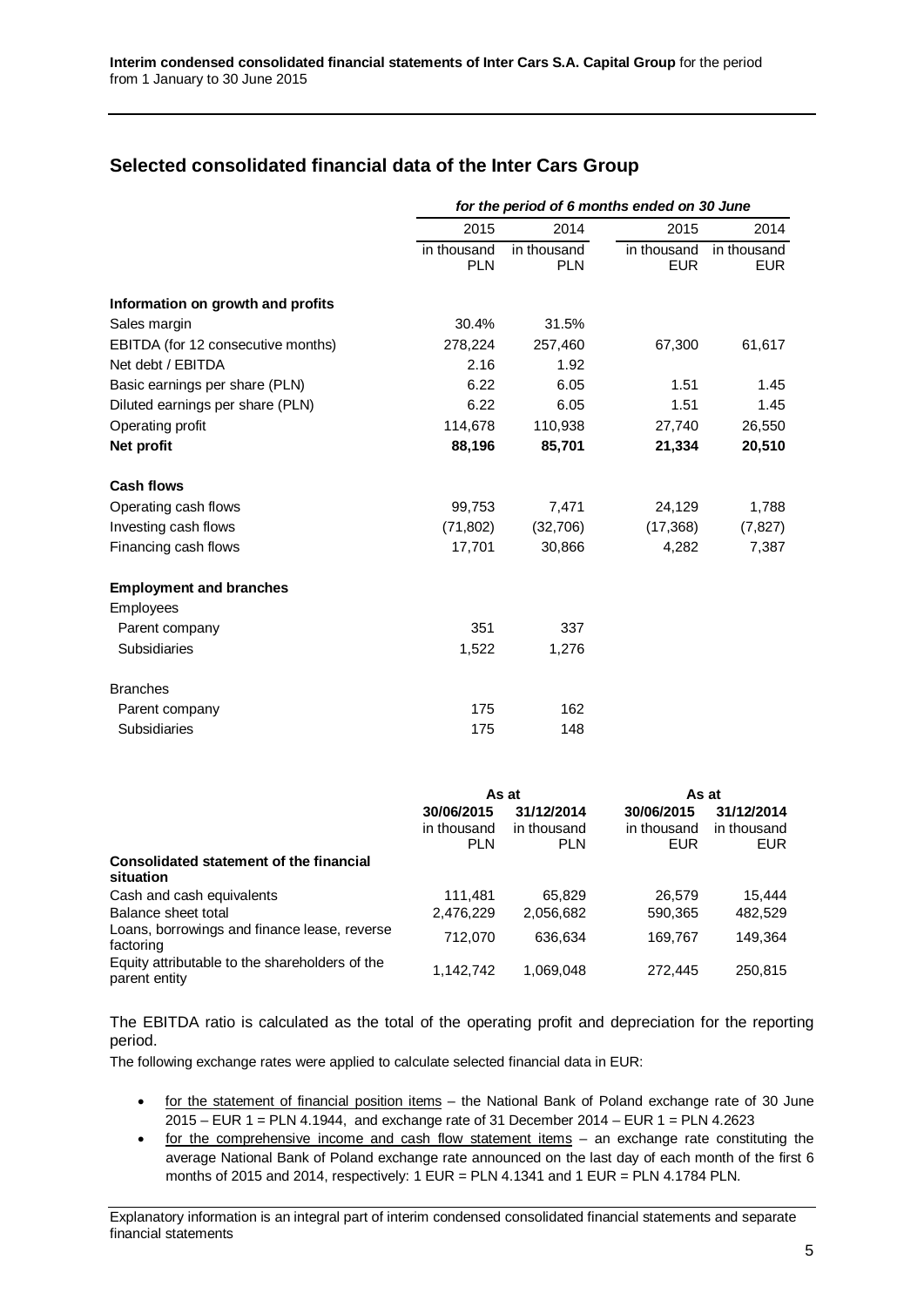## <span id="page-5-0"></span>**INTERIM CONDENSED CONSOLIDATED FINANCIAL STATEMENTS OF THE INTER CARS GROUP**

### <span id="page-5-1"></span>**Consolidated statement of the financial situation**

| (in thousand PLN)                              |            | 30/06/2015<br>not audited | <u>31/12/2014</u> |
|------------------------------------------------|------------|---------------------------|-------------------|
| <b>ASSETS</b>                                  |            |                           |                   |
| <b>Non-current assets</b>                      |            |                           |                   |
| Property, plant and equipment                  | 3.1<br>3.1 | 315,749                   | 270,206           |
| Investment property<br>Intangible assets       | 3.1        | 25,357<br>161,408         | 25,357<br>157,558 |
| Investments in related entities                | 3.2        | 660                       | 672               |
| Investments available for sales                |            | 301                       | 301               |
| Receivables                                    |            | 13,766                    | 13,399            |
| Deferred tax assets                            |            | 52,843                    | 31,039            |
|                                                |            | 570,084                   | 498,532           |
| <b>Current assets</b>                          |            |                           |                   |
| Inventories                                    | 3.3        | 1,310,338                 | 1,040,841         |
| Trade and other receivables                    | 3.4        | 484,072                   | 450,808           |
| Corporate income tax receivables               |            | 254                       | 672               |
| Cash and cash equivalents                      |            | 111,481                   | 65,829            |
|                                                |            | 1,906,145                 | 1,558,150         |
| <b>TOTAL ASSETS</b>                            |            | 2,476,229                 | 2,056,682         |
| <b>LIABILITIES</b>                             |            |                           |                   |
| Share capital                                  | 3.5        | 28,336                    | 28,336            |
| Share premium account                          |            | 259,530                   | 259,530           |
| Statutory reserve funds                        |            | 645,998                   | 560,214           |
| Other capital reserves                         |            | 5,935                     | 5,935             |
| Foreign exchange gains /losses in subsidiaries |            | (10, 519)                 | (6,076)           |
| Retained earnings                              |            | 213,462                   | 221,109           |
| <b>Equity</b>                                  |            | 1,142,742                 | 1,069,048         |
| Long-term liabilities                          |            |                           |                   |
| Loan, borrowing and finance lease liabilities  | 3.7        | 430,086                   | 399,470           |
| Other long-term liabilities                    |            | 5,657                     | 5,405             |
| Deferred corporate income tax reserve          |            | 28,666                    | 8,862             |
|                                                |            | 464,409                   | 413,737           |
| <b>Short-term liabilities</b>                  |            |                           |                   |
| Trade and other liabilities                    |            | 565,366                   | 313,733           |
| Loan, borrowing and finance lease liabilities  | 3.7        | 281,984                   | 237,164           |
| Employee benefits                              |            | 8,934                     | 11,759            |
| Income tax liabilities                         |            | 12,794                    | 11,241            |
|                                                |            | 869,078                   | 573,897           |
| <b>TOTAL LIABILITIES</b>                       |            | 2,476,229                 | 2,056,682         |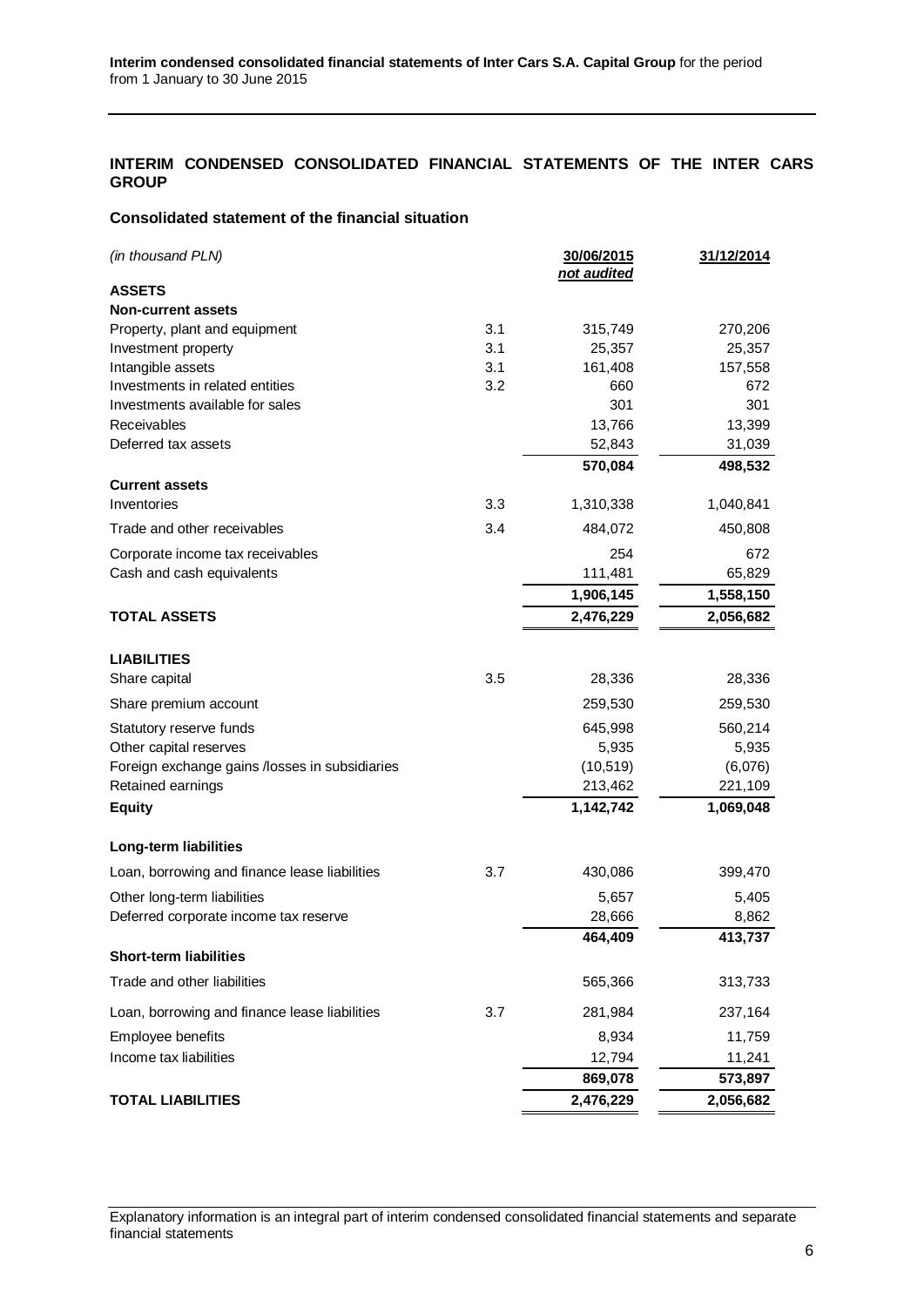# <span id="page-6-0"></span>**Consolidated statement of comprehensive income**

*(in thousand PLN)*

|                                                                       | 01/01/2015 - | 01/01/2014 - |
|-----------------------------------------------------------------------|--------------|--------------|
|                                                                       | 30/06/2015   | 30/06/2014   |
|                                                                       | not audited  | not audited  |
| Sales revenues                                                        | 2,180,046    | 1,854,489    |
| Cost of sales                                                         | (1,518,314)  | (1,270,586)  |
| Gross profit on sales                                                 | 661,732      | 583,903      |
| Other operating income                                                | 1,424        | 513          |
| Costs of sales and administrative costs                               | (306, 671)   | (257, 906)   |
| Distribution expenses                                                 | (233,052)    | (210, 736)   |
| Other operating expenses                                              | (8, 755)     | (4,836)      |
| <b>Operating profit</b>                                               | 114,678      | 110,938      |
| Financial income                                                      | 1,167        | 1,260        |
| Foreign exchange gains/losses                                         | (434)        | 128          |
| Financial expenses                                                    | (12, 126)    | (11, 885)    |
| Profit before tax                                                     | 103,285      | 100,441      |
| Income tax                                                            | (15,089)     | (14, 740)    |
| Net profit                                                            | 88,196       | 85,701       |
| <b>OTHER COMPREHENSIVE INCOME</b>                                     |              |              |
| Foreign exchange gains /losses                                        | (4, 443)     | (4, 516)     |
| Total other comprehensive income, net                                 | (4, 443)     | (4, 516)     |
| <b>COMPREHENSIVE INCOME</b>                                           | 83,753       | 81,185       |
| Net profit attributable to:                                           |              |              |
| - the shareholders of the parent entity                               | 88,196       | 85,701       |
| - non-controlling interest                                            |              |              |
|                                                                       | 88,196       | 85,701       |
| Comprehensive income attributable to:                                 |              |              |
| - the shareholders of the parent entity<br>- non-controlling interest | 83,753       | 81,185       |
|                                                                       | 83,753       | 81,185       |
|                                                                       |              |              |
| Net profit                                                            | 88,196       | 85,701       |
| Weighted-average number of ordinary shares                            | 14,168,100   | 14,168,100   |
| Earnings per ordinary share (in PLN)                                  | 6.22         | 6.05         |
| Weighted-average diluted number of ordinary<br>shares                 | 14,168,100   | 14,168,100   |
| Diluted earnings per ordinary share (in PLN)                          | 6.22         | 6.05         |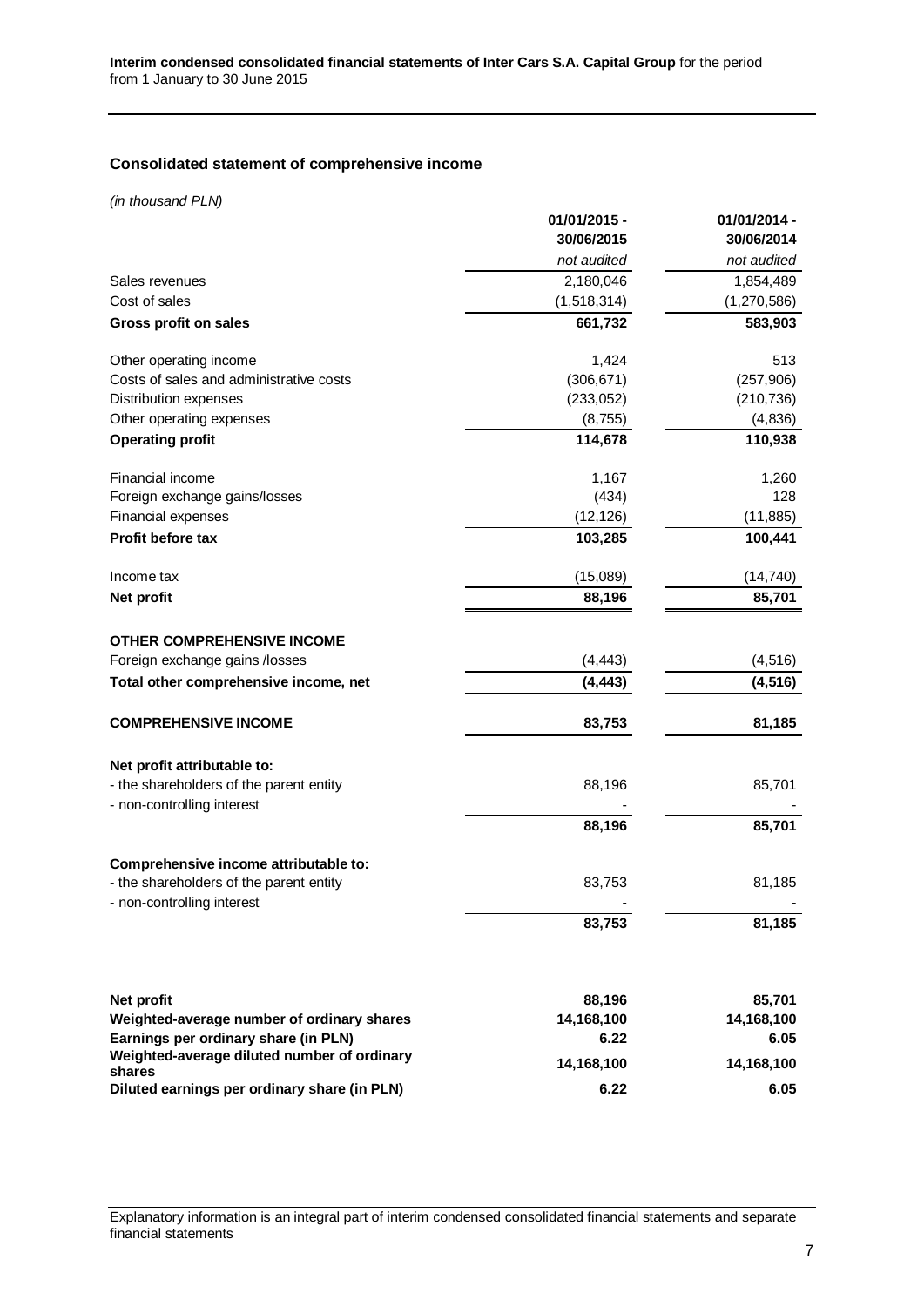# **Consolidated statement of changes in equity**

### **for the period from 01 January 2015 to 30 June 2015** (not audited)

<span id="page-7-0"></span>

| (in thousand PLN)                                                                                                             | Share<br>capital | Share<br>premium<br>account      | Statutory<br>reserve<br>funds | Foreign<br>exchange<br>gains /losses | Other<br>capital<br>reserves | Retained<br>earnings | Equity<br>attributable to<br>the<br>shareholders<br>of the parent<br>entity | Non-controlling<br>interest | <b>Total</b><br>equity |
|-------------------------------------------------------------------------------------------------------------------------------|------------------|----------------------------------|-------------------------------|--------------------------------------|------------------------------|----------------------|-----------------------------------------------------------------------------|-----------------------------|------------------------|
| As at 01 January 2015                                                                                                         | 28,336           | 259,530                          | 560,214                       | (6,076)                              | 5,935                        | 221,109              | 1,069,048                                                                   |                             | 1,069,048              |
| <b>Statement of</b><br>comprehensive income<br>Net profit in the reporting<br>period                                          |                  |                                  |                               |                                      |                              | 88,196               | 88,196                                                                      |                             | 88,196                 |
| <b>Other comprehensive</b><br>income<br>Foreign exchange gains<br>/losses                                                     |                  |                                  |                               | (4, 443)                             |                              |                      | (4, 443)                                                                    |                             | (4, 443)               |
| <b>Total comprehensive</b><br>income                                                                                          |                  |                                  |                               | (4, 443)                             |                              | 88,196               | 83,753                                                                      |                             | 83,753                 |
| <b>Transactions with</b><br>shareholders<br>Distribution of prior period<br>profit - dividend<br>Distribution of prior period |                  |                                  |                               |                                      |                              | (10, 059)            | (10, 059)                                                                   |                             | (10, 059)              |
| profit - covering loss from<br>reserve capitals<br>Distribution of prior period<br>profit - allocation to reserve<br>capitals |                  | $\blacksquare$<br>$\blacksquare$ | (3, 877)<br>89,661            |                                      |                              | 3,877<br>(89, 661)   |                                                                             |                             |                        |
| As at 30 June 2015 (not<br>audited)                                                                                           | 28,336           | 259,530                          | 645,998                       | (10, 519)                            | 5,935                        | 213,462              | 1,142,742                                                                   |                             | 1,142,742              |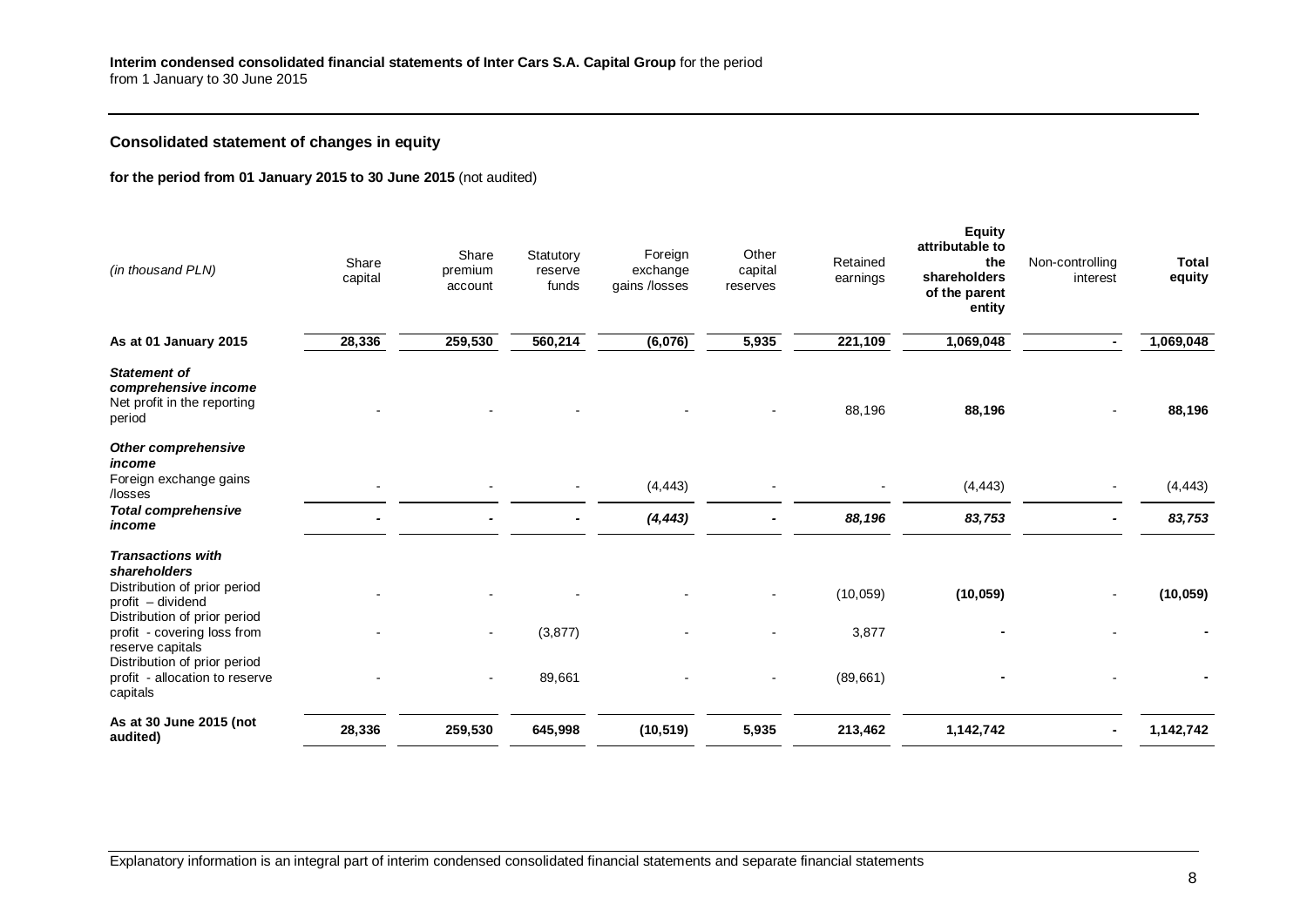# **for the period from 01 January 2014 to 30 June 2014** (not audited)

| (in thousand PLN)                                                                                                                                                           | Share<br>capital | Share<br>premium<br>account | Statutory<br>reserve<br>funds | Foreign<br>exchange<br>gains /losses | Other<br>capital<br>reserves | Retained<br>earnings    | <b>Equity</b><br>attributable to<br>the<br>shareholders<br>of the parent<br>entity | Non-controlling<br>interest | <b>Total</b><br>equity |
|-----------------------------------------------------------------------------------------------------------------------------------------------------------------------------|------------------|-----------------------------|-------------------------------|--------------------------------------|------------------------------|-------------------------|------------------------------------------------------------------------------------|-----------------------------|------------------------|
| As at 1 January 2014                                                                                                                                                        | 28,336           | 259,530                     | 446,251                       | (3,718)                              | 5,935                        | 167,432                 | 903,766                                                                            |                             | 903,766                |
| <b>Statement of</b><br>comprehensive income<br>Net profit in the reporting<br>period                                                                                        |                  |                             |                               |                                      |                              | 85,701                  | 85,701                                                                             |                             | 85,701                 |
| <b>Other comprehensive</b><br>income<br>Foreign exchange gains<br>/losses                                                                                                   |                  |                             |                               | (4, 516)                             |                              |                         | (4, 516)                                                                           |                             | (4, 516)               |
| <b>Total comprehensive</b><br>income                                                                                                                                        |                  |                             |                               | (4, 516)                             |                              | 85,701                  | 81,185                                                                             |                             | 81,185                 |
| <b>Transactions with</b><br>shareholders<br>Distribution of prior period<br>profit - dividend<br>Distribution of prior period<br>profit - allocation to reserve<br>capitals |                  | $\sim$                      | 136,678                       |                                      |                              | (10, 059)<br>(136, 678) | (10, 059)                                                                          |                             | (10, 059)              |
| As at 30 June 2014 (not<br>audited)                                                                                                                                         | 28,336           | 259,530                     | 582,929                       | (8, 234)                             | 5,935                        | 106,396                 | 974,892                                                                            |                             | 974,892                |
|                                                                                                                                                                             |                  |                             |                               |                                      |                              |                         |                                                                                    |                             |                        |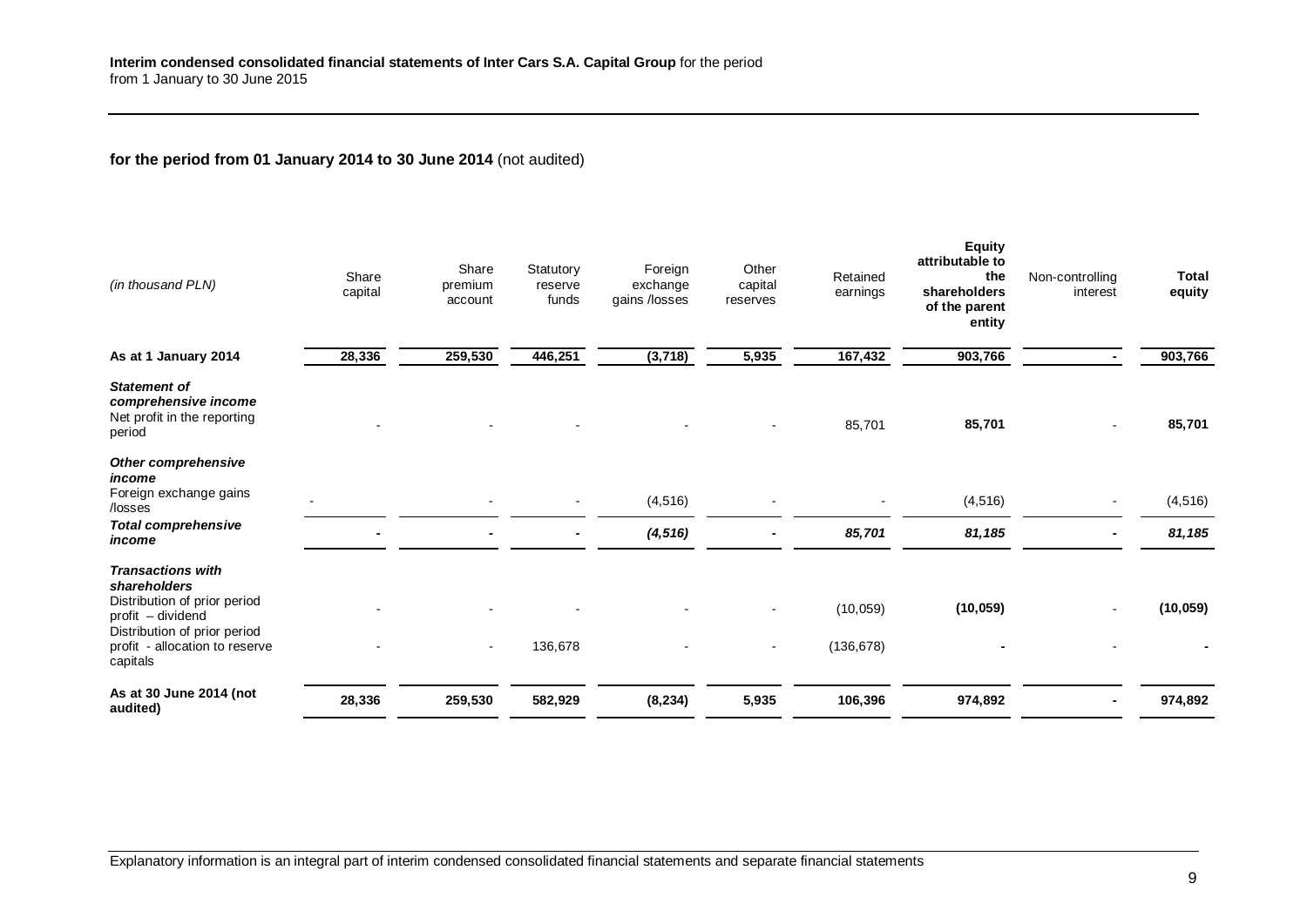# <span id="page-9-0"></span>**Consolidated statement of cash flows**

| (in thousand PLN)                                                   | $01/01/2015 -$<br>30/06/2015<br>Not audited | 01/01/2014 -<br>30/06/2014<br>Not audited |  |
|---------------------------------------------------------------------|---------------------------------------------|-------------------------------------------|--|
| Cash flows from operating activities                                |                                             |                                           |  |
| Profit before tax                                                   | 103,285                                     | 100,441                                   |  |
| Adjustments:                                                        |                                             |                                           |  |
| Depreciation and amortization                                       | 25,301                                      | 20,481                                    |  |
| Foreign exchange gains /losses                                      | (775)                                       | (4,388)                                   |  |
| (Profit) /loss on the sale of property, plant and equipment         | (460)                                       | (825)                                     |  |
| Net interest<br>Other adjustments, net                              | 11,621<br>(4,371)                           | 8,720<br>861                              |  |
| Operating profit before changes in the working capital              | 134,601                                     | 125,290                                   |  |
| Change in inventories                                               | (269, 497)                                  | (182,094)                                 |  |
| Change in receivables                                               | (34, 858)                                   | (49,051)                                  |  |
| Change in short-term liabilities                                    | 284,668                                     | 117,347                                   |  |
| Cash generated by operating activities                              | 114,914                                     | 11,492                                    |  |
| Corporate income tax paid                                           | (15, 161)                                   | (4,021)                                   |  |
| Net cash from operating activities                                  | 99,753                                      | 7,471                                     |  |
| Cash flow from investing activities                                 |                                             |                                           |  |
| Proceeds from the sale of plant, property, equipment and intangible | 2,808                                       | 6,873                                     |  |
| assets<br>Proceeds from the sale of shares                          |                                             | 20                                        |  |
| Purchase of property, plant, equipment and intangible assets        | (74, 465)                                   | (39, 525)                                 |  |
|                                                                     |                                             |                                           |  |
| Purchase of shares in other entities                                |                                             | (28)                                      |  |
| Repayment of loans granted<br>Loans granted                         | 3,012<br>(3,348)                            | 2,261<br>(2,528)                          |  |
| Interest received                                                   | 191                                         | 221                                       |  |
| Net cash from investing activities                                  | (71, 802)                                   | (32,706)                                  |  |
| Cash flow from financing activities                                 |                                             |                                           |  |
| (Repayments) / proceeds from credits and loans                      | 51,347                                      | 48,804                                    |  |
| Interest paid                                                       | (11, 914)                                   | (9,214)                                   |  |
| Payment of finance lease liabilities                                | (6, 552)                                    | (4, 193)                                  |  |
| Payment of the reverse factoring                                    | (15, 180)                                   | (4,531)                                   |  |
| Net cash from financing activities                                  | 17,701                                      | 30,866                                    |  |
| Net change in cash and cash equivalents                             | 45,652                                      | 5,631                                     |  |
| Cash and cash equivalents at the beginning of the period            | 65,829                                      | 50,197                                    |  |
| Cash and cash equivalents at the end of the period                  | 111,481                                     | 55,828                                    |  |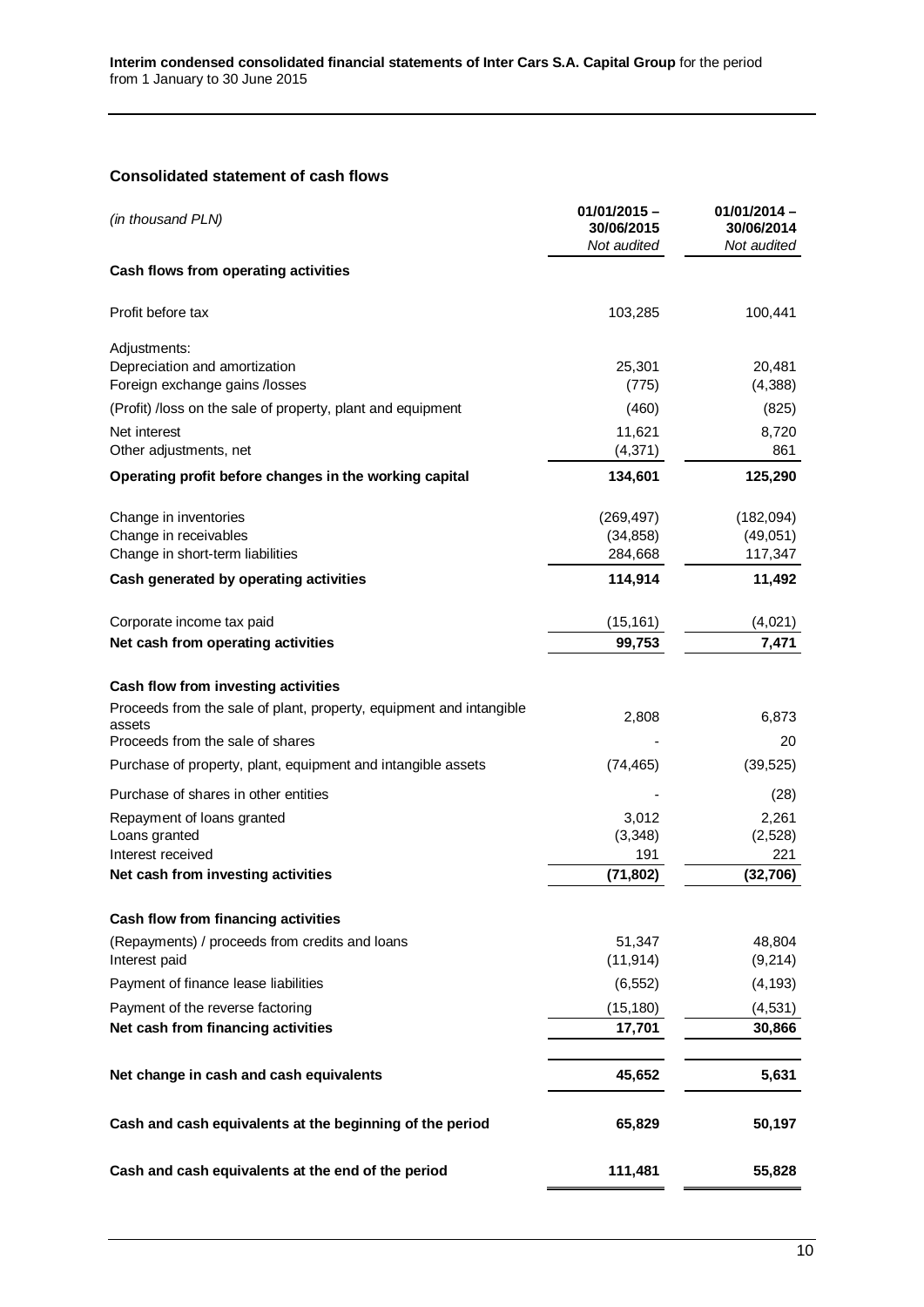<span id="page-10-0"></span>**Explanatory notes to the interim condensed financial statements for the period of 6 months ended on 30 June 2015**

### <span id="page-10-1"></span>**1. Information about the Inter Cars Capital Group**

#### **Scope of activities**

The principal activities of Grupa Kapitałowa Inter Cars Spółka Akcyjna (hereinafter referred to as "the Group," "the Inter Cars Capital Group," the Inter Cars Group") are import and distribution of spare parts for passenger cars and commercial vehicles. The parent company in the Group is Inter Cars S.A. Company ("the Company", "the parent entity").

### **Registered seat – the parent entity**

Inter Cars S.A. ul. Powsińska 64 02-903 Warsaw Poland *Central Warehouse:* ul. Gdańska 15 05-152 Czosnów nearby/Warsaw

### **Contact details**

tel. (+48-22) 714 19 16 fax. (+48-22) 714 19 18 bzarzadu@intercars.eu relacje.inwestorskie@intercars.eu www.intercars.com.pl

## **Supervisory Board**

Andrzej Oliszewski, President Piotr Płoszajski Maciej Oleksowicz Michał Marczak Jacek Klimczak

On 15 July 2015 Mr Maciej Oleksowicz stepped down from his position of a member of Supervisory Board of the Company. His resignation comes in force as at 15 September 2015. An extraordinary general meeting has been convened for the day of 8 September 2015 in order to nominate a new member of the Supervisory Board.

#### **Management Board (as at the date of approval of the financial statements)**

Robert Kierzek, President Krzysztof Soszyński, Vice-President Krzysztof Oleksowicz Witold Kmieciak Wojciech Twaróg

### **Statutory auditor**

KPMG Audyt Spółka z ograniczoną odpowiedzialnością, spółka komandytowa ul. Chłodna 51 00-867 Warsaw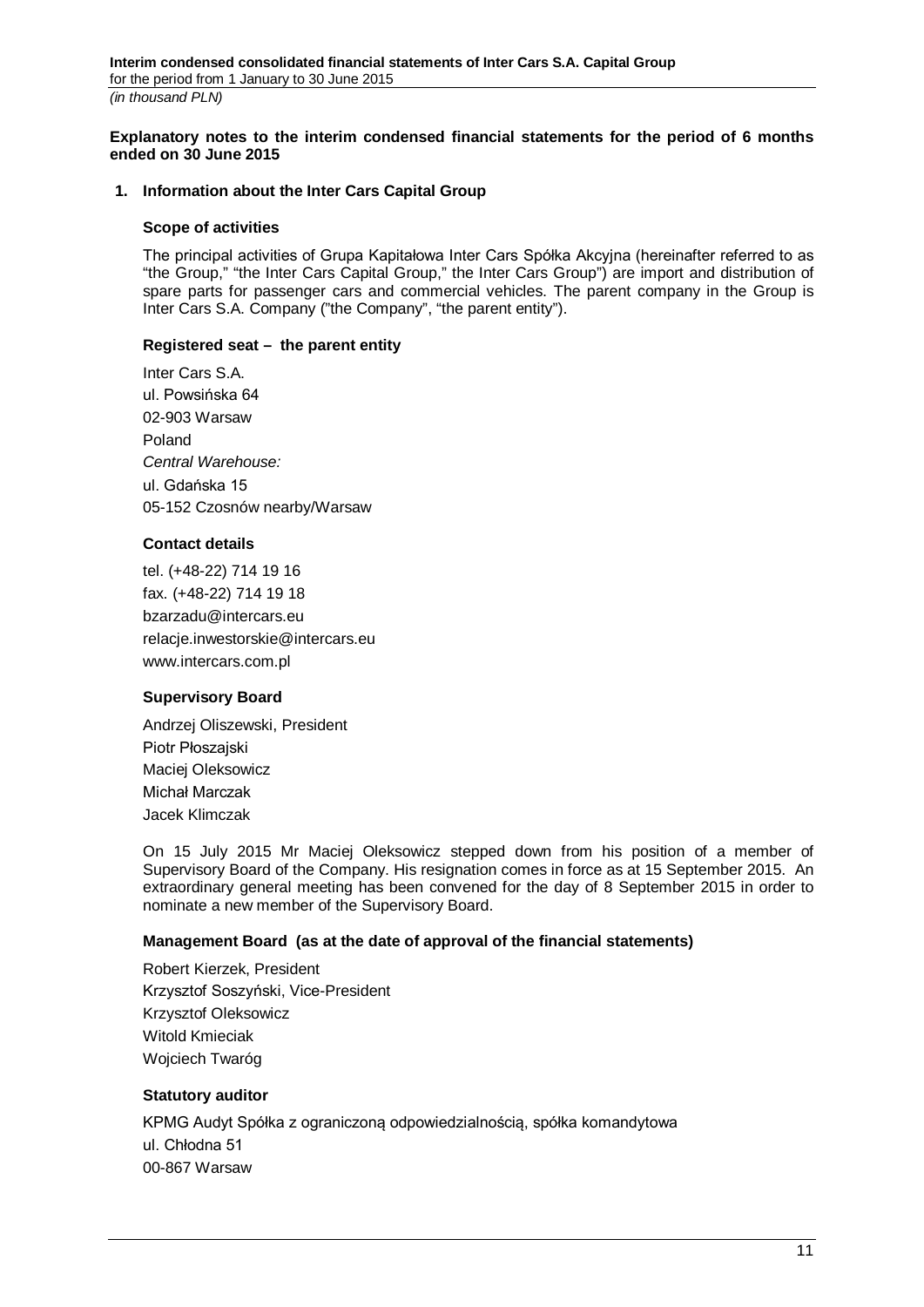## <span id="page-11-0"></span>*1.1. Composition of the Capital Group*

The parent company, Inter Cars S.A. ("the Company") is registered in Poland. The interim consolidated financial statements for the period ended on 30 June 2015 contain information about the company, its subsidiaries referred to as the Inter Cars Capital Group ("the Group"), and about the Group's share in related entities.

The consolidated financial statements of the Inter Cars Capital Group for the period ended on 31 December 2014 are available at www.intercars.com.pl.

As at 30 June 2015, the following entities comprised the Inter Cars Capital Group: Inter Cars S.A. as the parent entity, and 29 other entities, including:

- 26 subsidiaries of Inter Cars S.A.
- 2 indirect subsidiaries of Inter Cars S.A.

The Group also holds shares in two related entities.

| Name of entity                           | Registered<br>seat                       | Scope of activities                                                                                                         | Consolidation<br>method |                          | % of the Group's share in<br>the share capital |
|------------------------------------------|------------------------------------------|-----------------------------------------------------------------------------------------------------------------------------|-------------------------|--------------------------|------------------------------------------------|
|                                          |                                          |                                                                                                                             |                         | 30/06/2015               | 30/06/2014                                     |
| <b>Parent company</b>                    |                                          |                                                                                                                             |                         |                          |                                                |
| Inter Cars S.A.                          | Warsaw                                   | Import and distribution of spare<br>parts for passenger cars and<br>commercial vehicles                                     | full                    | <b>Not</b><br>applicable | Not applicable                                 |
| <b>Direct subsidiaries</b>               |                                          |                                                                                                                             |                         |                          |                                                |
| Inter Cars Ukraine                       | Ukraine,<br>Khmelnitsky                  | Distribution of spare parts for<br>passenger cars and commercial<br>vehicles                                                | full                    | 100%                     | 100%                                           |
| Q-service Sp. z o.o.                     | Cząstków<br>Mazowiecki                   | Advisory services, organization<br>of trainings and seminars<br>related to automotive services<br>and the automotive market | full                    | 100%                     | 100%                                           |
| Lauber Sp. z o.o.                        | Słupsk                                   | Remanufacturing of car parts                                                                                                | full                    | 100%                     | 100%                                           |
| Inter Cars Česká republika<br>S.I.O.     | Czech<br>Republic,<br>Prague             | Distribution of spare parts for<br>passenger cars and commercial<br>vehicles                                                | full                    | 100%                     | 100%                                           |
| Feber Sp. z o.o.                         | Warsaw                                   | Manufacture of motor vehicles,<br>trailers and semi-trailers                                                                | full                    | 100%                     | 100%                                           |
| IC Development & Finance<br>Sp. z o.o    | Warsaw                                   | Real estate development and<br>lease                                                                                        | full                    | 100%                     | 100%                                           |
| Armatus sp. z o.o.                       | Warsaw                                   | Distribution of spare parts for<br>passenger cars and commercial<br>vehicles                                                | full                    | 100%                     | 100%                                           |
| Inter Cars Slovenská<br>republika s.r.o. | Slovakia,<br><b>Bratislava</b>           | Distribution of spare parts for<br>passenger cars and commercial<br>vehicles                                                | full                    | 100%                     | 100%                                           |
| Inter Cars Lietuva UAB                   | Lithuania,<br>Vilnus                     | Distribution of spare parts for<br>passenger cars and commercial<br>vehicles                                                | full                    | 100%                     | 100%                                           |
| JC Auto s.r.o.                           | Czech<br>Republic,<br>Karvina-<br>Darkom | The Company does not carry<br>out operating activities                                                                      | full                    | 100%                     | 100%                                           |
| JC Auto S.A.                             | Belgium,<br>BrainL'Allued                | Distribution of spare parts for<br>passenger cars and commercial<br>vehicles                                                | full                    | 100%                     | 100%                                           |
| Inter Cars Hungária Kft                  | Hungary,<br><b>Budapest</b>              | Distribution of spare parts for<br>passenger cars and commercial<br>vehicles                                                | full                    | 100%                     | 100%                                           |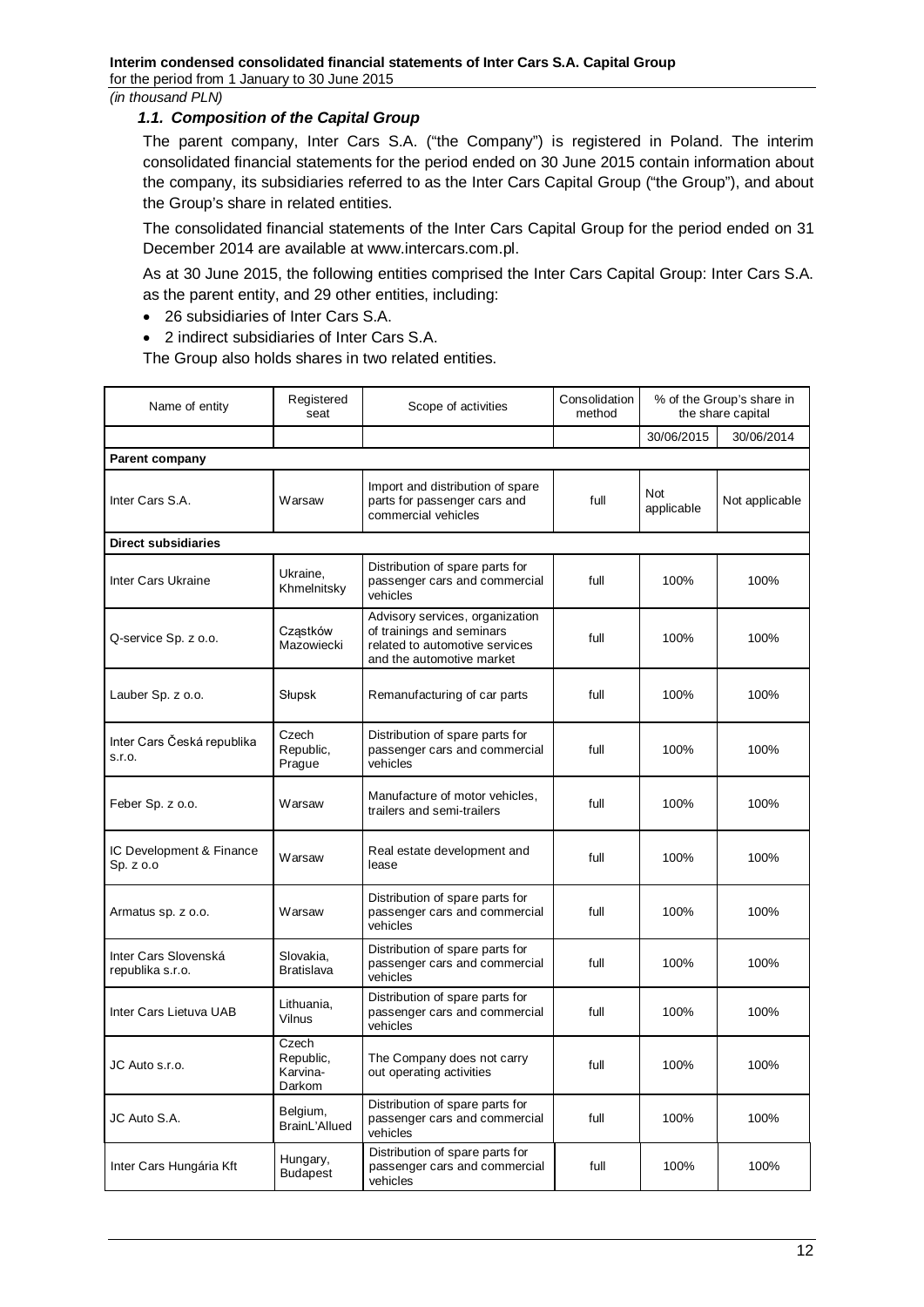| Name of entity                                                | Registered<br>seat                                               | Scope of activities                                                                                         | Consolidation<br>method | % of the Group's share in<br>the share capital |            |
|---------------------------------------------------------------|------------------------------------------------------------------|-------------------------------------------------------------------------------------------------------------|-------------------------|------------------------------------------------|------------|
|                                                               |                                                                  |                                                                                                             |                         | 30/06/2015                                     | 30/06/2014 |
| Inter Cars Italia s.r.I                                       | Italy, Milan                                                     | Distribution of spare parts for<br>passenger cars and commercial<br>vehicles                                | full                    | 100%                                           | 100%       |
| Inter Cars d.o.o.                                             | Croatia,<br>Zapresic                                             | Distribution of spare parts for<br>passenger cars and commercial<br>vehicles                                | full                    | 100%                                           | 100%       |
| Inter Cars Romania s.r.l.                                     | Romania.<br>Cluj-Napoca                                          | Distribution of spare parts for<br>passenger cars and commercial<br>vehicles                                | full                    | 100%                                           | 100%       |
| Inter Cars Cyprus Limited                                     | Cyprus,<br>Nicosia                                               | Distribution of spare parts for<br>passenger cars and commercial<br>vehicles                                | full                    | 100%                                           | 100%       |
| Inter Cars Latvija SIA                                        | Latvia, Riga                                                     | Distribution of spare parts for<br>passenger cars and commercial<br>vehicles                                | full                    | 100%                                           | 100%       |
| Cleverlog-Autoteile GmbH                                      | Germany,<br><b>Berlin</b>                                        | Distribution of spare parts for<br>passenger cars and commercial<br>vehicles                                | full                    | 100%                                           | 100%       |
| Inter Cars Bulgaria Ltd.                                      | Bulgaria,<br>Sofia                                               | Distribution of spare parts for<br>passenger cars and commercial<br>vehicles                                | full                    | 100%                                           | 100%       |
| Cars<br>Inter<br>Marketing<br>Services Sp. z o.o.             | Warsaw                                                           | Advertising, market and public<br>opinion research                                                          | full                    | 100%                                           | 100%       |
| ILS Sp. z o.o.                                                | Nadarzyn                                                         | Logistics services                                                                                          | full                    | 100%                                           | 100%       |
| Inter Cars Malta Holding<br>Limited                           | Malta                                                            | Assets management                                                                                           | full                    | 100%                                           | 100%       |
| Q-service Truck Sp. z o.o.                                    | Warsaw                                                           | Sale of delivery vans and trucks                                                                            | full                    | 100%                                           | 100%       |
| Inter Cars INT d.o.o.*                                        | Slovenia,<br>Ljubljana                                           | Distribution of spare parts for<br>passenger cars and commercial<br>vehicles                                | full                    | 100%                                           | 100%       |
| Inter Cars Eesti OÜ <sup>*</sup>                              | Estonia,<br>Tallin                                               | Distribution of spare parts for<br>passenger cars and commercial<br>vehicles                                | full                    | 100%                                           |            |
| Inter Cars Moldavia **                                        | Kiszyniów,<br>Moldova                                            | Distribution of spare parts for<br>passenger cars and commercial<br>vehicles                                | Not<br>applicable       | 100%                                           |            |
| <b>Indirect subsidiaries</b>                                  |                                                                  |                                                                                                             |                         |                                                |            |
| Inter Cars Malta Limited                                      | Malta                                                            | Sale of spare parts and advisory<br>services related to automotive<br>services and the automotive<br>market | full                    | 100%                                           | 100%       |
| Aurelia Auto d o o                                            | Distribution of spare parts and<br>Croatia<br>real estate rental |                                                                                                             | full                    | 100%                                           | 100%       |
| <b>Associated entities</b>                                    |                                                                  |                                                                                                             |                         |                                                |            |
| <b>SMIOC</b><br><b>FRENOPLAST</b><br>Bułhak i Cieślawski S.A. | Szczytno                                                         | Manufacture of friction linings<br>and materials                                                            | equity<br>method        | 49%                                            | 49%        |
| InterMeko Europa Sp. z o.o.                                   | Warsaw                                                           | Control<br>and<br>assessment<br>of<br>spare parts, components and<br>accessories                            | equity<br>method        | 50%                                            | 50%        |

\* The company started operational activity in 1Q2015.

\*\*The Company does not carry out operating activities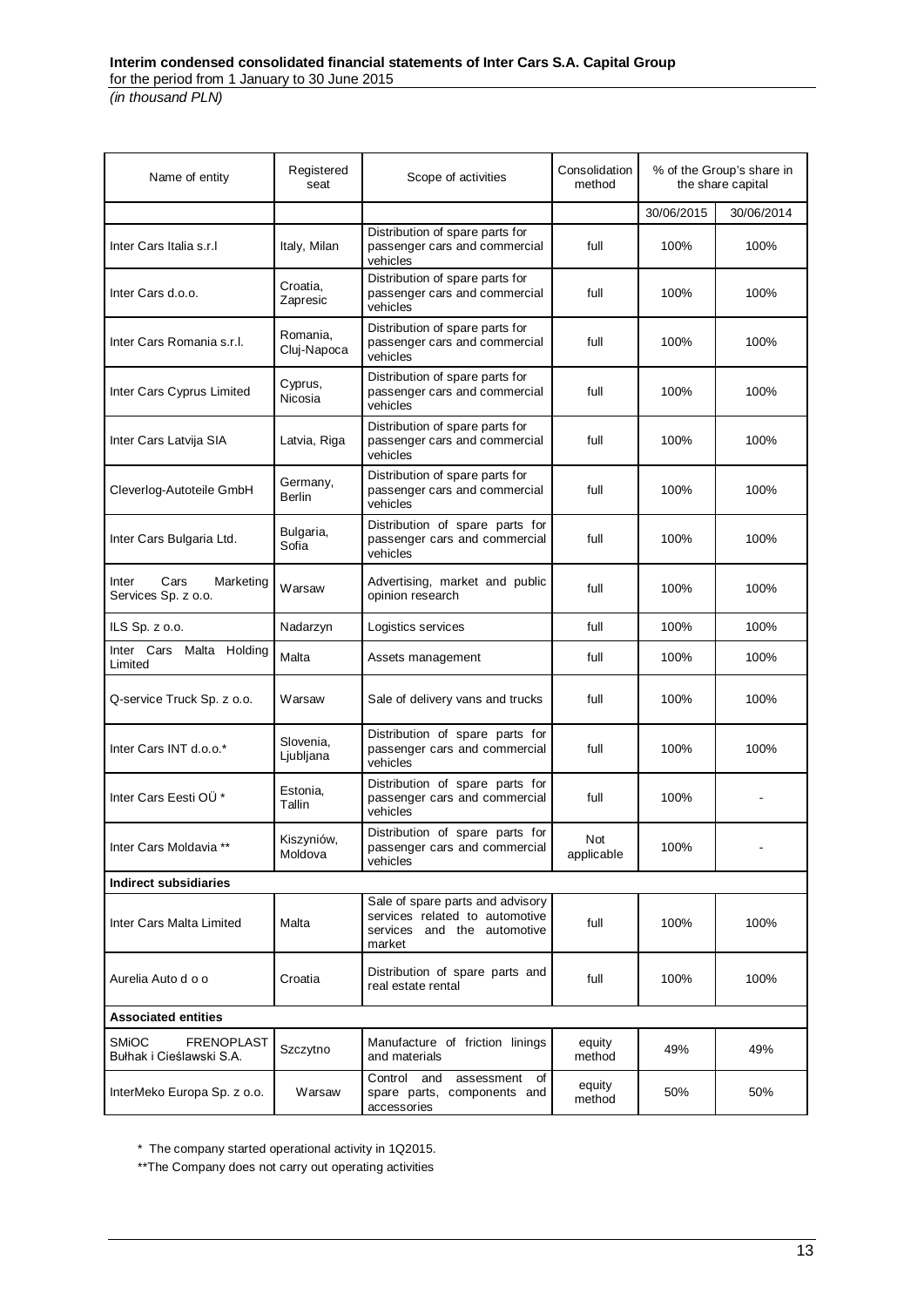In March 2015 Inter Cars S.A. established a newly created company under the name of Inter Cars Moldova, with its registered seat in Kishinev in Moldova.

Moreover, in the reporting period there were no changes in the structure of the Group, including business combinations, takeovers or sales entities of the Capital Group of the Company, long-term investments, division, restructuring or cessation of business activities.

### **Stock exchange listings**

The shares of Inter Cars S.A., i.e. the parent entity, are listed on the Warsaw Stock Exchange in the continuous trading system.

# <span id="page-13-0"></span>**2. Information about the accounting principles applied in the preparation of the condensed interim consolidated financial statements**

## <span id="page-13-1"></span>*2.1. Declaration of compliance with IFRS*

**Interim condensed consolidated financial statements of Inter Cars S.A. Capital Group** (hereinafter referred to as "the condensed interim financial statements") were prepared for the period of 6 months ended on 30th June 2015.

The condensed interim financial statements comply with the requirements of the International Accounting Standard IAS 34 "Interim Financial Reporting" related to interim financial statements, and do not contain all the information required for annual financial statements. The condensed interim financial statements should be read together with the annual consolidated financial statements prepared in compliance with IFRS standards ended on 31 December 2014. In the reported period there were no changes and amendments to the accounting standards in comparison to those described in the financial statements for the period ending on 31 December 2014.

Changes in IFRS and their interpretation which became effective as of 01 January 2015 until the date of approval of the financial statements for publication had no material bearing on these financial statements.

Changes in IFRS and their interpretations published and approved by the EU not yet effective:

| Standards and interpretations approved by<br>the EU                                              | Potential bearing on the financial<br>statements |
|--------------------------------------------------------------------------------------------------|--------------------------------------------------|
| Changes to IAS 19 Employee benefits -<br>Programs of particular benefits:<br>Employees' premiums | no bearing expected                              |
| Amendments to International Financial<br>Reporting Standards 2010-2012                           | no bearing expected                              |

The Company anticipates no bearing on the consolidated financial statement.

In this financial report the Group decided not apply in advance the published standards or interpretations before their date of entry into force. The Group intends to use them for the periods for which they are applicable for the first time.

The following Standards and Interpretations adopted by the International Financial Reporting Standards Board (IASB), awaiting EU's approval: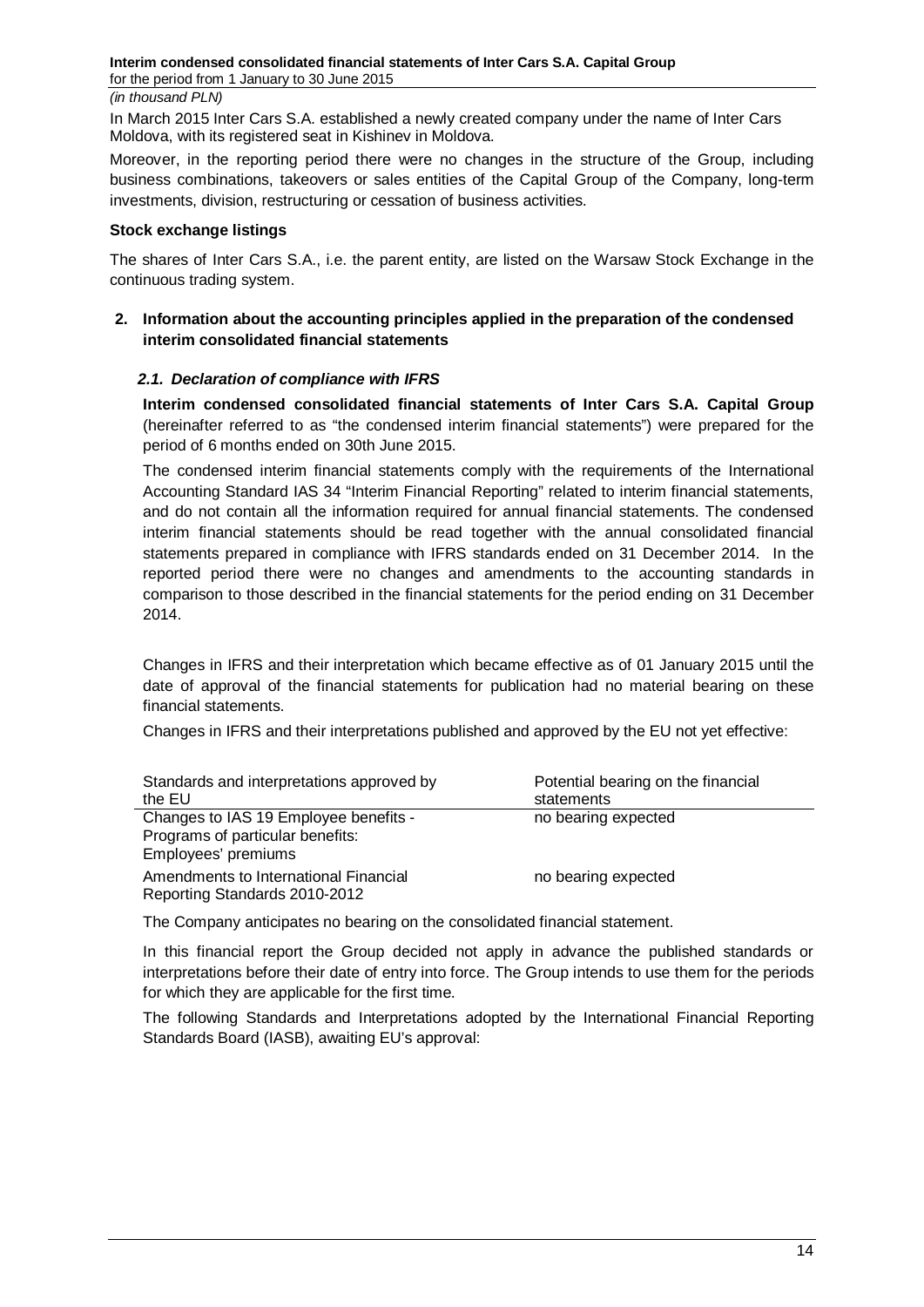for the period from 1 January to 30 June 2015

*(in thousand PLN)*

Standards and Interpretations awaiting EU's approval

New standard IFRS 9 – Financial Instruments

New standard IFRS 14 - Regulatory deferral accounts

New standard IFRS 15 - Revenue from Contracts with Customers

Changes to IFRS 11 – Joint Arrangements Accounting for Acquisitions of Interests in Joint **Operations** 

Amendments to IAS 16 - Property, Plant and Equipment and IAS 38 Intangible assets: Clarification of Acceptable Methods of Depreciation and Amortisation

Amendments to IAS 16 - Property, Plant and Equipment and IAS 41 Agriculture: Agriculture - Bearer Plants

Amendments to IAS 27 – separate financial statements Equity Method in Separate Financial **Statements** 

Amendments to IFRS 10 Consolidated Financial Statements and IAS 28 Investments in Associates and Joint Ventures: Sale or Contribution of Assets between an Investor and its Associate or Joint Venture

Amendments to International Financial Reporting Standards 2012-2014

Amendments to IFRS 10 Consolidated Financial Statements, IFRS 12 Disclosure of Interests in Other Entities and IAS 28 Investments in Associates and Joint Ventures: Investment Entities: Applying the Consolidation Exception

Amendments to IAS 1 - Presentation of Financial Statements Disclosure Initiative

The new standard IFRS 9 Financial Instruments changes completely requirements previously issued and the additional amendments to introduce a new expected loss impairment model and limited changes to the classification and measurement requirements for financial assets. The changes can potentially influence future financial statements of the Group. As at the date of the statements, the standard IFRS 9 has not been approved by the European Union and its influence on future financial statements of the Inter Cars Group is unknown.

The new IFRS 15 contains principles which are to replace most of the current detailed guidelines specifying the method of recording revenue.. In particular, IAS 18 - Revenue, IAS 11 - Construction Contracts and interpretations thereof shall cease to apply following adoption of the new standard. According to the new standard, the entities shall apply a 5-level model to determine the point of recognition of revenue and its amount. According to this model, revenue should be recognized upon the handing over of goods or services to the customer, and in the amount to which an entity expects to be entitled. The Standard provides for new requirements with regard to quantitative and qualitative disclosures aimed at allowing the financial statements users to understand the nature, amount, point of recognition, as well as uncertainty related to revenues and cash flows resulting from agreements with clients. An analysis of the standard's bearing on the Group's future financial statements has not been completed yet.

According to the Group's estimates, the other standards, interpretations and changes to the standards would not have a significant bearing on the consolidated financial statements if they were applied by the Group as at the balance sheet day.

The condensed interim consolidated financial statements of the Inter Cars S.A. Capital Group were approved for publication by the Management Board on 31 August 2015.

## <span id="page-14-0"></span>*2.2. Basis for preparing the condensed interim consolidated financial statements*

The attached condensed interim financial statements were prepared in accordance with the same accounting standards as those applied to prepare the annual financial statements for the financial year ended on 31 December 2014.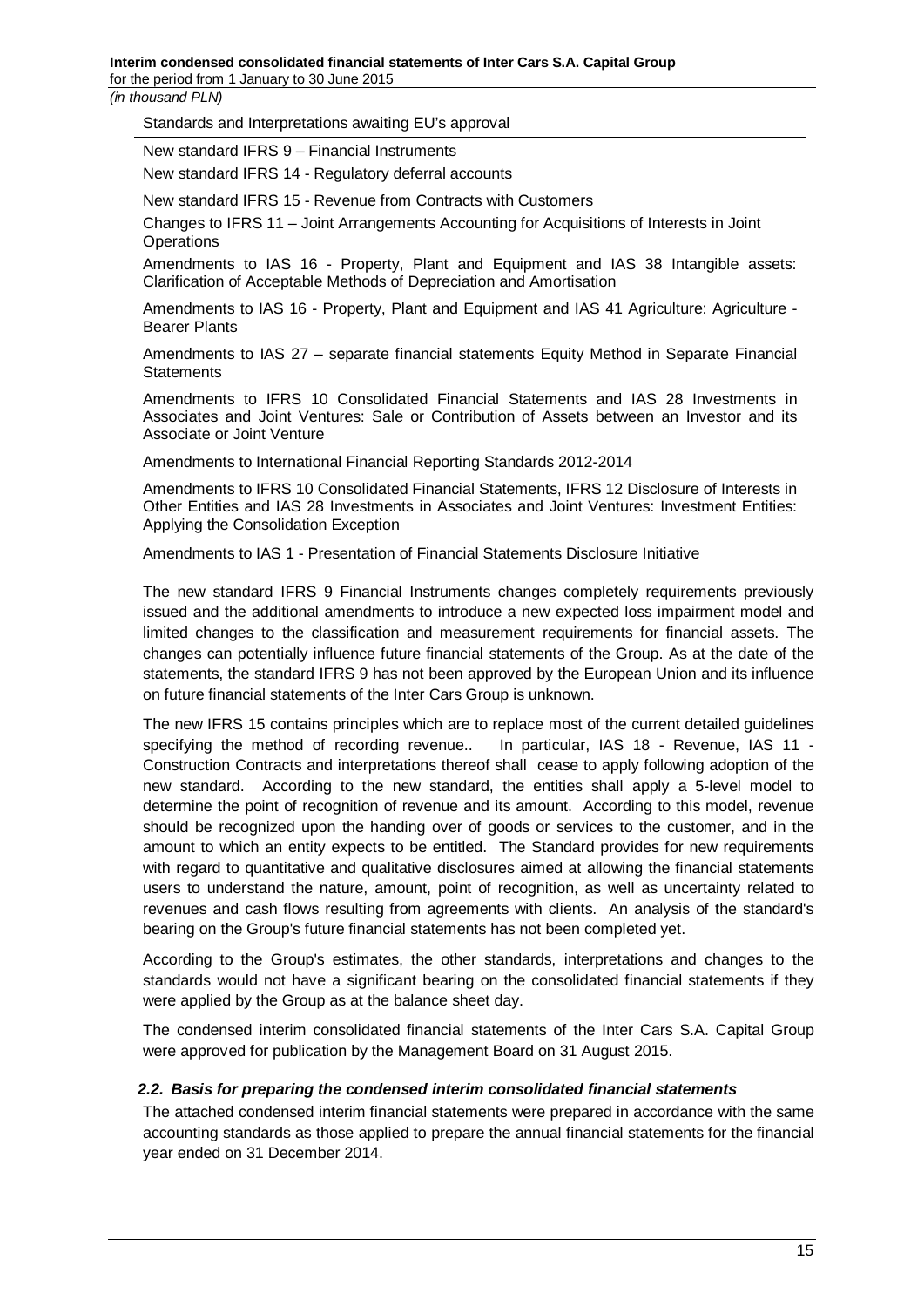The condensed interim consolidated financial statements of the Inter Cars S.A. Capital Group were prepared under the assumption that the entities in question will continue as a going concern in the foreseeable future.

All values presented in the condensed interim financial statements are quoted in PLN '000, unless otherwise indicated.

### <span id="page-15-0"></span>*2.3. Material evaluations and estimates*

The preparation of the condensed consolidated interim financial statements in conformity with the EU IFRS requires the Company's Management Board to use evaluations and estimates that affect the application of accounting principles and reported amounts of assets and liabilities, income and expenses. The judgements and estimates are reviewed on an ongoing basis. Revisions to estimates are recognized in the period in which the estimate is revised.

In the reporting period in question there were no important changes in judgements or estimates described in the annual consolidated financial statements for 2014.

### <span id="page-15-1"></span>*2.4. Seasonality*

The demand for spare parts is seasonal. The peak season falls on the second and third quarters. The demand decreases at the beginning and at end of the year.

This is directly linked to the seasonal nature of some repairs for which the spare parts are required, and to the smaller number of repairs made by clients during winter.

### <span id="page-15-2"></span>*2.5. The functional and the presentation currencies and the principles adopted to translate the financial data.*

## **The presentation and the functional currencies**

The functional currency of the parent company and the presentation currency of these condensed consolidated interim financial statements is the Polish zloty (PLN). The figures presented in these financial statements are expressed in thousands of PLN, unless indicated otherwise.

#### **The principles adopted to translate the financial data**

Translation into PLN of the financial statements of the foreign entities for the consolidation purposes:

− assets and liabilities - according to the exchange rate as at the end of the reporting period,

− statement of profit or loss or statement of other comprehensive income, as well as the statement of cash flows - according to the average exchange rate during the reporting period.

Foreign currency gains/losses resulting from the above-mentioned translation are recognized in equity as foreign exchange gains/losses from translation of foreign subsidiaries.

| <b>CURRENCY</b> | Average exchange rate during the<br>reporting period |          | Exchange rate at the end of the<br>reporting period |            |
|-----------------|------------------------------------------------------|----------|-----------------------------------------------------|------------|
|                 | 6 months                                             | 6 months |                                                     |            |
|                 | 2015                                                 | 2014     | 30/06/2015                                          | 31/12/2014 |
| EUR/PLN         | 4.1341                                               | 4.1784   | 4.1944                                              | 4.2623     |
| CZK/PLN         | 0.1504                                               | 0.1522   | 0.1538                                              | 0.1537     |
| <b>HUF/PLN</b>  | 0.0135                                               | 0.0136   | 0.0133                                              | 0.0135     |
| <b>HRK/PLN</b>  | 0.5419                                               | 0.5485   | 0.5521                                              | 0.5566     |
| <b>RON/PLN</b>  | 0.9312                                               | 0.9392   | 0.9349                                              | 0.9510     |
| <b>BGN/PLN</b>  | 2.1137                                               | 2.1365   | 2.1445                                              | 2.1793     |
| <b>UAH/PLN</b>  | 0.1729                                               | 0.2840   | 0.1780                                              | 0.2246     |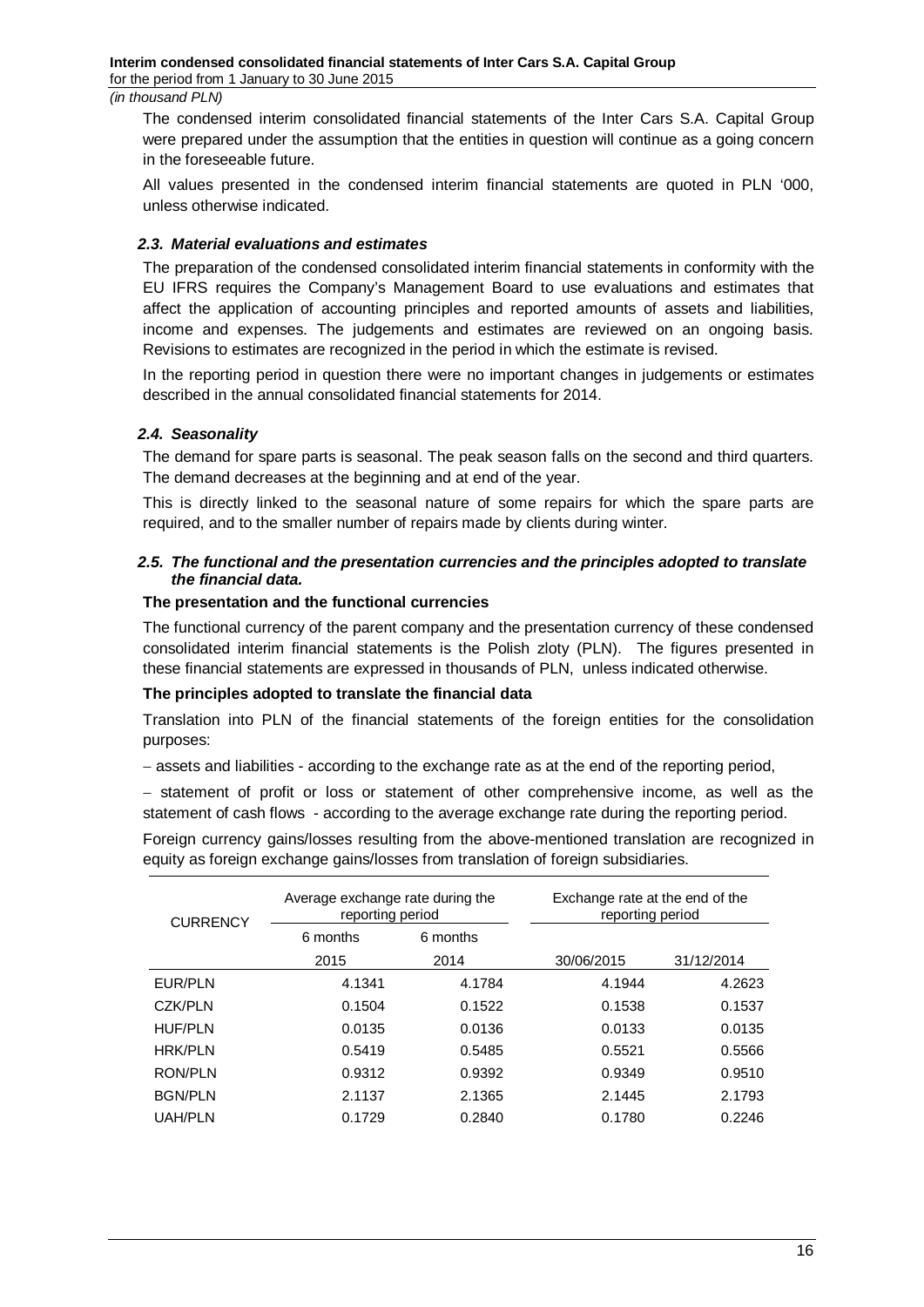The average exchange rate during the reporting period is calculated as the average NBP exchange rate applicable on the last day of each month of the first six months of 2015 and 2014.

## <span id="page-16-0"></span>*2.6. Information on business segments*

The core business of the Inter Cars S.A. Capital Group is the sale of spare parts. In addition, the companies Feber, Lauber, IC Development and ILS Sp. z o.o. are active in other business segments, such as the manufacture of semi-trailers, remanufacturing of spare parts, real estate development and logistics; whilst Q-Service Truck Sp. Z o.o. is an authorized dealer of ISUZU commercial vehicles . The above-mentioned business segments may not be recognized as separate business segments individually, hence they are shown in the "Other segments" column. The Inter Cars Capital Group applies uniform accounting principles to all segments. Transactions between particular segments are carried out at arm's length.

### **Revenues and financial result by operating segments**

### **for the period of 6 months ended on 30 June 2015**

|                          | Sale of spare<br>parts | Other<br>seaments | <b>Eliminations</b> | Total     |
|--------------------------|------------------------|-------------------|---------------------|-----------|
| External sales           | 2.112.731              | 67.315            | $\blacksquare$      | 2.180.046 |
| Inter-segment sales      | 27.442                 | 115.662           | (143.104)           |           |
| <b>Profit before tax</b> | 106.469                | (5.647)           | 2.463               | 103.285   |

### **for the period of 6 months ended on 30 June 2014**

|                          | Sale of spare<br>parts | Other<br>segments | <b>Eliminations</b>      | Total     |
|--------------------------|------------------------|-------------------|--------------------------|-----------|
| External sales           | 1.819.727              | 34.762            | $\overline{\phantom{0}}$ | 1.854.489 |
| Inter-segment sales      | 25.344                 | 116.599           | (141.943)                |           |
| <b>Profit before tax</b> | 100.228                | 8.003             | (7.790)                  | 100,441   |

## **Assets by operating segments**

|                             | Status as at 30/06/2015 | Status as at<br>31/12/2014 |
|-----------------------------|-------------------------|----------------------------|
| Sale of spare parts segment | 3,711.057               | 3,101,851                  |
| Other segments              | 321.741                 | 231,078                    |
| <b>Eliminations</b>         | (1,556,569)             | (1,276,247)                |
|                             | 2,476,229               | 2,056,682                  |

## <span id="page-16-1"></span>**3. Other amounts**

## <span id="page-16-2"></span>*3.1. Property, plant, equipment and intangible assets*

In Q1 of 2015, the Group purchased property plant and equipment as well as intangible assets of a total value of PLN 74,465 thousand, of which Inter Cars' investments accounted for PLN 12,304 thousand, whereas the Group's investment in the new logistics centre in Zakroczym accounted for PLN 47,942 thousand.

In Q1 of 2014, the Group purchased property plant and equipment as well as intangible assets of a total value of PLN 39,525 thousand, of which Inter Cars' investments accounted for PLN 18,389 thousand.

## <span id="page-16-3"></span>*3.2. Investments in related entities*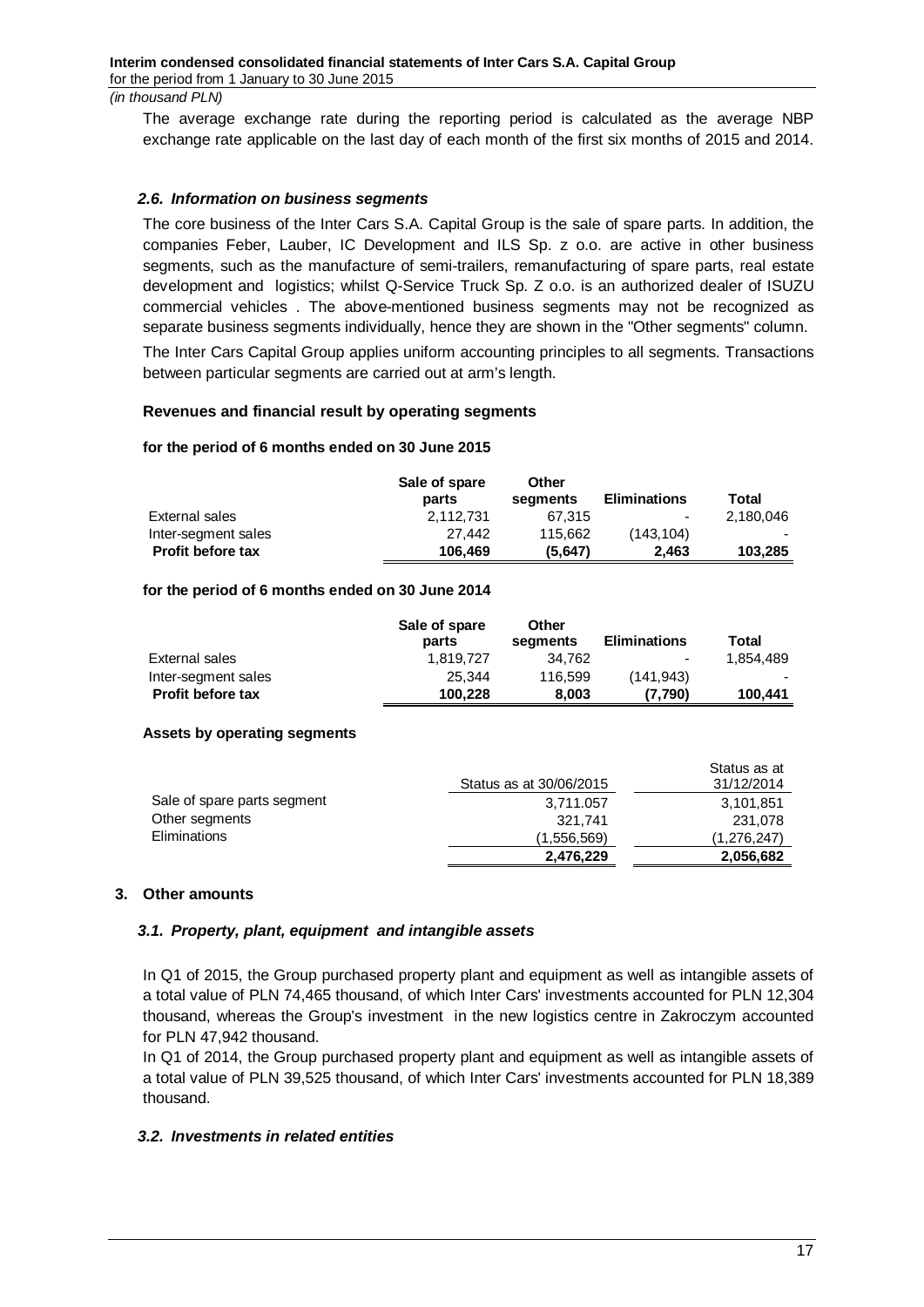In March 2015, Inter Cars created Inter Cars Moldavia with its registered seat in Kishinev, Moldavia.

## <span id="page-17-0"></span>*3.3. Inventories*

|                                    | 30/06/2015 | 31/12/2014 |
|------------------------------------|------------|------------|
| Materials                          | 30,693     | 24,081     |
| Half-products and work in progress | 12,001     | 10,691     |
| Finished goods                     | 23,607     | 14,929     |
| Merchandise                        | 1,244,038  | 991,140    |
|                                    | 1,310,338  | 1,040,841  |
| Merchandise                        | 1,244,190  | 991,721    |
| Revaluation write-downs on goods   | (152)      | (581)      |
|                                    | 1,244,038  | 991,140    |

## <span id="page-17-1"></span>*3.4. Trade and other receivables*

|                                                                                               | 30/06/2015 | 31/12/2014 |
|-----------------------------------------------------------------------------------------------|------------|------------|
| Trade receivables                                                                             | 446,119    | 405,575    |
| Taxes, subsidies, customs, social security, health insurance<br>and other benefits receivable | 16,986     | 24,577     |
| Loans granted                                                                                 | 7,749      | 6,277      |
| Other                                                                                         | 28,925     | 27,354     |
| Short term trade and other receivables - gross                                                | 499,799    | 463,783    |
| Revaluation write-down on receivables                                                         | (15, 727)  | (12, 975)  |
| Short-term trade and other receivables - net                                                  | 484,072    | 450,808    |
|                                                                                               |            |            |

| Change in impairment loss on trade receivables | 30/06/2015 | 31/12/2014 |
|------------------------------------------------|------------|------------|
| Status as at the beginning of the period       | (12, 975)  | (12,628)   |
| Increase                                       | (2,918)    | (2, 556)   |
| Used                                           | 166        | 2,209      |
| Status as at the end of the period             | (15, 727)  | (12, 975)  |

Compared to 31 December 2014, there were no significant changes to the Group's credit risk management policy, and the increase in the revaluation write-down results mostly from delays in payment overdue receivables with more efficient recoverability of duties to current sales.

## <span id="page-17-2"></span>*3.5. Equity*

Equity includes funds and capital reserves created in accordance with the applicable laws and regulations, i.e. statutory provisions and provisions of the Company's Articles of Association. The share capital comprises 14,168,100 shares with the total par value of PLN 28,336,200. Its amount remained unchanged in the reporting period. The share premium account also remained unchanged at PLN 259,530,475.

## <span id="page-17-3"></span>*3.6. Dividend*

On 9 June 2015, the General Meeting of Inter Cars S.A. adopted a resolution to pay a dividend of PLN 10,059 thousand , i.e. PLN 0.71 per share from the 2014 profit. The payment of the dividend was realized on 14 July 2015.

On 15 July 2014, a dividend from the 2013 profit was paid in the amount of PLN 10,059 thousand, i.e. PLN 0.71 per share.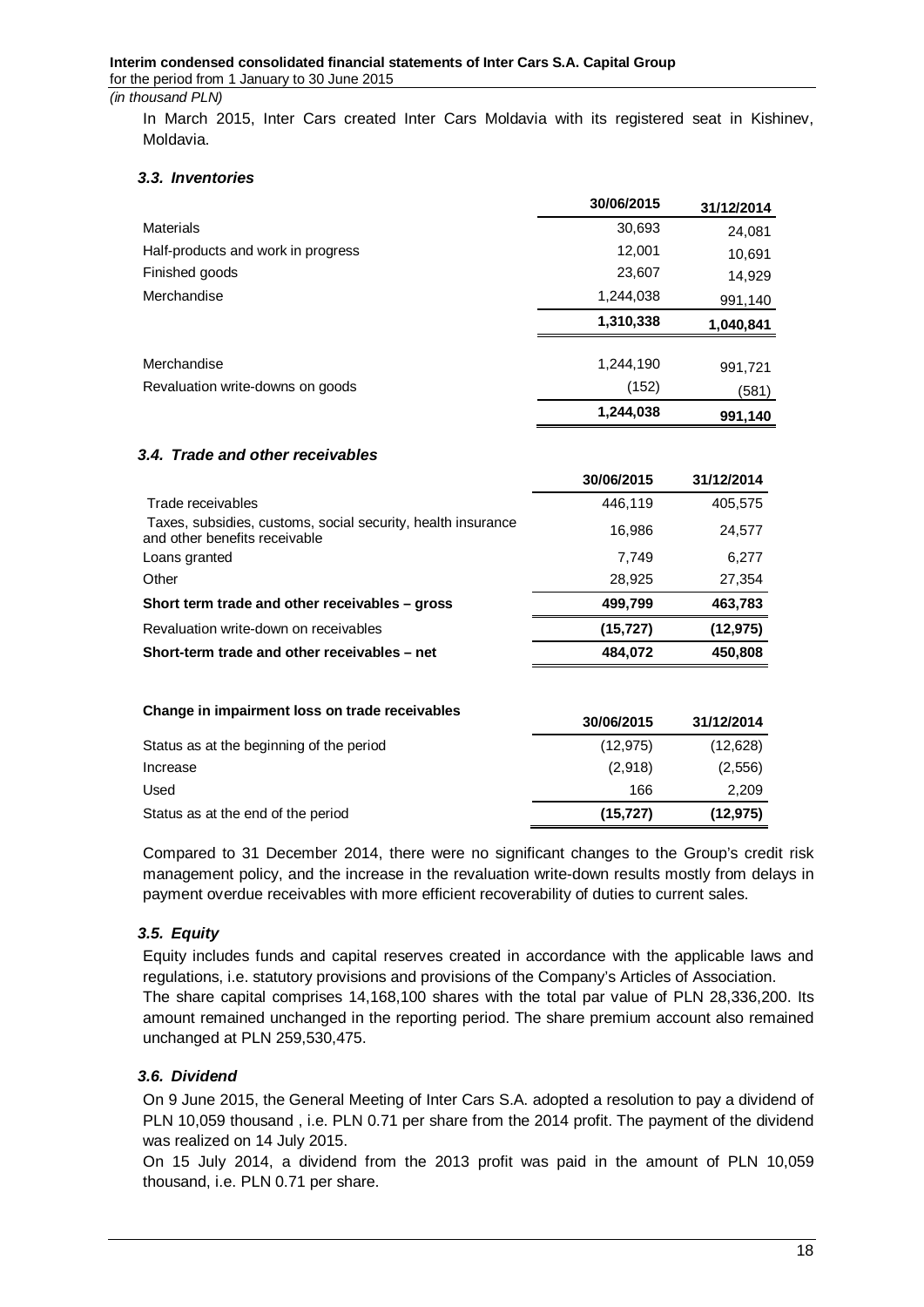### <span id="page-18-0"></span>*3.7. Liabilities due to borrowings and other debt instruments*

| Non-current               | 30/06/2015 | 31/12/2014 |
|---------------------------|------------|------------|
| Secured bank loans        | 268,973    | 235,000    |
| <b>Bonds</b>              | 149,058    | 150,000    |
| Finance lease liabilities | 12,055     | 14,470     |
|                           | 430,086    | 399,470    |
| <b>Current</b>            | 30/06/2015 | 31/12/2014 |
| Secured bank loans        | 224,774    | 209,202    |
| Finance lease liabilities | 25,302     | 27,051     |
| <b>Bonds</b>              | 894        | 911        |
| Factoring                 | 31,014     |            |
|                           | 281,984    | 237,164    |

## **The syndicated credit facility agreement**

No amendments were made to the syndicated credit facility agreement as compared to 31 December 2014. The terms and conditions of the syndicated credit facility agreement are described in the annual consolidated financial statements of the Group.

In the 1 half of 2015, the long-term portion of the credit facility was used in the amount of PLN 270 m.

# **Bank credits concluded directly by subsidiary companies:**

Inter Cars Česká republika s.r.o. concluded the following credit facility agreements:

- a) On 20 August 2014, a credit line agreement with Citibank Europe plc for the amount of EUR 4.5 m for the period of one year,
- b) with Raiffeisenbank a.s. a credit line agreement for the amount of CZK 150 m, repayable by 31 May 2016.
- c) On 28 May 2015, a credit line agreement with Raiffeisenbank a.s. for the amount of EUR 4 m for the period of one year. The credit facility is to be used to repay the credit facility obtained from Citibank Europe plc.

Inter Cars Slovenská republika s.r.o. concluded a credit line agreement with Citibank Europe PLC for the amount of EUR 5 m, repayable by 27 March 2016.

On 30 July 2014, Inter Cars Romania s.r.l. signed a credit line agreement with ING Bank N.V. for the amount of RON 15 m for the period of one year. On 28 April 2015, an annex was signed to increase the credit line limit to the amount of RON 42.75, with the maturity date falling on 28 April 2016.

#### *Loans and borrowings as at 30.06.2015*

| <b>Current loans and borrowings</b>                            | Contractual<br>amount (limit) | Used    | Maturity date |
|----------------------------------------------------------------|-------------------------------|---------|---------------|
| Syndicated credit                                              | 280,000                       | 125,102 | 18-11-2015    |
| Citibank Europe PLC (Inter Cars Česká republika<br>S.I.O       | 18,875                        | 17,056  | 20-08-2015    |
| Raiffeisen a.s. (Inter Cars Česká republika s.r.o)             | 23,070                        | 23,070  | 31-05-2016    |
| Raiffeisen a.s. (Inter Cars Česká republika s.r.o)             | 16,778                        |         | 31-05-2016    |
| Citibank Europe PLC (Inter Cars Slovenská<br>republika s.r.o.) | 20,972                        | 20,972  | 26-03-2016    |
| ING Bank N.V (Inter Cars Romania s.r.l.)                       | 39,967                        | 38,575  | 28-04-2016    |
|                                                                | 399,662                       | 224,774 |               |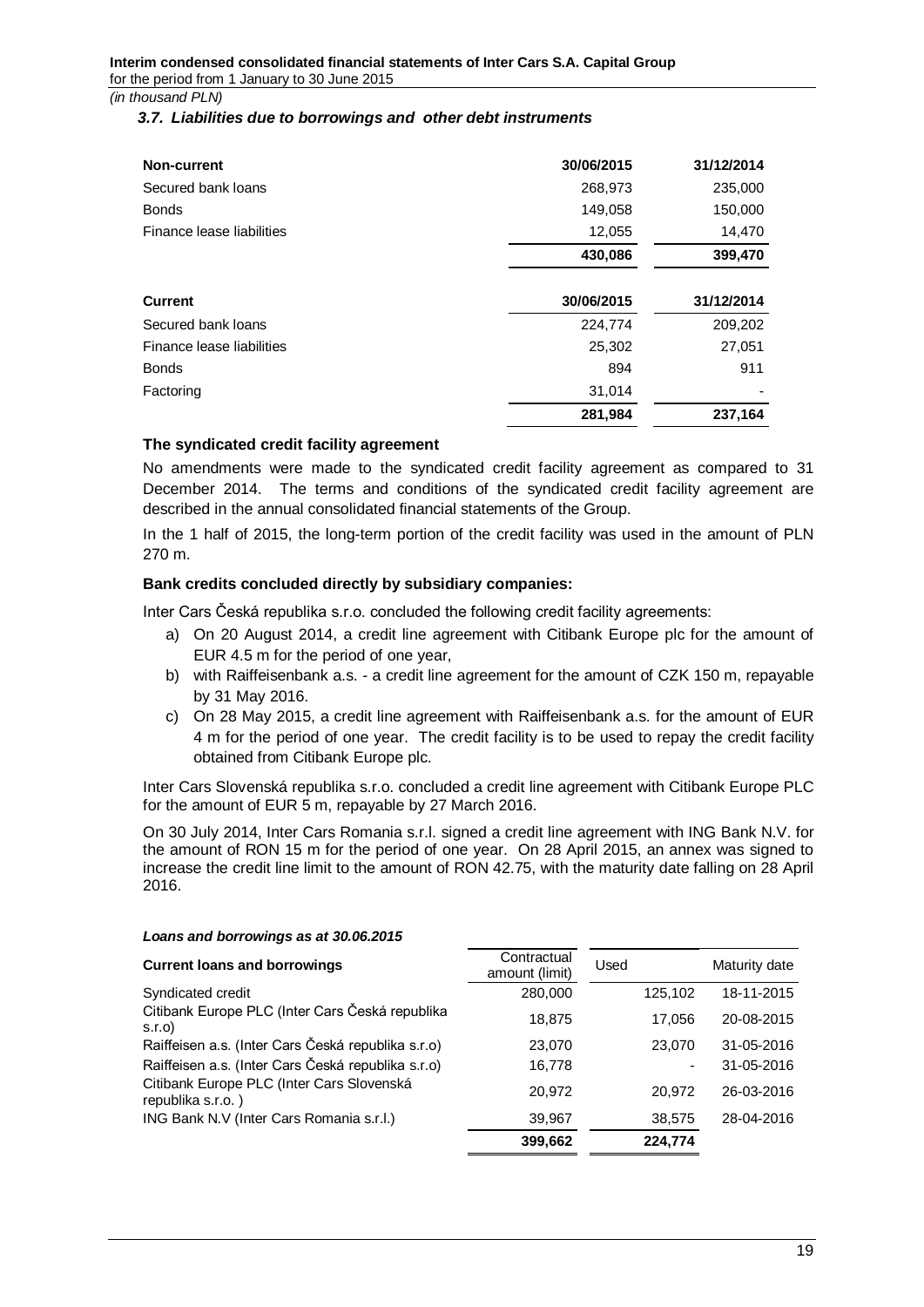#### **Interim condensed consolidated financial statements of Inter Cars S.A. Capital Group**  for the period from 1 January to 30 June 2015

*(in thousand PLN)*

| Contractual<br>amount (limit) | Used    | Maturity date |
|-------------------------------|---------|---------------|
| 270,000                       | 270,000 | 18-11-2017    |
| 270,000                       | 270,000 |               |
|                               |         |               |
|                               |         |               |
| Contractual<br>amount (limit) | Used    | Maturity date |
| 280,000                       | 142,739 | 18-11-2015    |
| 18,444                        | 14,600  | 30-04-2015    |
| 1,537                         |         | 31-12-2014    |
| 21,312                        | 21,312  | 26-03-2015    |
| 19,180                        | 17,045  | 20-08-2015    |
| 14,265                        | 13,506  | 30-07-2015    |
| 354,738                       | 209,202 |               |
| Contractual<br>amount (limit) | Used    | Maturity date |
| 270,000                       | 235,000 | 18-11-2017    |
| 270,000                       | 235,000 |               |
|                               |         |               |

#### **Issuance of bonds**

The terms and conditions of the issuance are described in the annual consolidated financial statements of the Group.

In the first half of 2015 the value of the bonds issued did not change. Interest on the A-series bonds are paid twice a year, in April and in October.

Below chart presents Bonds issued and planned buyback dates:

| Tranche number | Date of issuance | Maturity date | Amount of buyback |
|----------------|------------------|---------------|-------------------|
| Series A       | 24/10/2014       | 24/10/2019    | 150,000           |
|                |                  |               | 150,000           |

## <span id="page-19-0"></span>*3.8. Cash flow hedges*

As at 30 June 2015, the Group did not have any open futures contracts serving as cash flow hedges.

## <span id="page-19-1"></span>*3.9. Contingent liabilities, security and future liabilities (including those resulting from operating lease contracts)*

Contingent liabilities, security and future liabilities, including those resulting from operating lease contracts, did not change significantly compared to those described in the financial statements prepared as at 31 December 2014.

#### <span id="page-19-2"></span>*3.10. Transactions with related entities*

All transactions with related entities are executed at arm's length. The parent entity transacts with entities related to the members of the Supervisory Board and the Management Board and their family members. The value of these transactions is shown in the table below.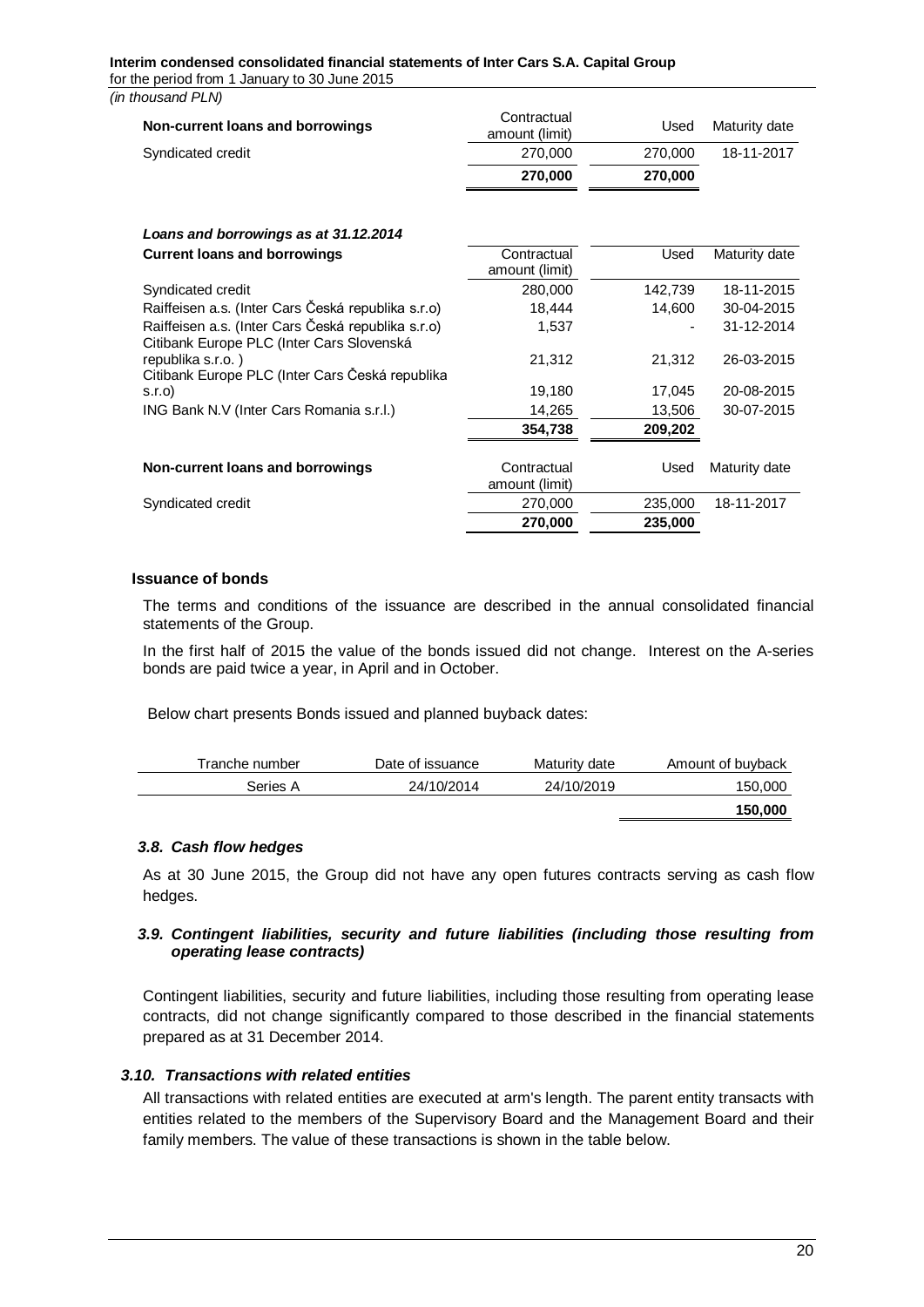### **Interim condensed consolidated financial statements of Inter Cars S.A. Capital Group**

for the period from 1 January to 30 June 2015

*(in thousand PLN)*

|                                                                                  | 1.01.2015-<br>30.06.2015 | 01.01.2014-<br>30.06.2014 |
|----------------------------------------------------------------------------------|--------------------------|---------------------------|
| Remuneration of the members of the Supervisory Board and<br>the Management Board |                          |                           |
| Remuneration of the members of the Supervisory Board                             | 134                      | 107                       |
| Remuneration of the members of the Management Board                              | 6,712                    | 5,163                     |
|                                                                                  | 6,846                    | 5,270                     |
|                                                                                  | 1.01.2015-<br>30.06.2015 | 01.01.2014-<br>30.06.2014 |
| Transactions with related entities                                               |                          |                           |
| Income on sales to related entities                                              | 111                      | 516                       |
| Purchase of goods and services from related entities                             | 3,323                    | 4,030                     |
|                                                                                  | 30/06/2015               | 30/06/2014                |
| Settlements with related entities                                                |                          |                           |
| Receivables from related entities                                                | 295                      | 258                       |
| Liabilities to related entities                                                  | 29                       | 369                       |

### <span id="page-20-0"></span>*3.11. Events subsequent to the balance sheet day as at which the report was prepared which may have a material bearing on the Company's future financial results*

No events have occurred following the reporting date which may have a material bearing on the Group's future financial result.

**Warsaw, 31 August 2015**

*President of the Management Board Member of the Management Board*

*Krzysztof Soszyński Witold Kmieciak*

*Vice-President of the Management Board Member of the Management Board*

*Wojciech Twaróg Julita Pałyska*

*Member of the Management Board Chief Accountant*

*Robert Kierzek Krzysztof Oleksowicz*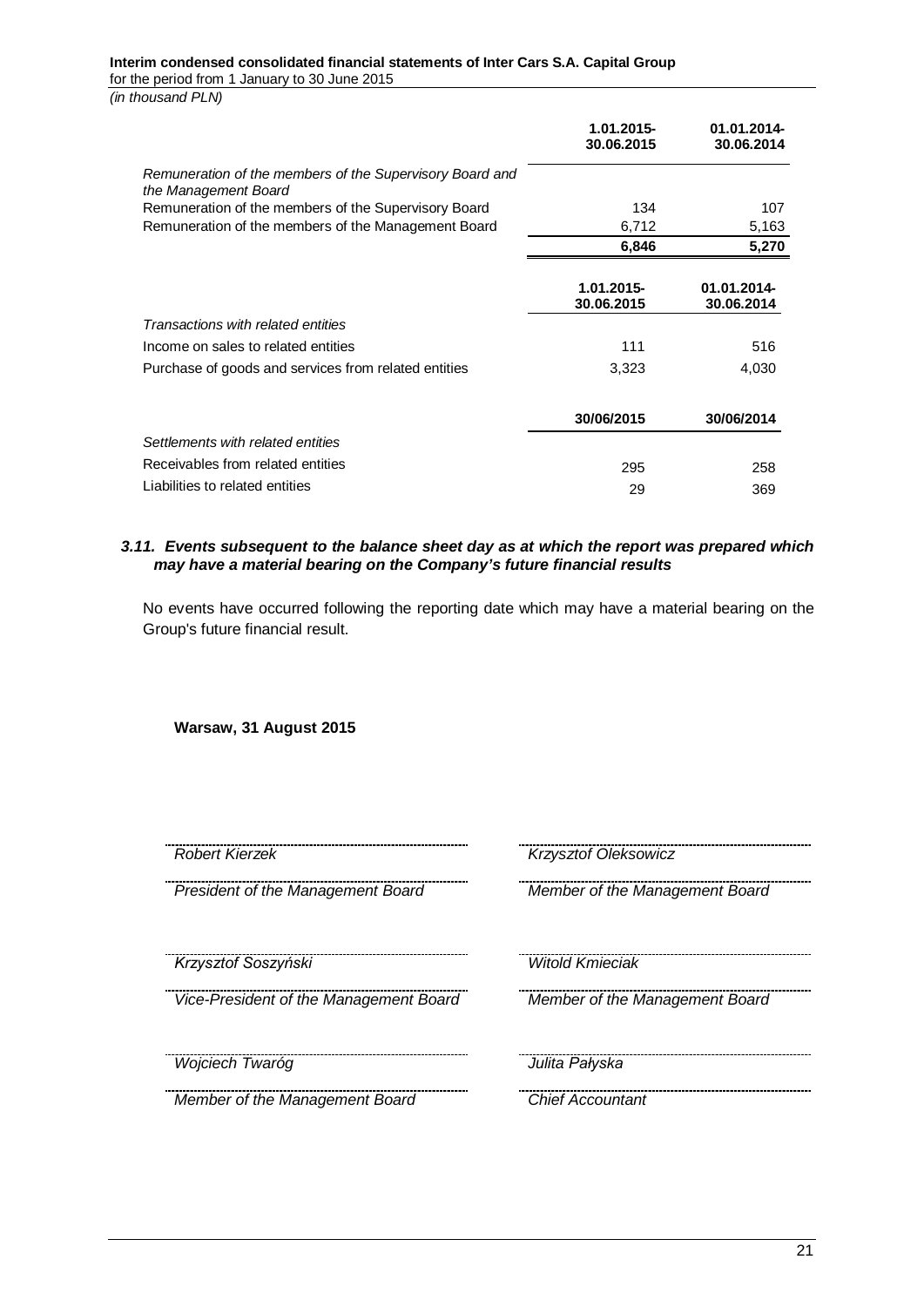# <span id="page-21-0"></span>**MANAGEMENT BOARD'S REPORT ON THE ACTIVITIES OF THE CAPITAL GROUP**

# <span id="page-21-1"></span>**1. Organizational structure of the Inter Cars Group, including entities subject to consolidation**

The parent company, Inter Cars S.A. (hereinafter referred to as "the Company" / "the parent entity") is registered in Poland. The abridged interim consolidated financial statements of the Inter Cars S.A. Capital Group for the period from 1 January to 30 June 2015 contain the details of the parent entity and its subsidiaries referred to as the Inter Cars S.A. Capital Group (hereinafter referred to as "the Group") and the Group's interest in related entities.

The financial statements of the following entities were subject to consolidation ("the Capital Group"):

- the parent entity: Inter Cars S.A., with its registered seat in Warsaw,
- subsidiaries: Inter Cars Ukraine LLC with registerted seat in Khmelnitsky, Ukraine (100% of IntEr C\rs S.A.'s share in the company's capital), Lauber Sp. z.o.o with registered seat in Słupsk (100%), Q-Service Sp. z.o.o with registered seat in Warsaw (100%), Inter Cars Ćeska Republika with registered seat in Prague (100)%, Feber Sp. z o.o with registered seat in Warsaw (100%), Inter Cars Slovenska Republika based in Bratislava (100%), Inter Cars Lietuva UAB based in Vilnius (100%), IC Development & Finance Sp. z o.o. based in Warsaw (100%), Armatus Sp. z o.o. based in Warsaw (100%), JC Auto s.r.o. with registered seat in Karvina - Darkow (100%), Inter Cars Hungária Kft with registered seat in Budapest (100%), JC Auto S.A. with registered seat in Brain-le-Chateau (100%), Inter Cars d.o.o. based in Zapresic (100%), JC Auto s.r.l. with registered seat in Milan (100%), Inter Cars Romania s.r.l., with egistered seat in Cluj Napoca (100%), Inter Cars Cyprus Ltd., based in Nicosia (100%), Inter Cars Latvija SIA , based in Riga (100%), Inter Cars Bulgaria, based in Sofia (100%), Cleverlog-Autoteile GmbH based in Reinbek (100%), Inter Cars Marketing Services Sp. z o.o. based in Warsaw (100%), ILS Sp. z o.o. based in Nadarzyn (100%), Inter Cars Malta Holding Limited with registered seat in Quormi (100%), Inter Cars Malta Limited with registered seat in Quormi (100%), Q-service Truck Sp. z o.o. with registered seat in Warsaw (100%), Inter Cars INT d.o.o. with registered seat in Ljubliana (100%), Inter Cars Eesti OÜ with registered seat in Tallin (100%), Inter Cars Moldavia with registered seat in Kishiniev (100%).

## <span id="page-21-2"></span>**2. Basis of preparing the condensed interim consolidated financial statements**

The condensed interim consolidated financial statements of the Inter Cars Capital Group were prepared for the period of 6 months ended on 30 June 2015.

The condensed interim financial statements comply with the requirements of the International Accounting Standard IAS 34 "Interim Financial Reporting" related to interim financial statements, and do not contain all the information required for annual financial statements. These condensed interim financial statements should be read together with the annual consolidated financial statements.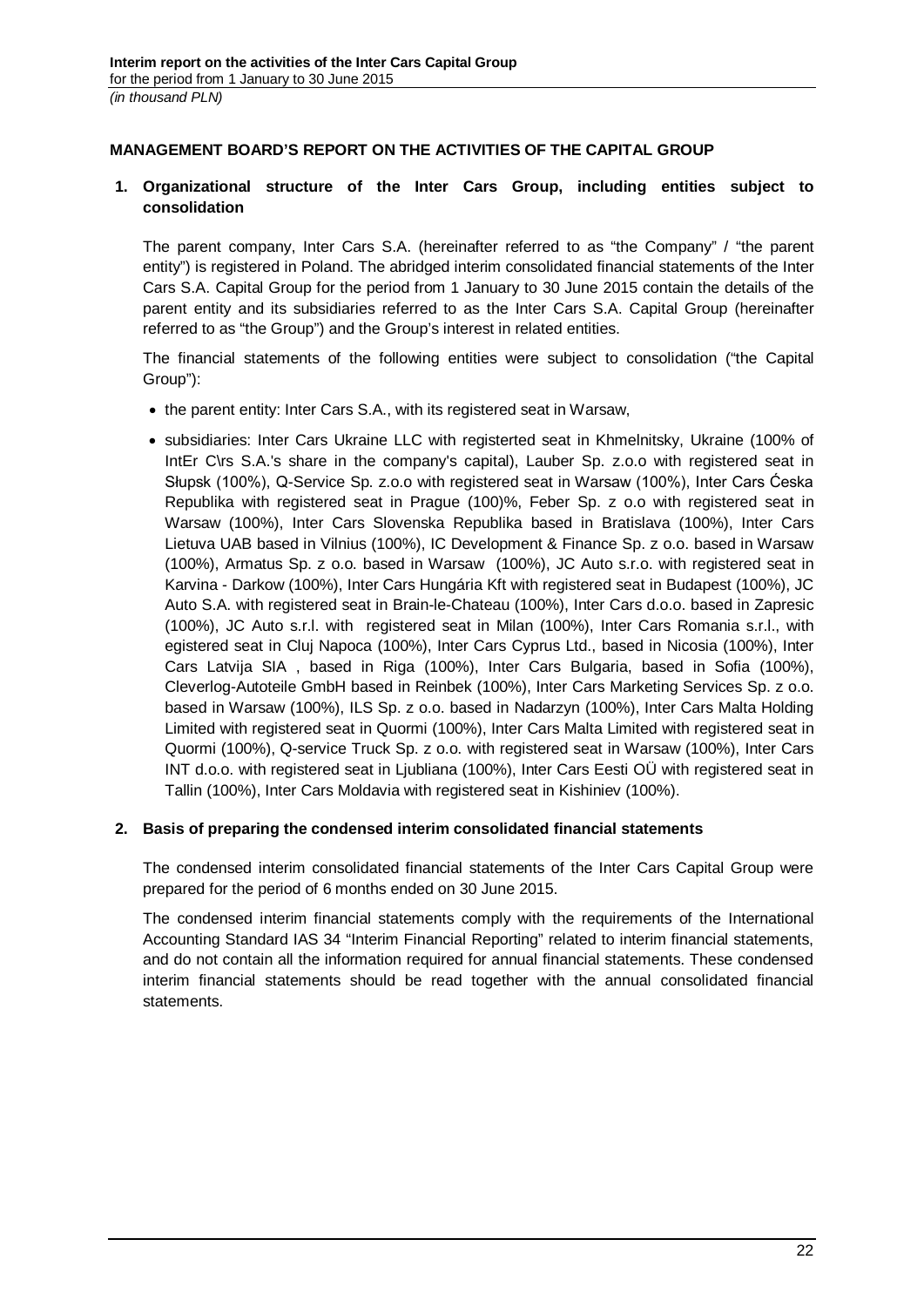<span id="page-22-0"></span>**3. Overview of the Group's operations on consolidated and separate basis for the period from 01 January 2015 – 30 June 2015.**



**Overview of the financial results of the Inter Cars Group for the first half of 2015**

- The consolidated revenues on the Group's sales increased by **17.6%** compared to the same period of 2014.
- Export sales understood as direct sales (from Inter Cars S.A.) to overseas contractors (mainly from Eastern European markets) and to overseas distribution companies increased by 30% compared to the same period of the previous year, where:
	- direct sales to foreign customers in the first half of 2015 amounted to PLN 92 m, a 9.4% decrease compared to the first half of 2014. The main reason is a reduction in demand in Ukraine as a result of geopolitical situation and conflict with Russia.

- sales by the foreign distribution companies amounted to PLN 696 m in the first half of 2014, accounting for a nearly 38% growth.

Just like in the 1 half a year 2014, the sales of the overseas distribution companies have been more dynamic than the export sales of Inter Cars S.A.

Inter Cars' domestic revenue accounted for app. 62% of the Group's total revenue (including consolidation exemptions), compared to 67% in the frist half of 2014. The Polish market remains the basic sales market for the Capital Group.

- The consolidated sales margin amounts to 30.4% and is 1.1 p.p lower than in the first half of 2014. During the periods subject to comparison, the impact of foreign exchange fluctuations on the margin was insignificant (0.44 p.p. in the first half of 2015 and 0.35 p.p. in the first half of 2014).
- The consolidated margin on the operating activities for the first half of 2015 **increased by 3.4%** compared to the same period of the previous year.
- The consolidated net profit for the first 6 months of 2015 **increased by 2.9%** compared to the same period of the previous year.
- The cost of sales and administrative costs during the first 6 months of 2015 increased by 0.2 p.p. and amounted to 14.1% compared to the same period of 2014.
- The effective tax rate for the Group for 6 months of 2015 cumulatively was 14.6%.
- The operating profit was **PLN 99,8** m. The change in the operating cash flows results mainly from the change in the rotation of inventory related to the introduction of a new stock replenishment policy and the increasing of the accounts payable turnover.
- The stock turnover for the Group was **155 days** – an increase of **13 days** compared to the same period of the previous year.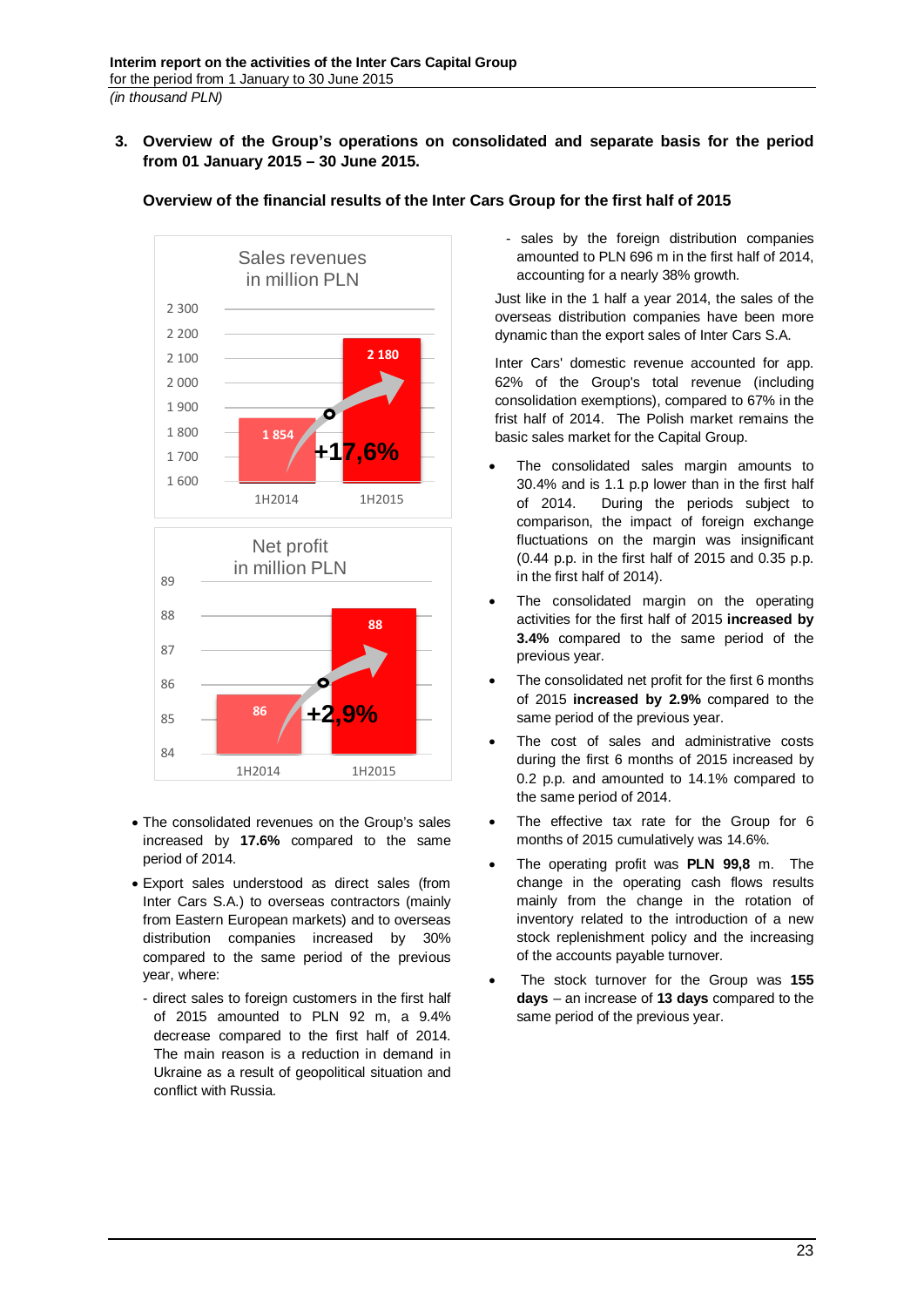# **Revenues increased in almost all geographical markets.**

The Company has been consistently expanding its business in Central and Eastern Europe. This market displays a large potential of growth and a net profitability higher than the domestic market. In the first half of 2015 the most dynamic sales growth as compared to the same period of 2014 (after translation into PLN and following consolidation exemptions) was recorded by companies in the following countries: Bulgaria (130%), Hungary (106%) and Latvia (97%). Of the companies having the biggest impact on the Group' revenue, the most dynamic sales were recorded by companies based in Romania (43%), Lithuania (13%), Czech Republic (22%) and Slovakia (18%).

# **The underlying financial data of the Inter Cars S.A. Group for 1 half of 2015 were as follows:**

| (000)                          | 2015       | 2014       | 2015       | 2014       |
|--------------------------------|------------|------------|------------|------------|
|                                | <b>PLN</b> | <b>PLN</b> | <b>EUR</b> | <b>EUR</b> |
| Sales revenues                 | 2,180,046  | 1,854,489  | 527,333    | 443,828    |
| Gross profit on sales          | 661,732    | 583,903    | 160,067    | 139,743    |
| Net financial revenues / costs | (11, 393)  | (10, 497)  | (2,756)    | (2,512)    |
| Operating profit               | 114,678    | 110,938    | 27,740     | 26,550     |
| Net profit                     | 88,196     | 85,701     | 21,334     | 20,510     |
| Other financial data           |            |            |            |            |
| Operating cash flows           | 99,753     | 7,471      | 24,129     | 1,788      |
| Investing cash flows           | (71, 802)  | (32,706)   | (17, 368)  | (7, 827)   |
| Financing cash flows           | 17,701     | 30,866     | 4,282      | 7,387      |
| Basic profit per share         | 6.22       | 6.05       | 1.50       | 1.45       |
| Sales margin                   | 30.4%      | 31.5%      |            |            |
| <b>EBITDA</b> margin           | 6.4%       | 7.1%       |            |            |

|                                                                 | As at      |                       |            |                       |
|-----------------------------------------------------------------|------------|-----------------------|------------|-----------------------|
|                                                                 |            | 30/06/2015 31/12/2014 |            | 30/06/2015 31/12/2014 |
| Consolidated statement of the financial<br>situation            | <b>PLN</b> | <b>PLN</b>            | <b>EUR</b> | <b>EUR</b>            |
| Cash and cash equivalents                                       | 111,481    | 65.829                | 26,579     | 15,444                |
| Balance sheet total                                             | 2,476,229  | 2,056,682             | 590,365    | 482,529               |
| Loans, borrowings and finance lease                             | 712.070    | 636.634               | 169,767    | 149,364               |
| Equity attributable to the shareholders of the<br>parent entity | 1,142,742  | 1,069,048             | 272.445    | 250,815               |

The following exchange rates were applied to calculate selected financial data in EUR:

- for the statement of financial position items the National Bank of Poland exchange rate of 30 June 2015 – EUR 1 = PLN 4.1944, and exchange rate of 31 December 2014 – EUR 1 = PLN 4.2623
- for the comprehensive income and cash flow statement items – an exchange rate constituting the average National Bank of Poland exchange rate announced on the last day of each month of the first 6 months of 2015 and 2014, respectively: 1 EUR = PLN 4.1341 and 1 EUR = PLN 4.1784 PLN.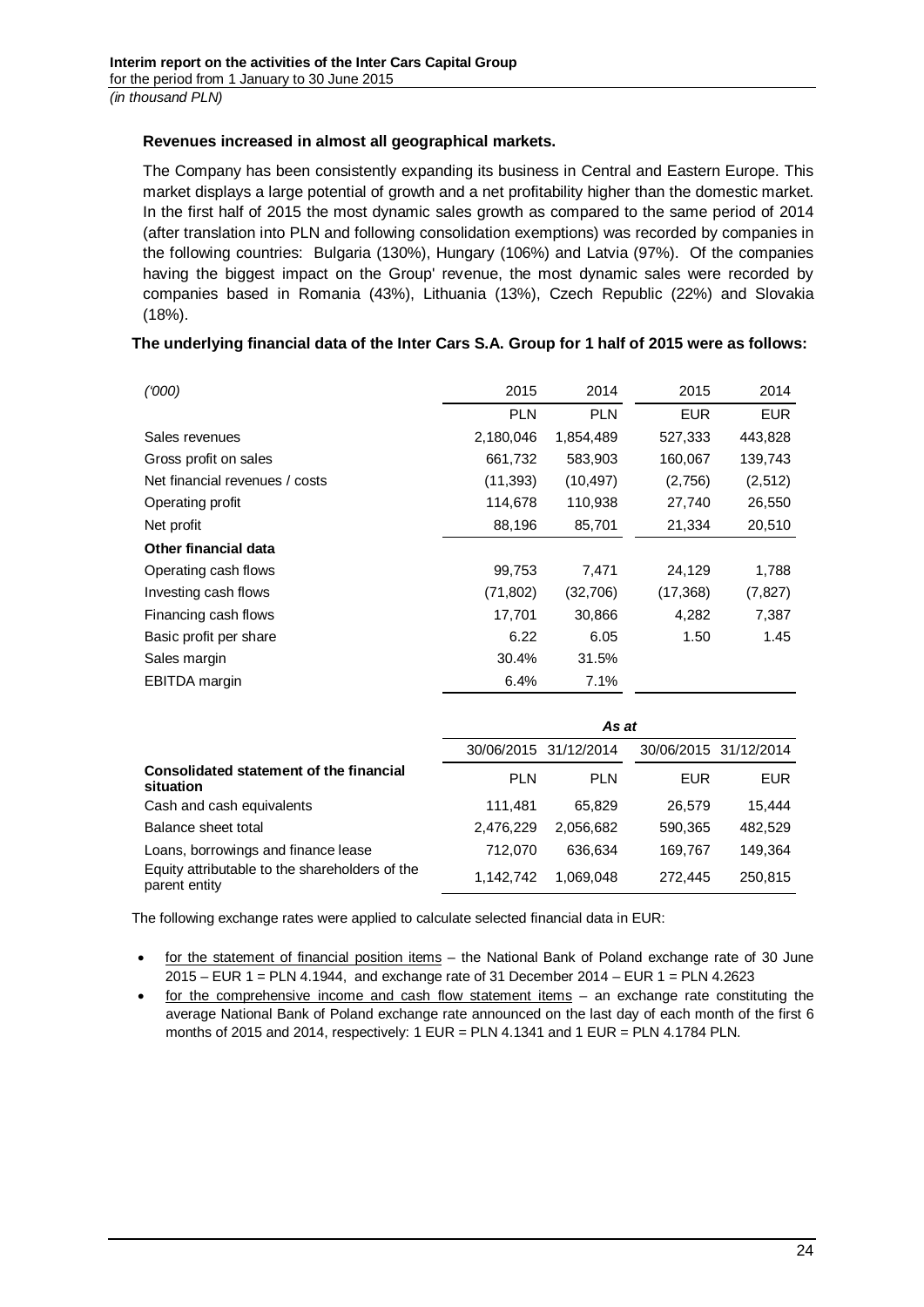# **Overview of the financial results of the parent company – Inter Cars**

The underlying financial data of Inter Cars S.A. were as follows:

|                                              | for 6 months ended on 30 June |            |            |                       |
|----------------------------------------------|-------------------------------|------------|------------|-----------------------|
| (000)                                        | 2015                          | 2014       | 2015       | 2014                  |
| Separate statement of comprehensive income   | <b>PLN</b>                    | <b>PLN</b> | <b>EUR</b> | <b>EUR</b>            |
| Sales revenues                               | 1,874,436                     | 1,606,252  | 453,408    | 384,418               |
| Gross profit on sales                        | 456,333                       | 423,505    | 110,383    | 101,356               |
| License fees                                 | (29, 515)                     | (25, 182)  | (7, 139)   | (6,027)               |
| Net financial revenues / costs               | (10,045)                      | (521)      | (2, 430)   | (125)                 |
| Operating profit                             | 44,932                        | 50,017     | 10,869     | 11,970                |
| Net profit                                   | 28,047                        | 40,339     | 6,784      | 9,654                 |
|                                              |                               |            |            |                       |
| <b>Other financial data</b>                  |                               |            |            |                       |
| Operating cash flows                         | 114,800                       | 2.482      | 27,769     | 594                   |
| Investing cash flows                         | (94, 985)                     | (20, 255)  | (22, 976)  | (4, 847)              |
| Financing cash flows                         | (13, 746)                     | 25,490     | (3,325)    | 6,100                 |
| Basic profit per share                       | 1.98                          | 2.85       | 0.48       | 0.68                  |
| Sales margin                                 | 24.35%                        | 26.40%     |            |                       |
|                                              |                               |            | As at      |                       |
| Separate statement of the financial position | 30/06/2015                    | 31/12/2014 |            | 30/06/2015 31/12/2014 |
|                                              | <b>PLN</b>                    | <b>PLN</b> | <b>EUR</b> | <b>EUR</b>            |
| Cash and cash equivalents                    | 26,155                        | 20,086     | 6,236      | 4,712                 |
| Balance sheet total                          | 2,232,537                     | 1,872,545  | 532,266    | 439,327               |
| Loans, borrowings and finance lease          | 731,750                       | 669,018    | 174,459    | 156,962               |
| Equity                                       | 948,204                       | 930,216    | 226,064    | 218,243               |

**The sales revenues** in 1 half of 2015 were **16.7% higher** than in the same period of 2014.

The gross sales profit (for the 1 half of 2015) was 7.8% higher than in the same period of 2014. **The sales margin** for the 1 half of 2015 was 24.4% (compared to 26.4% in the 1 half of 2014).

**Distribution costs** – the share of the entity managing the branch in the margin earned. The sales margin generated by a branch is divided between the branch and Inter Cars in the 50/50 ratio. The branch system is based on the assumption of entrusting management of a distribution point (branch) to external entities. Sales are made on behalf of Inter Cars.

**Financial revenues and costs** include primarily costs and revenues due to interest. In 2015, the Company recorded a loss of PLN 9,595 thousand, compared to PLN 8,839 thousand in the same period of 2014.

**Liabilities due to loans, borrowings, debt securities, reverse factoring and finance lease** as at 30 June 2015 amounted to PLN 731,750 thousand, an increase of 9.4% compared to PLN 669,018 recorded as at 31 December 2014.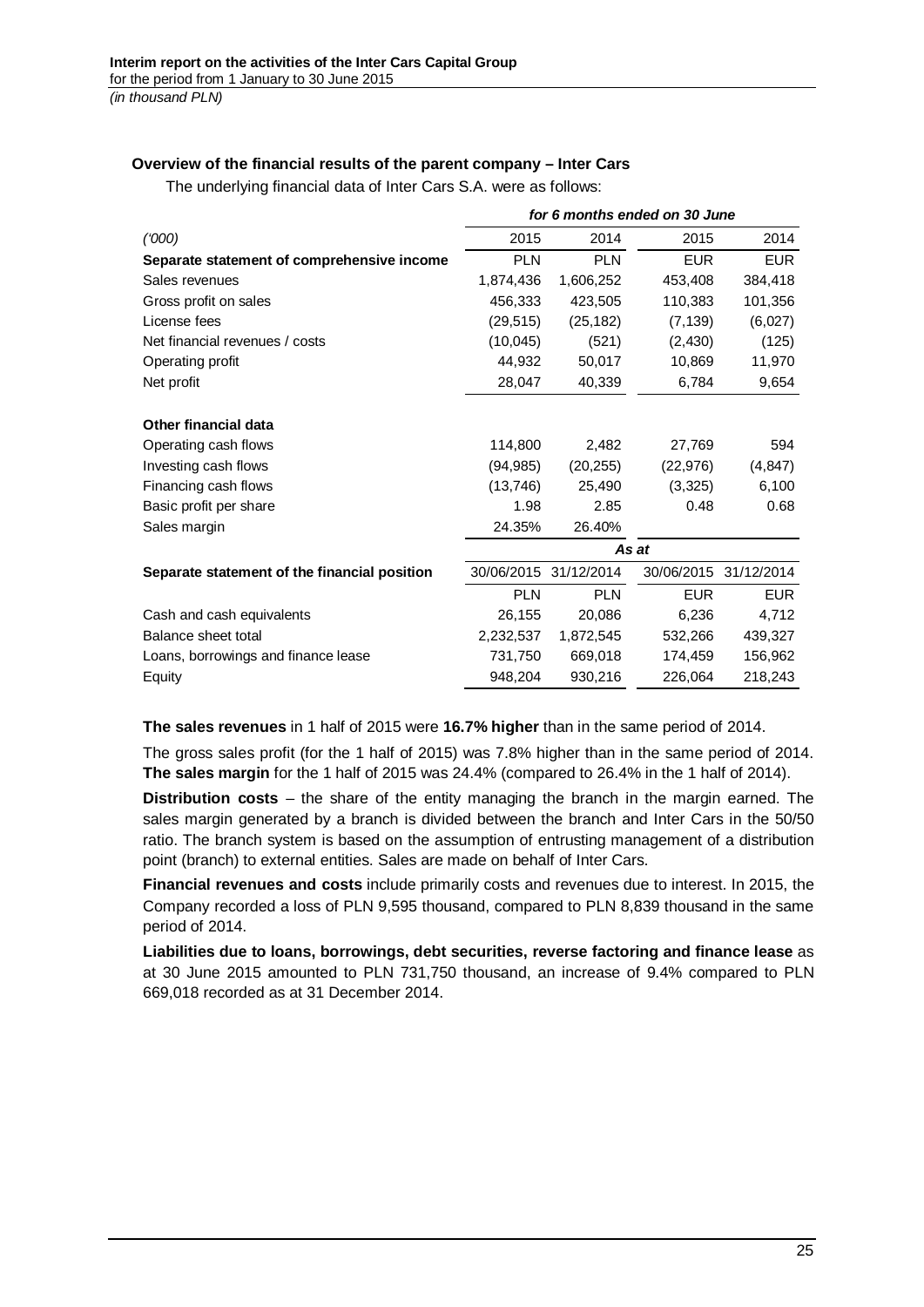<span id="page-25-0"></span>**4. Factors and events of a non-recurring nature having a material bearing on the financial result, and a description of the Company's material achievements and failures along with a list of related key events**

# *The major events affecting the current and future business activity*

- The consolidated EBITDA for 12 months cumulatively for the period ending on 30 June 2015 amounted to PLN 278,224 thousand (cumulatively as a profit on operating activity plus depreciation) and was PLN 20,764 thousand higher compared to 2014.
- The net debt /EBITDA ratio was 2.16 compared to 1.92 on 30 June 2014.
- The highest revenue in history was recorded by the companies based in Romania and Latvia, which is related to the further development of spare parts distribution centres, the so-called central warehouses. The Hungarian, Bulgarian, Croatian and Czech companies also recorded a large sales growth each.

# <span id="page-25-1"></span>**5. The effects of changes in the composition of the entity**

In March 2015 Inter Cars S.A. established a newly created company under the name of Inter Cars Moldova, with its registered seat in Kishinev in Moldova.

Besides the above, during the reporting period there were no significant changes in the structure of Inter Cars Group.

# <span id="page-25-2"></span>**6. The Management Board's standpoint on the feasibility of meeting the previously published forecasts of financial results for 2015**

The Capital Group Inter Cars S.A. did not publish any forecasts of financial results.

<span id="page-25-3"></span>**7. Shareholders holding 5% or more of the total vote as at the date of publication of these financial statements:**

| <b>Shareholder</b>                      | Number of<br>shares | Total<br>nominal<br>value | Percentage<br>of share in<br>the share<br>capital held | Percentage of<br>total vote held |
|-----------------------------------------|---------------------|---------------------------|--------------------------------------------------------|----------------------------------|
|                                         |                     | (PLN)                     | (%)                                                    | (%)                              |
| Krzysztof Oleksowicz                    | 4,462,271           | 8,924,542                 | 31.50%                                                 | 31.50%                           |
| <b>AVIVA Otwarty Fundusz Emerytalny</b> | 1,682,216           | 3,364,432                 | 11.87%                                                 | 11.87%                           |
| Andrzej Oliszewski                      | 1,302,370           | 2,604,740                 | 9.19%                                                  | 9.19%                            |
| <b>ING Otwarty Fundusz Emerytalny</b>   | 1,214,728           | 2,429,456                 | 8.57%                                                  | 8.57%                            |
| AXA Otwarty Fundusz Emerytalny          | 797.777             | 1.595.554                 | 5.63%                                                  | 5.63%                            |
| <b>Total</b>                            | 9,459,362           | 18,918,724                | 66.76%                                                 | 66.76%                           |

By the date of release of these financial statements, the Company has not received any other shareholding notifications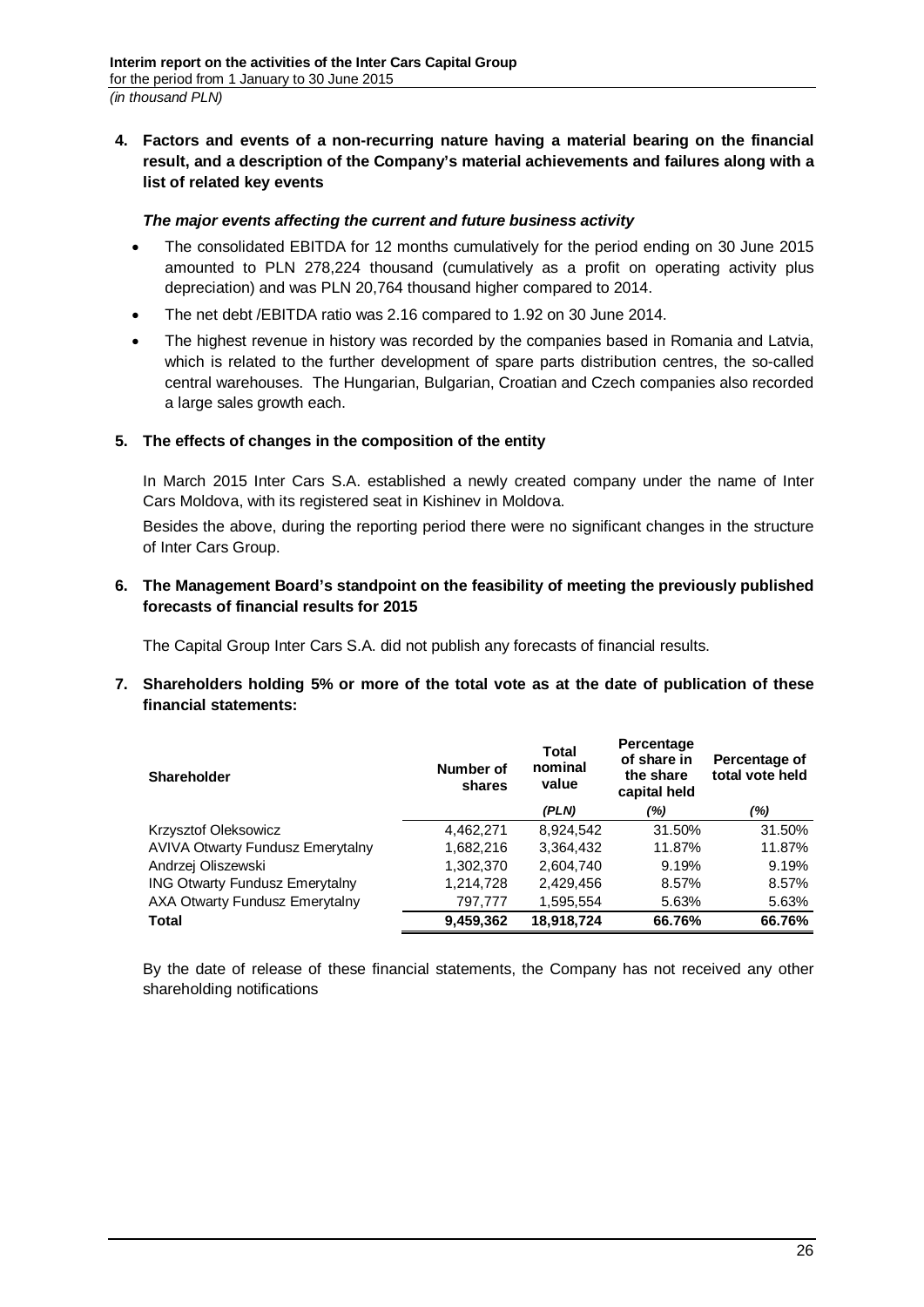# <span id="page-26-0"></span>**8. Changes in major holdings of the Company shares**

| <b>Shareholder</b>                      | Number of<br>shares | <b>Increases</b> |                  | Number of<br>shares |
|-----------------------------------------|---------------------|------------------|------------------|---------------------|
|                                         | as at               |                  | <b>Decreases</b> | as at               |
|                                         | 15/05/2015          |                  |                  | 31/08/2015          |
| <b>Krzysztof Oleksowicz</b>             | 4,462,271           | ۰                | ٠                | 4,462,271           |
| <b>AVIVA Otwarty Fundusz Emerytalny</b> | 1,429,607           | 252,609          | -                | 1,682,216           |
| Andrzej Oliszewski                      | 1,302,370           |                  | ۰                | 1,302,370           |
| <b>ING Otwarty Fundusz Emerytalny</b>   | 1,214,728           | ٠                | ۰                | 1,214,728           |
| AXA Otwarty Fundusz Emerytalny          | 713,916             | 83,861           |                  | 797,777             |
| <b>Total</b>                            | 9,122,892           | 336,470          | ۰                | 9,459,362           |

# <span id="page-26-1"></span>**9. Changes in the number of shares and rights to shares (options) in Inter Cars S.A. held by the Company's Management and supervisory personnel since the publication of the most recent quarterly report.**

The Company's supervisory and managing personnel hold a total of 5,805,309 shares, constituting 40.97% of the total vote at the General Shareholders Meeting of Inter Cars.

The managing and supervisory personnel hold no shares in the subsidiaries of Inter Cars.

| Shareholder          | Number of<br>shares | <b>Total nominal</b><br>value |          | Percentage of<br>total vote held |
|----------------------|---------------------|-------------------------------|----------|----------------------------------|
|                      |                     | (PLN)                         | (%)      | (%)                              |
| Krzysztof Oleksowicz | 4,462,271           | 8,924,542                     | 31.50%   | 31.50%                           |
| Andrzej Oliszewski   | 1,302,370           | 2,604,740                     | 9.19%    | 9.19%                            |
| Robert Kierzek       | 29,834              | 59,668                        | 0.21%    | 0.21%                            |
| Krzysztof Soszyński  | 9,834               | 19,668                        | $0.07\%$ | 0.07%                            |
| Witold Kmieciak      | 1,000               | 2,000                         | 0.01%    | 0.01%                            |
| <b>Total</b>         | 5,805,309           | 11,610,618                    | 40.97%   | 40.97%                           |

There have been no changes in shareholding structure of the issuer since the date of publication of the previous report, i.e. 15 May 2015.

| <b>Shareholder</b>   | Number of<br>shares<br>as at<br>15/05/2015 | <b>Increases</b>         | <b>Decreases</b> | Number of<br>shares<br>as at<br>31/08/2015 |
|----------------------|--------------------------------------------|--------------------------|------------------|--------------------------------------------|
| Krzysztof Oleksowicz | 4,462,271                                  | $\overline{\phantom{a}}$ |                  | 4,462,271                                  |
| Andrzej Oliszewski   | 1,302,370                                  | $\overline{\phantom{a}}$ |                  | 1,302,370                                  |
| Robert Kierzek       | 29,834                                     | $\overline{\phantom{0}}$ |                  | 29,834                                     |
| Krzysztof Soszyński  | 9,834                                      | $\overline{\phantom{a}}$ |                  | 9,834                                      |
| Witold Kmieciak      | 1,000                                      | ٠                        |                  | 1,000                                      |
| <b>Total</b>         | 5,805,309                                  | ۰                        |                  | 5,805,309                                  |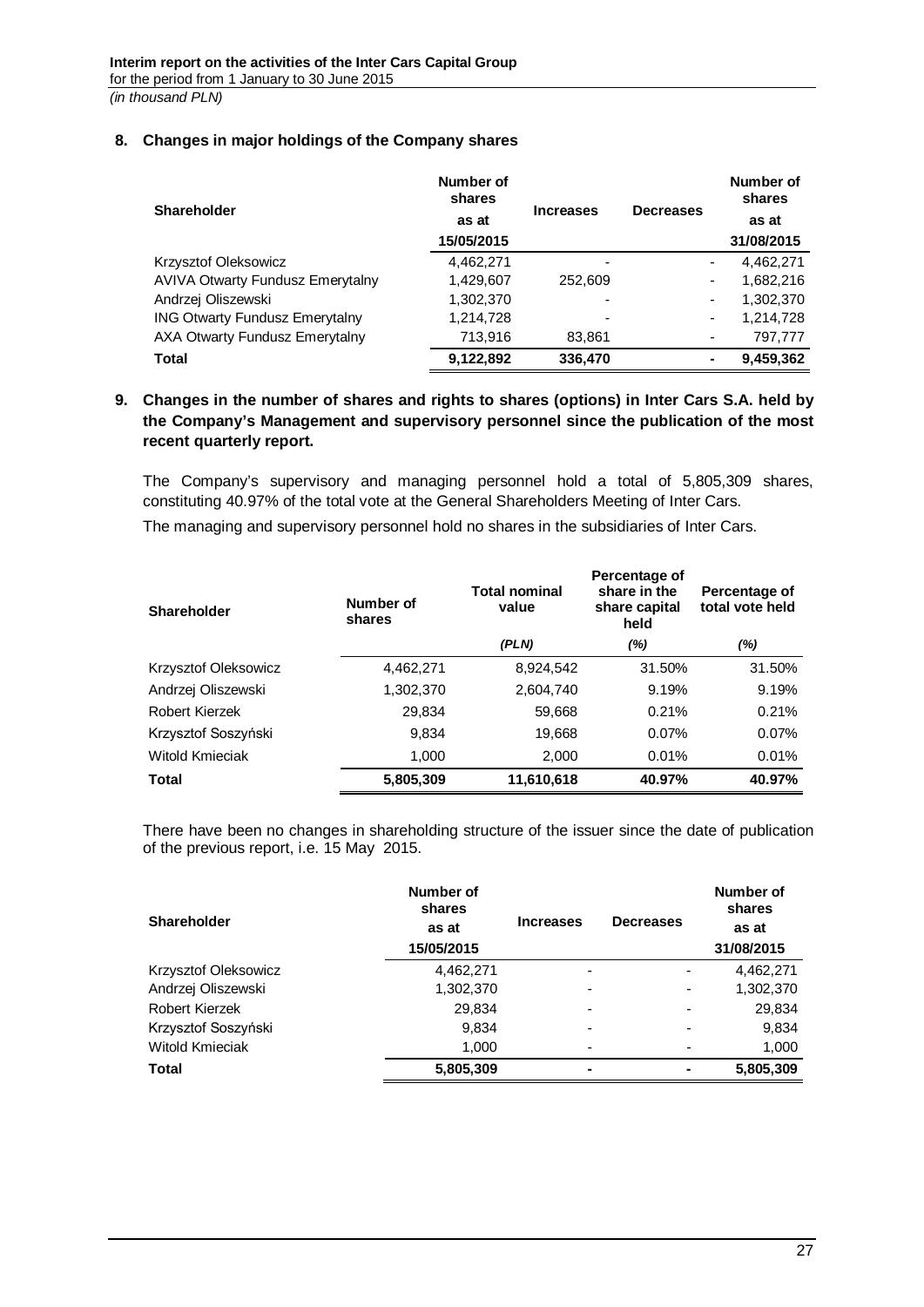## <span id="page-27-0"></span>**10. Information on court, arbitration and administrative proceedings**

In 2015, no proceedings were brought before any court or administrative body with respect to any liabilities or claims of Inter Cars S.A. or its subsidiary undertakings, whose aggregate value would represent 10% or more of the Company's equity.

Furthermore, no proceedings are pending before any court or administrative body with respect to any liabilities or claims of Inter Cars S.A. or its subsidiaries whose aggregate value would represent 10 % or more of the Company's equity.

# <span id="page-27-1"></span>**11. Other information which the Company deems relevant for the assessment of its personnel, assets, financial position and financial result or changes in any of the foregoing, and for the assessment of the Company's ability to perform its obligations**

This information is included in the section entitled "Factors and events of a non-recurring nature having a material bearing on the financial result, and a description of the Company's material achievements and failures along with a list of related key events."

# <span id="page-27-2"></span>**12. Factors which in the Company's opinion will affect its financial results in the period covering at least the next quarter.**

Factors which in the Management Board's opinion will affect the Company's financial results in Q3 2015 include:

- *trends in the foreign exchange rates, mainly* EUR, USD and YEN against PLN, UAH, HUF, CZK, SKK, LTL, HRK, RON, BGN and LTV;
- $\checkmark$  trends in the demand from export customers, related mainly to political and legal situation in Ukraine;
- $\checkmark$  changes in interest rates, which will determine the amount of interest on contracted loans and thus affect the financial expenses;
- $\checkmark$  planned improvement in the stock turnover, which should reduce the financial costs by lowering the requirement for inventory financing;
- *optimization of logistic processes related to cost reduction,*
- $\checkmark$  enhanced awareness of the "Inter Cars" brand and obtaining new customers, which will contribute to the development of operating activities;

## <span id="page-27-3"></span>**13. Key threats and risks affecting the remaining months of the financial year**

The risks regarding Q3 2015, specified by the Management Board affect also the other months of 2015, as specified in section 12.

# <span id="page-27-4"></span>**14. Information on conclusion by the Company or its subsidiaries of a single or more transactions with related entities if such transactions are jointly or separately material and were not concluded at arm's length.**

All transactions with related entities were concluded at arm's length.

<span id="page-27-5"></span>**15. Information on sureties issued by the Company or its subsidiary in respect of loans or borrowings or guarantees issued – jointly to a single entity or its subsidiary, where the**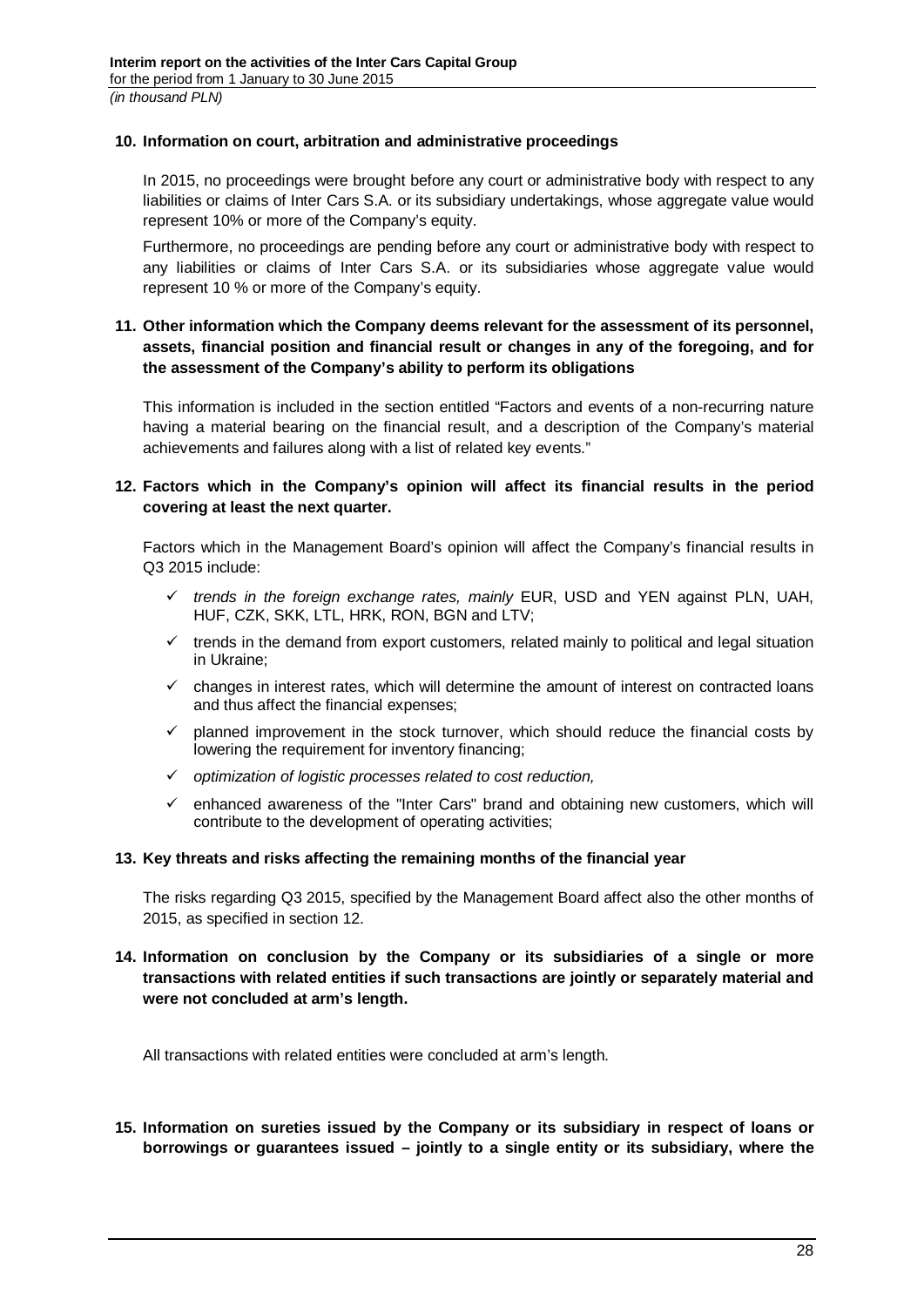# **total value of such sureties or guarantees is equivalent to at least 10% of the Company's equity.**

| (in thousand PLN)              |                      |            | Status as at |  |  |
|--------------------------------|----------------------|------------|--------------|--|--|
| To                             | Period covered       | 30/06/2015 | 31/12/2014   |  |  |
| RIM Sp. z o.o.                 | Until further notice | 20         | 20           |  |  |
| Glob Cars Sp.z o.o.            | Until further notice | 150        | 150          |  |  |
| JC Auto Kraków                 | Until further notice | 50         | 50           |  |  |
| Tomasz Zatoka APC Polska       | Until further notice | 170        | 170          |  |  |
| Michał Wierzobolowski Fst M.   | Until further notice | 250        | 250          |  |  |
| Intraserv                      | Until further notice | 50         | 50           |  |  |
| Ducati Motor Holding           | 31/03/2016           | 2,936      | 1,279        |  |  |
| Małopolska police commissioner | 31/10/2015           | 11         | 11           |  |  |
| Poczta Polska S.A.             | 20/11/2015           | 46         | 46           |  |  |
| Military unit, Wałcz           | 30/01/2015           |            | 13           |  |  |
| Customs Chamber, Warsaw        | 31/03/2015           |            | 160          |  |  |
| BP Europa SE Polish Division   | 29/05/2016           | 6,000      | 4,000        |  |  |
| Poczta Polska SA               | 30/04/2016           | 21         |              |  |  |
| PIAGGIO AND C. S.P.A.          | 31/10/2015           | 1,468      |              |  |  |
| Poczta Polska SA, Warszawa     | 09/07/2016           | 36         |              |  |  |
| Poczta Polska SA, Warszawa     | 25/07/2017           | 11         |              |  |  |
| Jednostka Wojskowa, Warszawa   | 27/12/2015           | 6          |              |  |  |
| Komenda Wojewódzka, Wrocław    | 21/06/2018           |            |              |  |  |
|                                |                      | 11,226     | 6,199        |  |  |

As at 30 June 2015, the total value of guaranties amounted to PLN 11,226 thousand and comprised guaranties for suppliers.

**Warsaw, 31 August 2014**

*Robert Kierzek Krzysztof Soszyński*

*President of the Management Board Vice-President of the Management Board*

*Krzysztof Oleksowicz Witold Kmieciak*

*Member of the Management Board Member of the Management Board*

*Wojciech Twaróg*

*Member of the Management Board*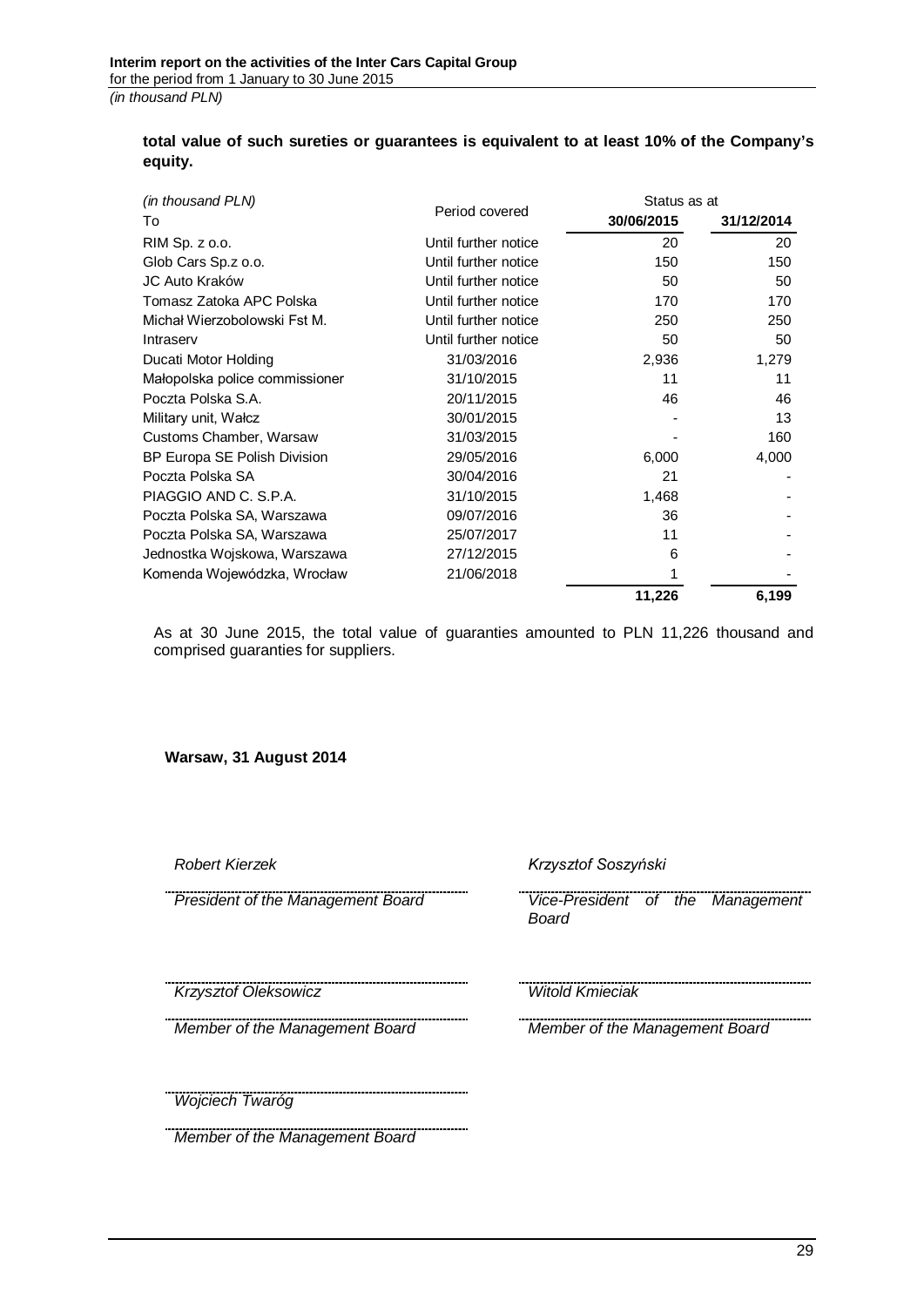### <span id="page-29-0"></span>**Separate statement of financial position**

| (in thousand PLN)                                                 |     | 30/06/2015<br>not audited | 31/12/2014       |
|-------------------------------------------------------------------|-----|---------------------------|------------------|
| <b>ASSETS</b>                                                     |     |                           |                  |
| <b>Non-current assets</b>                                         |     |                           |                  |
| Property, plant and equipment                                     |     | 141,562                   | 146,869          |
| Intangible assets<br>Investment property                          |     | 150,113<br>2,134          | 145,156<br>2,134 |
| Investments in subordinated entities                              | 1.2 |                           |                  |
|                                                                   |     | 295,562                   | 199,607          |
| Investments available for sales<br>Receivables                    | 1.3 | 258<br>7,577              | 258<br>30,418    |
|                                                                   |     | 597,206                   | 524,442          |
| <b>Current assets</b>                                             |     |                           |                  |
| Inventories                                                       |     | 919,222                   | 745,383          |
| Trade and other receivables                                       | 1.3 | 689,954                   | 582,634          |
| Cash and cash equivalents                                         |     | 26,155                    | 20,086           |
|                                                                   |     | 1,635,331                 | 1,348,103        |
| <b>TOTAL ASSETS</b>                                               |     | 2,232,537                 | 1,872,545        |
|                                                                   |     |                           |                  |
| <b>LIABILITIES</b><br>Equity                                      |     |                           |                  |
| Share capital                                                     |     | 28,336                    | 28,336           |
| Share premium account                                             |     | 259,530                   | 259,530          |
| Statutory reserve funds                                           |     | 626,032                   | 540,422          |
| Other capital reserves                                            |     | 5,935                     | 5,935            |
| Retained earnings                                                 |     | 28,371                    | 95,993           |
|                                                                   |     | 948,204                   | 930,216          |
| Long-term liabilities                                             |     |                           |                  |
| Loan, borrowing and finance lease liabilities                     | 1.3 | 485,665                   | 454,691          |
| Deferred corporate income tax reserve                             |     | 7,326                     | 7,326            |
|                                                                   |     | 492,991                   | 462,017          |
| <b>Short-term liabilities</b>                                     |     |                           |                  |
| Trade and other liabilities                                       | 1.3 | 542,222                   | 263,921          |
| Loans, borrowings, debt security and finance lease<br>liabilities | 1.3 | 246,085                   | 214,327          |
| Employee benefits                                                 |     | 1,993                     | 954              |
| Income tax liabilities                                            |     | 1,042                     | 1,110            |
|                                                                   |     | 791,342                   | 480,312          |
| <b>TOTAL LIABILITIES</b>                                          |     | 2,232,537                 | 1,872,545        |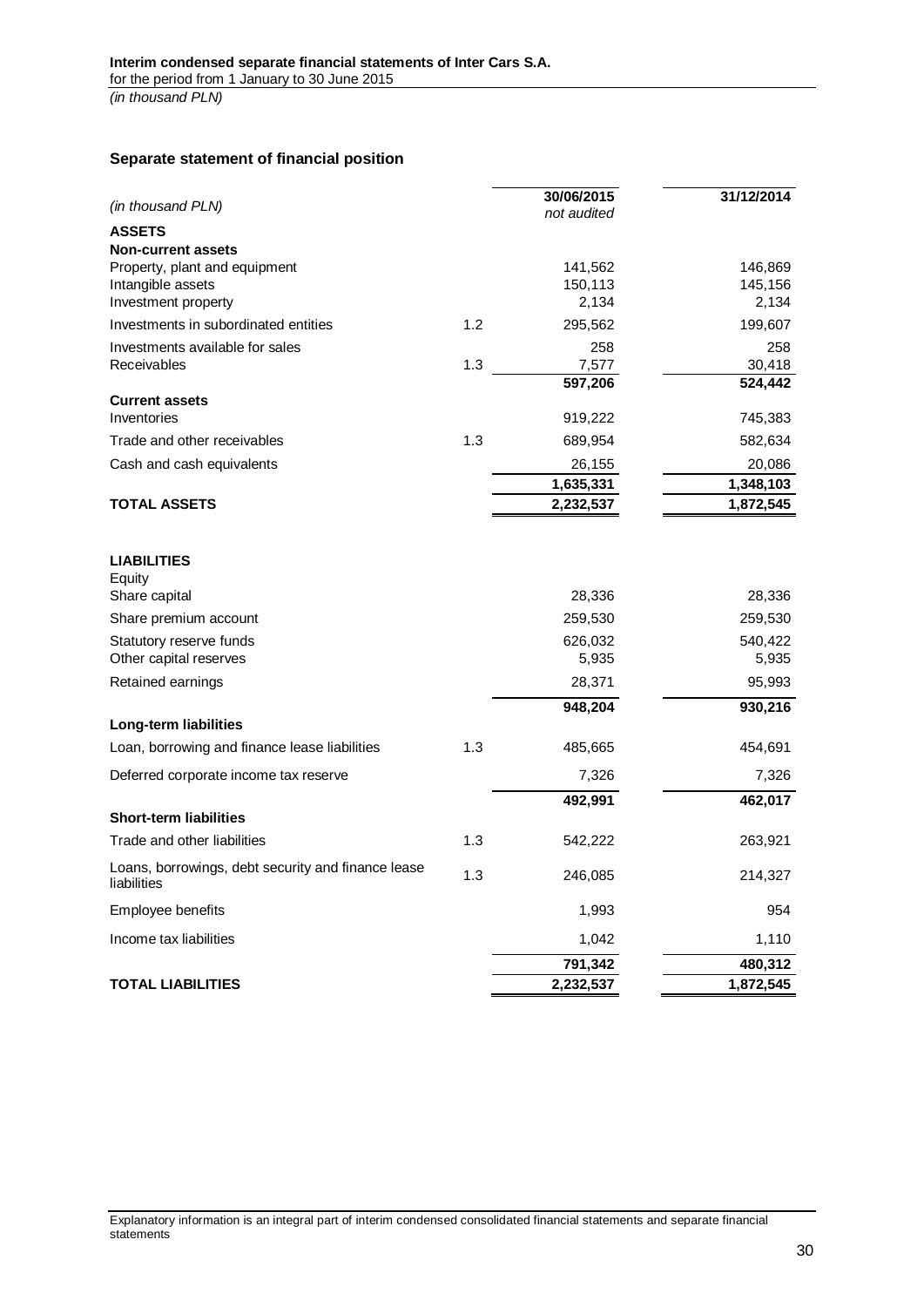# <span id="page-30-0"></span>**Separate statement of comprehensive income**

|                                                    |     | $1.01.2015 -$<br>30.06.2015 | $1.01.2014 -$<br>30.06.2014 |
|----------------------------------------------------|-----|-----------------------------|-----------------------------|
|                                                    |     | not audited                 | not audited                 |
| Sales revenues                                     | 1.3 | 1,874,436                   | 1,606,252                   |
| Cost of sales                                      |     | (1, 418, 103)               | (1, 182, 747)               |
| <b>Gross profit on sales</b>                       |     | 456,333                     | 423,505                     |
| Other operating income                             |     | 145                         | 513                         |
| Costs of sales and administrative costs            |     | (207, 919)                  | (187, 171)                  |
| Distribution expenses                              |     | (167, 145)                  | (156, 643)                  |
| License fees                                       |     | (29, 515)                   | (25, 182)                   |
| Other operating expenses                           |     | (6,967)                     | (5,005)                     |
| <b>Operating profit</b>                            |     | 44,932                      | 50,017                      |
| Financial income                                   |     | 1,354                       | 1,790                       |
| Dividends received                                 |     |                             | 7,199                       |
| Foreign exchange gains/losses                      |     | (470)                       | 128                         |
| Financial expenses                                 |     | (10, 929)                   | (9,638)                     |
| <b>Profit before tax</b>                           |     | 34,887                      | 49,496                      |
| Income tax                                         |     | (6, 840)                    | (9, 157)                    |
| Net profit                                         |     | 28,047                      | 40,339                      |
|                                                    |     |                             |                             |
| <b>OTHER COMPREHENSIVE INCOME</b>                  |     |                             |                             |
| Total other comprehensive income, net              |     |                             |                             |
| <b>COMPREHENSIVE INCOME</b>                        |     | 28,047                      | 40,339                      |
| Net profit                                         |     | 28,047                      | 40,339                      |
| Weighted-average number of ordinary shares         |     | 14,168,100                  | 14,168,100                  |
| Earnings per ordinary share (in PLN)               |     | 1.98                        | 2.85                        |
| Weighted-average diluted number of ordinary shares |     |                             | 14,168,100                  |
| Diluted earnings per ordinary share (in PLN)       |     | 14,168,100<br>1.98          | 2.85                        |
|                                                    |     |                             |                             |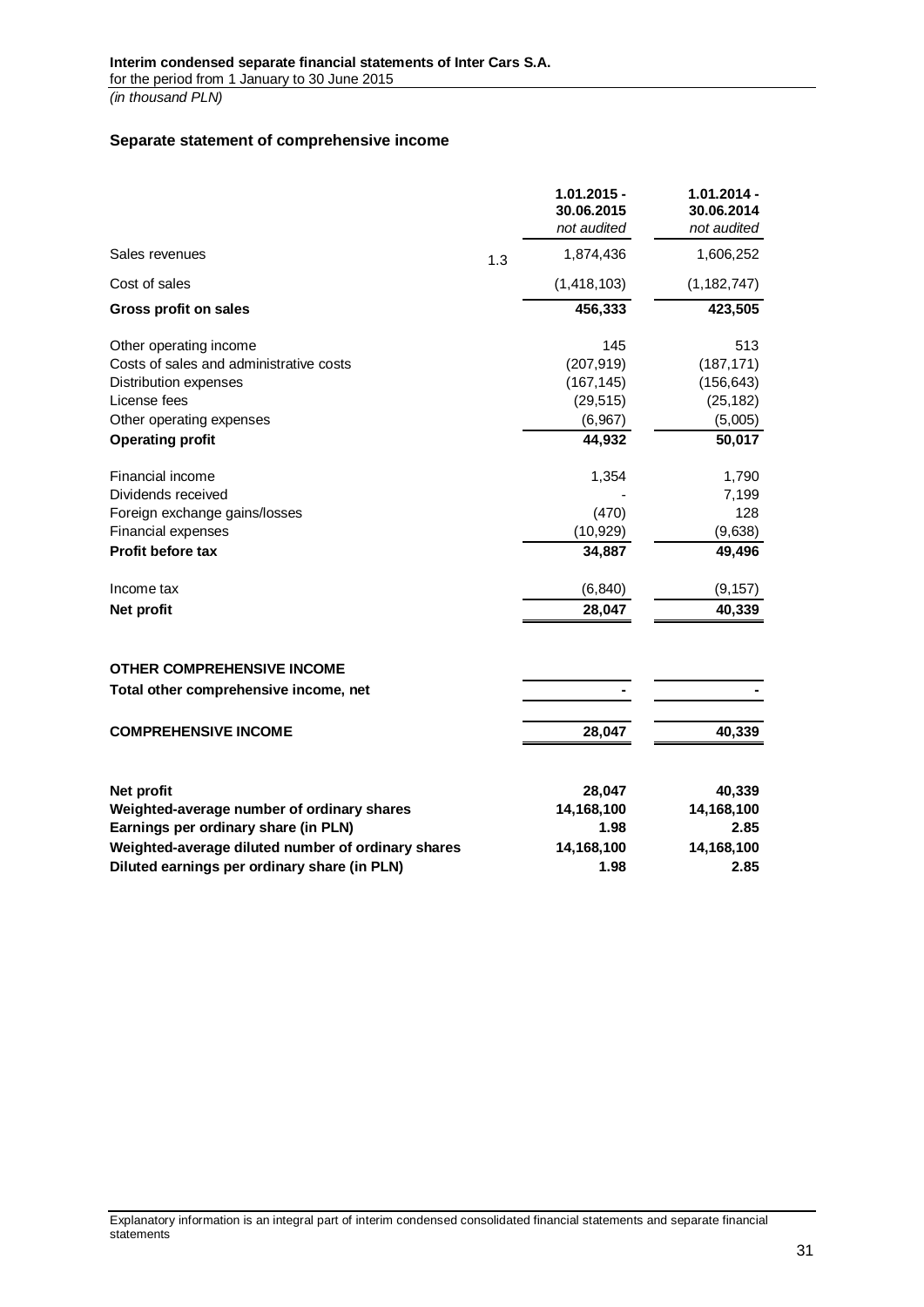### **Interim condensed separate financial statements of Inter Cars S.A.**

for the period from 1 January to 30 June 2015

*(in thousand PLN)*

### **Separate statement of changes in equity**

### **for the period from 01 January 2015 to 30 June 2015** (not audited)

| (in thousand PLN)                                                           | Share<br>capital | Share premium<br>account | Statutory<br>reserve<br>funds | Other<br>capital<br>reserves | Retained earnings | Total     |
|-----------------------------------------------------------------------------|------------------|--------------------------|-------------------------------|------------------------------|-------------------|-----------|
| Shareholder's equity as at 1 January 2015                                   | 28,336           | 259,530                  | 540,422                       | 5,935                        | 95,993            | 930,216   |
| Statement of comprehensive income<br>Profit in the reporting period         |                  |                          |                               |                              | 28,047            | 28,047    |
| Total comprehensive income in the reporting period                          |                  | $\overline{\phantom{0}}$ | -                             |                              | 28,047            | 28,047    |
| Distribution of retained profits - carried over to<br>supplementary capital |                  |                          | 85,610                        |                              | (85, 610)         |           |
| Distribution of prior period profit – dividend                              |                  |                          |                               |                              | (10, 059)         | (10, 059) |
| Owner's equity as at 30 June 2015                                           | 28,336           | 259,530                  | 626,032                       | 5,935                        | 28,371            | 948,204   |

### <span id="page-31-0"></span>**for the period from 01 January 2014 to 30 June 2014** (not audited)

| (in thousand PLN)                                                           | Share<br>capital         | Share premium<br>account | Statutory<br>reserve<br>funds | Other<br>capital<br>reserves | Retained<br>earnings | Total     |
|-----------------------------------------------------------------------------|--------------------------|--------------------------|-------------------------------|------------------------------|----------------------|-----------|
| Shareholder's equity as at 01 January 2014                                  | 28,336                   | 259,530                  | 404,697                       | 5,935                        | 146,108              | 844,606   |
| Statement of comprehensive income<br>Profit in the reporting period         | $\blacksquare$           |                          |                               |                              | 40.339               | 40,339    |
| Total comprehensive income in the reporting period                          | $\overline{\phantom{0}}$ |                          | $\blacksquare$                | $\overline{\phantom{0}}$     | 40,339               | 40,339    |
| Distribution of retained profits - carried over to supplementary<br>capital | $\blacksquare$           | $\sim$                   | 135,726                       | $\overline{\phantom{a}}$     | (135, 726)           |           |
| Distribution of prior period profit – dividend                              |                          |                          |                               |                              | (10, 059)            | (10, 059) |
| Owner's equity as at 30 June 2014                                           | 28,336                   | 259,530                  | 540,422                       | 5,935                        | 40,662               | 874,886   |

Explanatory information is an integral part of interim condensed consolidated financial statements and separate financial statements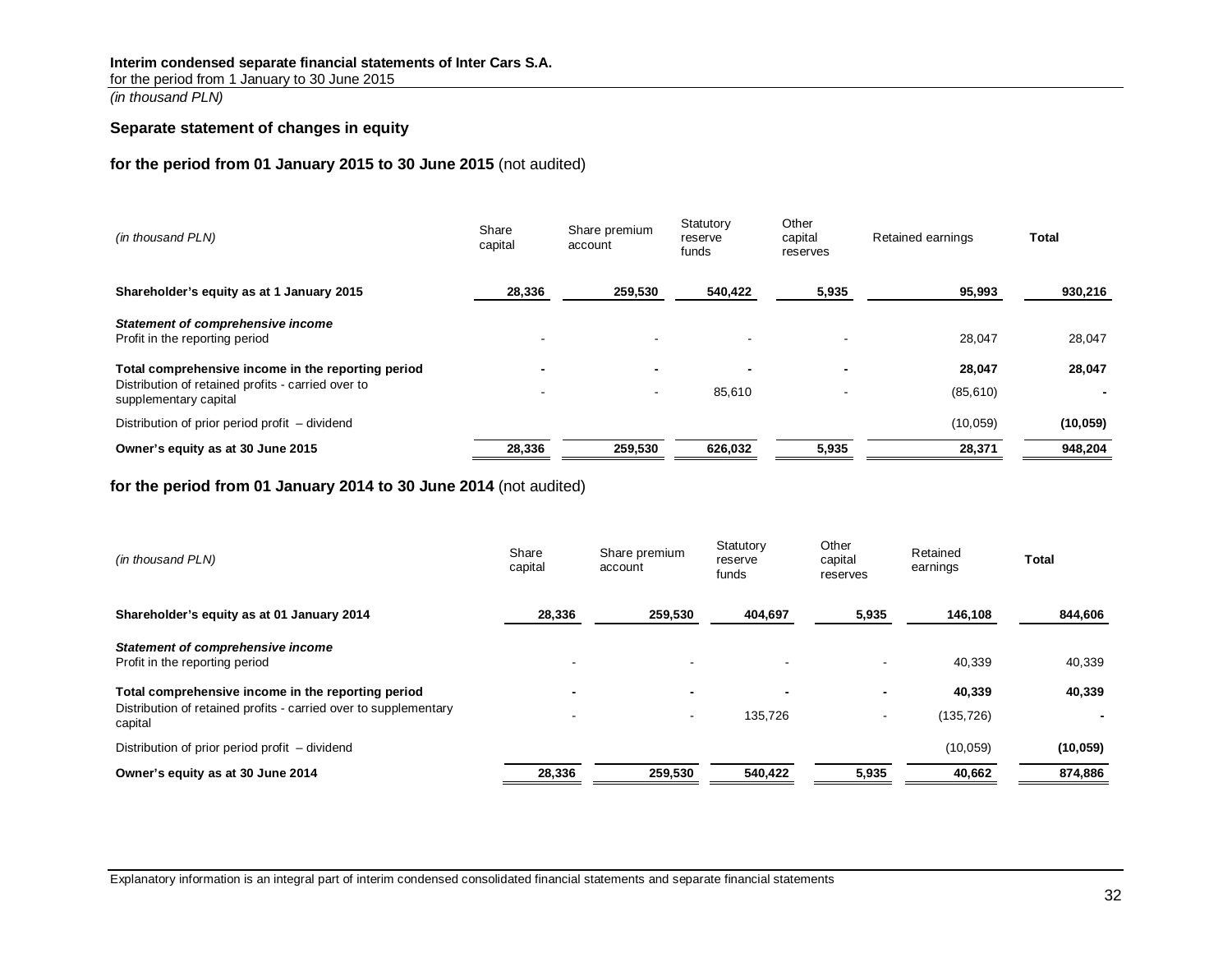#### **Separate statement of cash flows**

<span id="page-32-0"></span>

| Cash flows from operating activities                                                                                                                                                                                                                       | $01/01/2015 -$<br>30/06/2015<br>not audited                      | $01/01/2014 -$<br>30/06/2014<br>not audited                            |
|------------------------------------------------------------------------------------------------------------------------------------------------------------------------------------------------------------------------------------------------------------|------------------------------------------------------------------|------------------------------------------------------------------------|
| Profit before tax                                                                                                                                                                                                                                          | 34,887                                                           | 49,496                                                                 |
| Adjustments:<br>Depreciation and amortization<br>Foreign exchange gains /losses<br>(Profit) /loss on the sale of property, plant and equipment<br>Net interest<br>Net dividends                                                                            | 14,529<br>(695)<br>(18)<br>9,328                                 | 12,682<br>(254)<br>(346)<br>7,700<br>(7, 199)                          |
| Operating profit before changes in the working capital                                                                                                                                                                                                     | 58,032                                                           | 62,079                                                                 |
| Change in inventories<br>Change in receivables<br>Change in short-term liabilities<br>Cash generated by operating activities                                                                                                                               | (173, 839)<br>(92, 833)<br>330,349<br>121,709                    | (154, 331)<br>(50, 182)<br>145,524<br>3,090                            |
| Corporate income tax paid<br>Net cash from operating activities                                                                                                                                                                                            | (6,908)<br>114,800                                               | (608)<br>2,482                                                         |
| Cash flow from investing activities<br>Proceeds from the sale of plant, property, equipment and<br>intangible assets                                                                                                                                       | 6,097                                                            | 773                                                                    |
| Purchase of property, plant, equipment and intangible assets<br>Purchase of financial assets in related and other entities<br>Repayment of loans granted<br>Loans granted<br>Interest received<br>Dividends received<br>Net cash from investing activities | (12, 304)<br>(91, 204)<br>4,989<br>(3,000)<br>437<br>(94, 985)   | (18, 389)<br>(9,993)<br>9,253<br>(9, 559)<br>461<br>7,199<br>(20, 255) |
| Cash flow from financing activities<br>Interest paid<br>Payment of finance lease liabilities<br>Payment of the reverse factoring<br>Deposits received (returned)<br>Loans and borrowings received / repaid<br>Net cash from financing activities           | (10, 237)<br>(5,297)<br>(15, 180)<br>(40)<br>17,008<br>(13, 746) | (8, 493)<br>(3,763)<br>(4, 531)<br>42,277<br>25,490                    |
| Net change in cash and cash equivalents                                                                                                                                                                                                                    | 6,069                                                            | 7,717                                                                  |
| Cash and cash equivalents at the beginning of the period                                                                                                                                                                                                   | 20,086                                                           | 15,802                                                                 |
| Cash and cash equivalents at the end of the period                                                                                                                                                                                                         | 26,155                                                           | 23,519                                                                 |

**Explanatory notes to the interim condensed separate financial statements prepared for the period of 6 months ended on 30 June 2015.** 

### <span id="page-32-1"></span>*1.1. Accounting principles*

### *Declaration of compliance with IFRS*

<span id="page-32-2"></span>**Interim condensed separate financial statements of Inter Cars S.A.** (hereinafter referred to as "the condensed interim financial statements") were prepared for the period of 6 months ended on 30th June 2015.

<span id="page-32-3"></span>These condensed separate interim consolidated financial statements were prepared in accordance with the International Accounting Standard IAS 34 "Interim Financial Reporting" relating to interim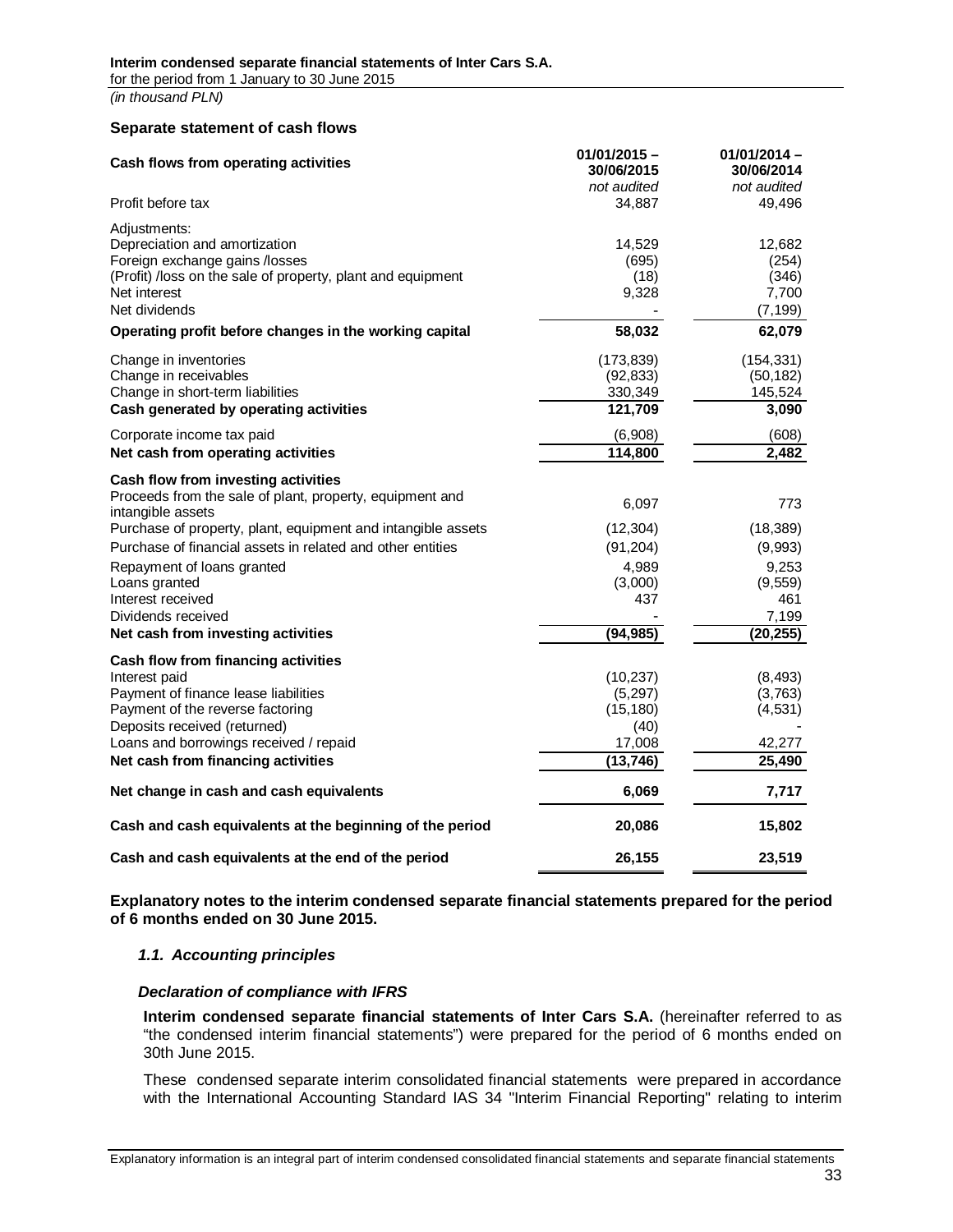financial statements and is not inclusive of all information required with respect to annual financial statements.

These condensed separate interim financial statements should be read together with the audited separate financial statements prepared in accordance with the IFRS for the year ended on 31 December 2014. No changes to the accounting principles applied by the Company were made during the reporting period presented compared to the those described in the financial statements for the year ended on 31 December 2014.

The accounting principles applied by Inter Cars are the same as those applied by the Group, with the exception of interest in subsidiaries, valued at the historical costs minus revaluation write-downs.

Changes in IFRS and their interpretation which became effective as of 01 January 2015 until the date of approval of the financial statements for publication had no material bearing on these financial statements.

The Company expects that the new IFRS standards, changes and interpretations thereof, published but not yet applicable, shall not have a material bearing on the separate financial statements, except for the new standards IFRS 9, IFRS 10 and changes to IAS 27 allowing application of the equity method to separate financial statements.

The Company has not taken a decision yet on implementing the changes to IAS 27.

The interim condensed separate financial statements of Inter Cars S.A. were approved for publication by the Management Board on 31 August 2015.

The interim condensed separate financial statements of Inter Cars S.A. were prepared under the assumption that the company shall continue as a going concern in the foreseeable future.

All values presented in the interim condensed financial statements were expressed in PLN, unless otherwise indicated.

### *1.2. Investments in subordinated entities*

<span id="page-33-0"></span>

| Investments in subordinated entities as at 31.12.2014                              | 199.607 |
|------------------------------------------------------------------------------------|---------|
| Purchase of shares in Inter Cars Moldavia with its registered seat in<br>Kishinev. |         |
| Increasing of the share capital of Inter Cars Romania s.r.l.                       | 6,520   |
| Increase in share capital in ILS Sp. z o.o.                                        | 85,000  |
| Increase in capital in Q-service Truck Sp. z o.o.                                  | 1.000   |
| Increasing of the share capital of Inter Cars INT d.o.o. (Slovenia)                | 3.226   |
| Increasing of the share capital of Inter Cars Eesti OU                             | 208     |
| Investments in subordinated entities as at 30.06.2015                              | 295 562 |

### *1.3. Information on business segments*

<span id="page-33-1"></span>Inter Cars S.A. is a spare parts distributor.

### *1.4. Seasonality*

The demand for spare parts is seasonal. The peak season falls in the second and third quarters. The demand is lower at the beginning and the end of the year.

<span id="page-33-2"></span>This is directly linked to the seasonal nature of some repairs for which the spare parts are required, and to the smaller number of repairs made by clients during winter.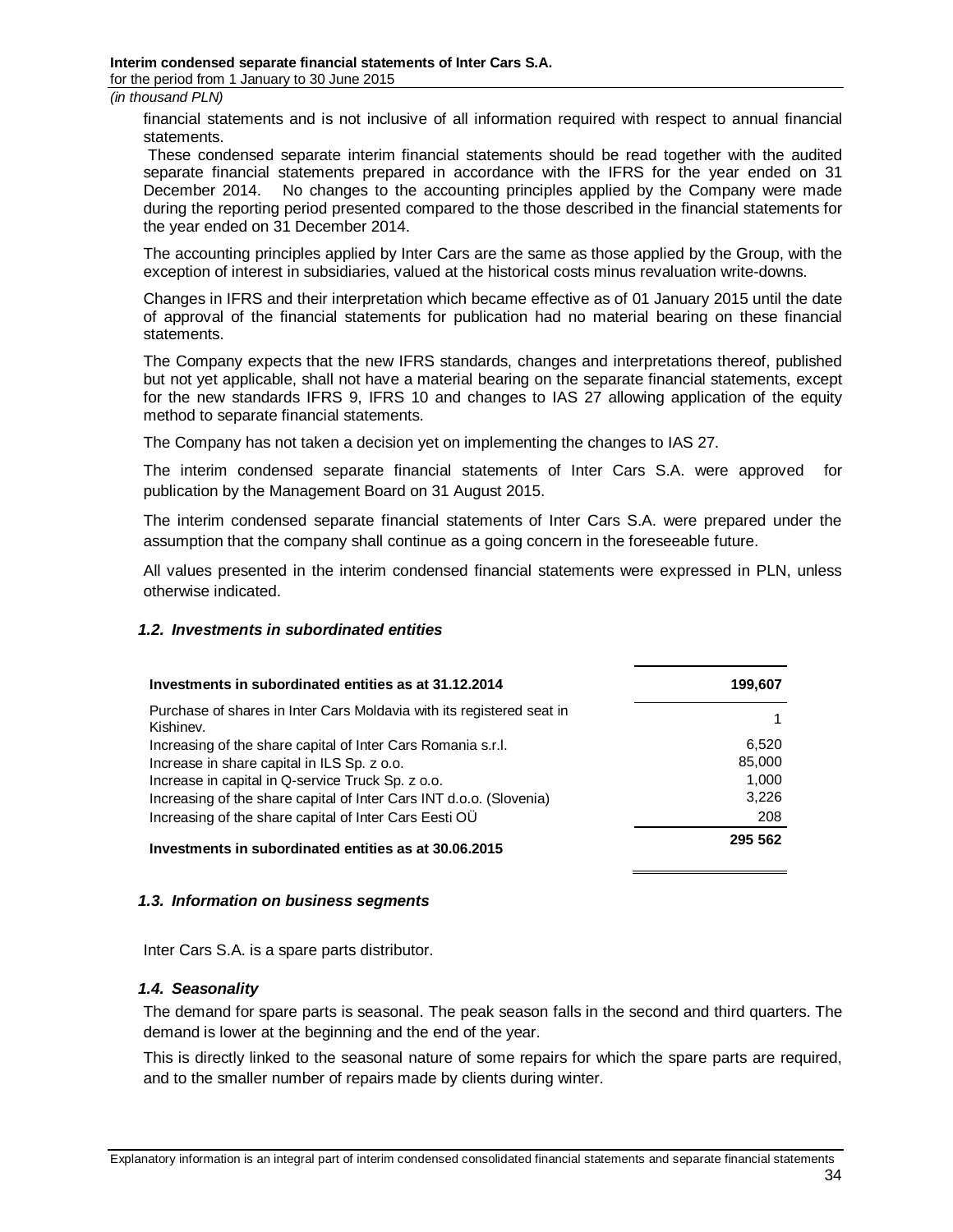### *1.5. Dividend*

<span id="page-34-0"></span>On 9 June 2015, the General Meeting of Inter Cars S.A. adopted a resolution to pay a dividend of PLN 10,059 thousand , i.e. PLN 0.71 per share from the 2014 profit. The payment of the dividend was realized on 14 July 2015.

#### *1.6. Material evaluations and estimates*

<span id="page-34-1"></span>No material changes to the evaluations or estimates presented in the annual separate financial statements for 2014 were made during the reporting period.

### *1.7. Transactions with related entities in the condensed standalone financial statements*

<span id="page-34-2"></span>

|                                          | Sales revenues           |                           |            | Purchase of goods and<br>services |                           |  |
|------------------------------------------|--------------------------|---------------------------|------------|-----------------------------------|---------------------------|--|
|                                          | 1.01.2015-<br>30.06.2015 | 01.01.2014-<br>30.06.2014 |            | 1.01.2015-<br>30.06.2015          | 01.01.2014-<br>30.06.2014 |  |
| Inter Cars Ukraine LLC                   | 16,526                   |                           | 9,758      |                                   |                           |  |
| Q-Service Sp. z o.o.                     | 1,031                    |                           | 1,709      | 54,347                            | 57,326                    |  |
| Lauber Sp. z o.o.                        | 3,490                    |                           | 3,019      | 19,529                            | 16,032                    |  |
| Inter Cars Ceska Republika               | 47,557                   |                           | 35,378     | 5,395                             | 2,174                     |  |
| Inter Cars Slovenska Republika           | 48,243                   |                           | 33,622     | 1,153                             | 1,049                     |  |
| Feber Sp. z o.o.                         | 457                      |                           | 486        | 21,423                            | 23,775                    |  |
| Inter Cars Lietuva UAB                   | 30,370                   |                           | 47,185     | 11,372                            | 8,253                     |  |
| IC Development & Finance Sp. z o.o.      | 224                      |                           |            | 579                               | 640                       |  |
| JC Auto s.r.l.                           | 6,729                    |                           | 3,700      | 85                                | 218                       |  |
| Inter Cars d.o.o.                        | 39,242                   |                           | 20,451     | 1,824                             | 975                       |  |
| JC Auto S.A.                             | $\overline{7}$           |                           | 501        |                                   |                           |  |
| Inter Cars Hungária Kft                  | 46,733                   |                           | 18,618     | 18,082                            | 632                       |  |
| Inter Cars Romania s.r.l.                | 116,413                  |                           | 73,914     | 9,023                             | 8,719                     |  |
| Armatus sp. z o.o.                       | 4                        |                           | 20         | 3,396                             | 2,700                     |  |
| Cleverlog Autoteile BmbH                 | 4,235                    |                           | 167        |                                   |                           |  |
| Inter Cars Latvija SIA                   | 60,588                   |                           | 32,799     | 638                               | 338                       |  |
| Inter Cars Bulgaria Ltd.                 | 5,588                    |                           | 3,389      | 175                               | 17                        |  |
| Inter Cars Marketing Services Sp. z o.o. | 118                      |                           | 155        | 37,827                            | 35,517                    |  |
| ILS Sp. z o.o.                           | 3,856                    |                           | 5,000      | 97,634                            | 90,679                    |  |
| Q-Service Truck Sp. z o.o.               | 343                      |                           | 396        | 2,751                             | 865                       |  |
| Inter Cars Malta Limited                 |                          |                           |            | 55,343                            | 16,513                    |  |
| Inter Cars d o.o. (Slovenia)             | 1,286                    |                           |            |                                   | 31                        |  |
| Inter Cars Eston                         | 1                        |                           |            |                                   |                           |  |
|                                          | 433,041                  | 290,267                   |            | 340,576                           | 266,453                   |  |
| settlements                              |                          | Receivables as at         |            |                                   | Liabilities as at         |  |
|                                          |                          | 30/06/2015                | 31/12/2014 | 30/06/2015                        | 31/12/2014                |  |
| Inter Cars Ukraine LLC                   |                          | 16,470                    | 14,586     | L.                                |                           |  |
| Q-service Sp. z o.o.                     |                          | 446                       |            | 29,750                            | 15,348                    |  |
| Lauber Sp. z o.o.                        |                          | 13,925                    | 9,621      | 3,434                             | 1,799                     |  |
| Inter Cars Ceska Republika               |                          | 21,635                    | 15,309     | 66                                | 1,246                     |  |
| Inter Cars Slovenska Republika           |                          | 26,276                    | 14,210     | 168                               | 69                        |  |
| Feber Sp. z o.o.                         |                          | 216                       | 103        | 13,553                            | 8,368                     |  |
| Inter Cars Lietuva UAB                   |                          | 10,504                    | 5,953      | 1,549                             | 156                       |  |
| Armatus sp. z o.o.                       |                          | 1                         |            |                                   |                           |  |
| IC Development & Finance Sp. z o.o.      |                          |                           |            | 712                               |                           |  |
| JC Auto s.r.l.                           |                          | 15,294                    | 11,255     | 85                                | 50                        |  |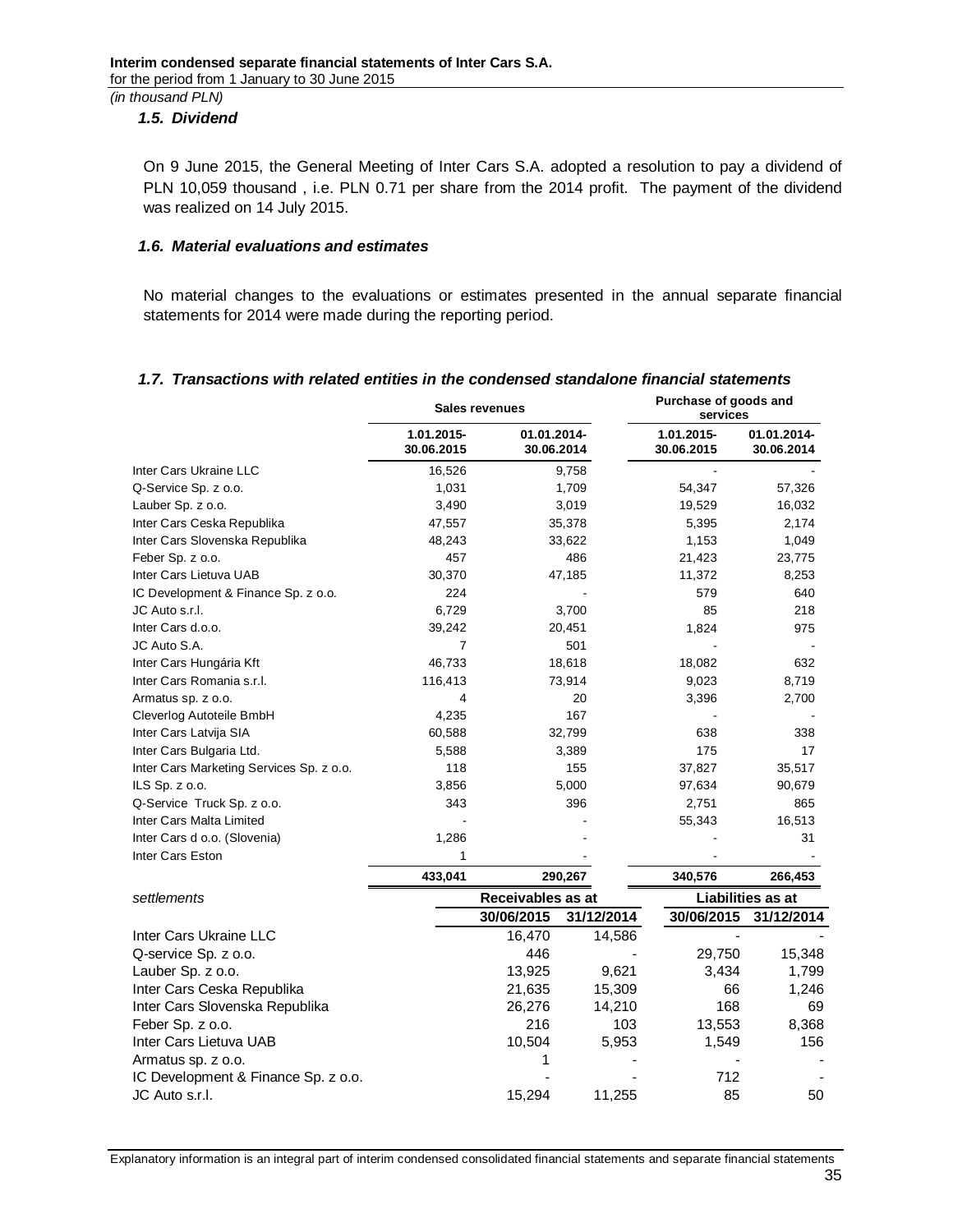#### **Interim condensed separate financial statements of Inter Cars S.A.**

for the period from 1 January to 30 June 2015

| Net receivables from subsidiaries                         | 388,013 | 327,762 | 143,591 | 57,326 |
|-----------------------------------------------------------|---------|---------|---------|--------|
| Revaluation write-down on receivables (JC<br>Auto s.r.o.) | (4,009) | (4,009) |         |        |
| Gross receivables from subsidiaries                       | 392,022 | 331,771 | 143,591 | 57,326 |
|                                                           | 179     |         |         |        |
| Inter Cars Slovenia                                       | 992     | 404     |         |        |
| ILS Latvijas filialie                                     | 5       | 6       |         |        |
| <b>ILS SRL</b>                                            | 2       | 9       |         |        |
| Q-service Truck Sp. z o.o.                                | 37      |         | 564     | 14     |
| Inter Cars Malta Limited                                  |         | 13,561  | 12,898  | 2,730  |
| Inter Cars Malta Holding Limited                          |         | 1,066   | (19)    | (19)   |
| ILS Sp. $z$ o.o.                                          | 1,013   | 9,002   | 25,758  | 362    |
| Inter Cars Marketing Services Sp. z o.o.                  | 57      | 7       | 45,868  | 22,588 |
| Inter Cars Bulgaria Ltd.                                  | 4,889   | 5,198   | 17      |        |
| Cleverlog-Autoteile GmbH                                  | 2,219   | 525     |         |        |
| Inter Cars Cyprus Ltd.                                    |         | 85      | 2,273   | 2,737  |
| Inter Cars Latvija SIA                                    | 54,287  | 43,644  | 219     | 233    |
| Inter Cars Romania s.r.l.                                 | 135,543 | 136,636 | 2,188   | 82     |
| JC Auto s.r.o.                                            | 4,054   | 4,120   |         |        |
| <b>INTER CARS Hungária Kft.</b>                           | 29,181  | 11,371  | 4,505   | 1,319  |
| JC Auto S.A.                                              | 126     | 121     |         | 241    |
| Inter Cars d.o.o.                                         | 54,671  | 34,972  | 3       | 3      |
| (in thousand PLN)                                         |         |         |         |        |

#### **Settlements on loans and borrowings**

| Receivables from subsidiaries            | 30/06/2015 | 31/12/2014 |
|------------------------------------------|------------|------------|
| Lauber Sp. z o.o.                        | 8,945      | 8,780      |
| Feber Sp. z o.o.                         |            | 3,010      |
| IC Development & Finance Sp. z o.o.      | 25,558     | 25,334     |
| SMIOC FRENOPLAST Bułhak i Cieślawski S.A | 3,162      | 3,147      |
| Inter Cars Bulgaria EOOD                 | 944        | 988        |
| Inter Cars Malta Limited                 | 12,824     | 6,046      |
| Q-Service Truck sp z o.o.                | 1,254      | 1,254      |
| Cleverlog-Autoteile GmbH                 |            | 128        |
| Gross receivables on loans               | 52,687     | 45,687     |
| Revaluation write-down on loans          | (3,059)    | (3,059)    |
| Net receivables on loans                 | 49,628     | 45,628     |
| Liabilities to subsidiaries              | 30/06/2015 | 31/12/2014 |
| Inter Cars Marketing Services Sp. z o.o. | 54,134     | 54,032     |
| Inter Cars Cyprus Ltd.                   | 60,351     | 45,606     |
| Q-Service sp z o.o.                      | 4,255      | 4,262      |
|                                          | 118,740    | 103 900    |

#### **Guarantees and sureties granted by Inter Cars S.A. to related entities.**

| (in thousand PLN)                     |                      | Status as at |            |
|---------------------------------------|----------------------|--------------|------------|
| To                                    | Period covered       | 30/06/2015   | 31/12/2014 |
| Feber Sp. z o.o.                      | Until further notice | 923          | 938        |
| Feber Sp. z o.o.                      | 16/06/2016           | 2,000        | 2,000      |
| Inter Cars Bulgaria Ltd.              | 05/07/2015           | 263          | 268        |
| Feber Sp. z o.o.                      | 31/12/2014           |              | 4,262      |
| Inter Cars Ukraine LLC                | 31/12/2014           | ٠            | 426        |
| IC Slovenia                           | 09/10/2017           | 122          | 124        |
| Feber Sp. z o.o.                      | 20/10/2015           | 839          | 852        |
| Inter Cars Slovenská republika s.r.o. | 27/03/2015           | 20.972       | 21.312     |

Explanatory information is an integral part of interim condensed consolidated financial statements and separate financial statements